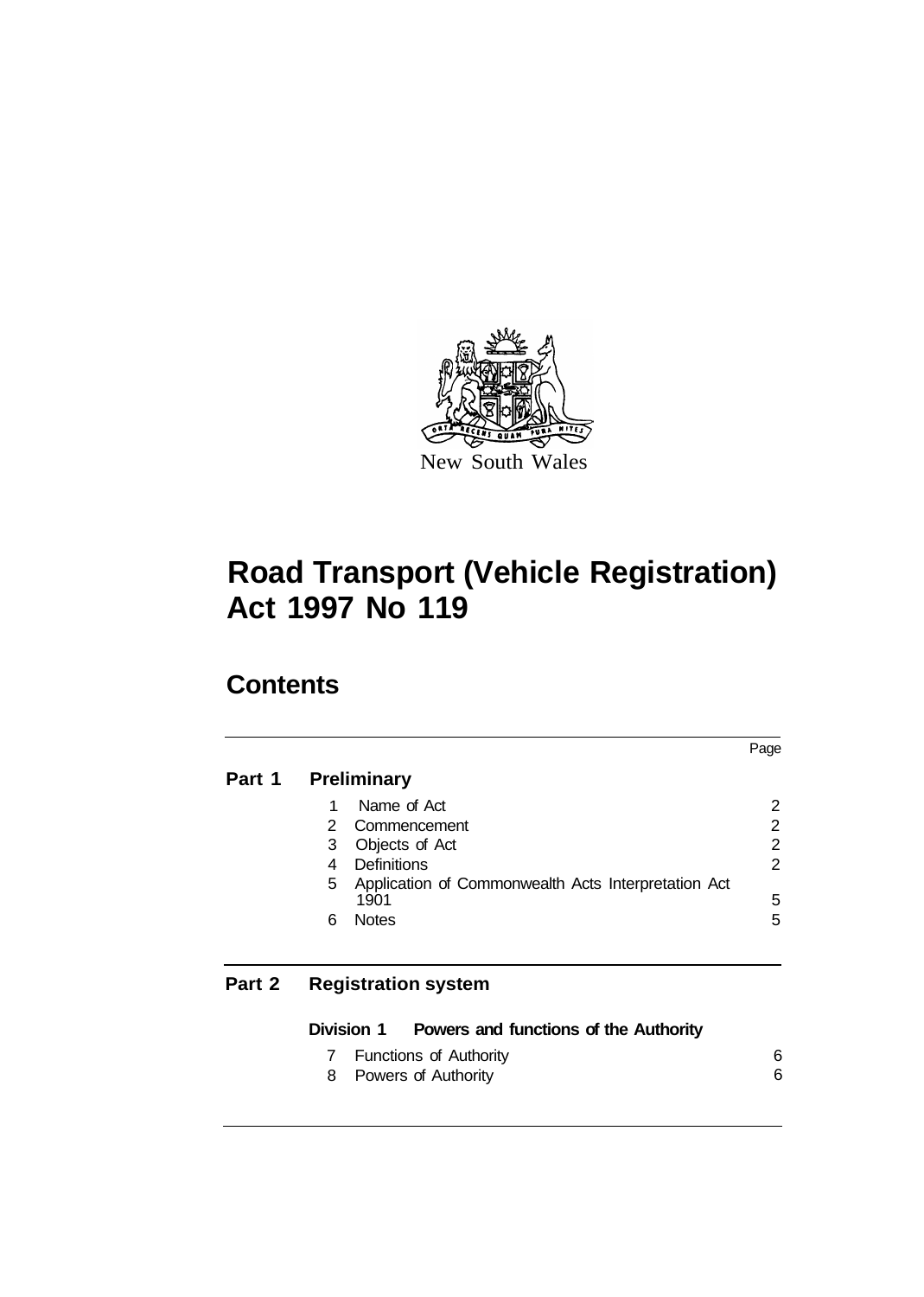**Contents** 

| Part 3 |     | <b>Offences and evidence</b>                                              |      |
|--------|-----|---------------------------------------------------------------------------|------|
|        |     |                                                                           |      |
|        | 17  | Review of prescribed decisions by Administrative<br>Decisions Tribunal    | 11   |
|        |     | this Act or certain other Acts and regulations                            | 10   |
|        | 16  | Regulations may exclude registrable vehicles from                         |      |
|        | 15  | Regulations to establish a registration system                            | 9    |
|        | 14  | Regulations                                                               | 8    |
|        |     | Division 2<br><b>Regulations</b>                                          |      |
|        | 13  | Ownership of devices, plates or documents                                 | 8    |
|        | 12  | Delegation by Authority                                                   | 8    |
|        | 11  | Security of information in Register                                       | 8    |
|        | 10. | Register does not provide evidence of title                               | 7    |
|        | 9   | Authority not to register registrable vehicles based<br>outside the State | 7    |
|        |     |                                                                           | Page |
|        |     |                                                                           |      |

|                                                                               | 12                                                        |
|-------------------------------------------------------------------------------|-----------------------------------------------------------|
| Obtaining registration or unregistered vehicle permits<br>by false statements | 13                                                        |
| Using registrable vehicles contrary to conditions or<br>prohibitions          | 13                                                        |
| Obligations of registered operator                                            | 13                                                        |
| Evidentiary provisions                                                        | 14                                                        |
|                                                                               | 18 Prohibition on using unregistered registrable vehicles |

# **Part 4 Miscellaneous**

| 23 | Act to bind Crown                                     | 16 |
|----|-------------------------------------------------------|----|
| 24 | Application orders and emergency orders               | 16 |
| 25 | Power to include or exclude areas                     | 16 |
| 26 | Defective registrable vehicles                        | 17 |
| 27 | Power to seize unregistered vehicles                  | 17 |
| 28 | Indemnity                                             | 18 |
| 29 | Status of unregistered vehicles having permits        | 18 |
| 30 | Unpaid charges and fees                               | 18 |
| 31 | Fees in relation to registration of vehicles of Crown |    |
|    | and statutory bodies                                  | 19 |
| 32 | Amendment of Traffic Act 1909 No 5                    | 19 |
| 33 | Amendment of other Acts                               | 19 |
| 34 | Savings and transitional provisions                   | 19 |
| 35 | Review of Act                                         | 19 |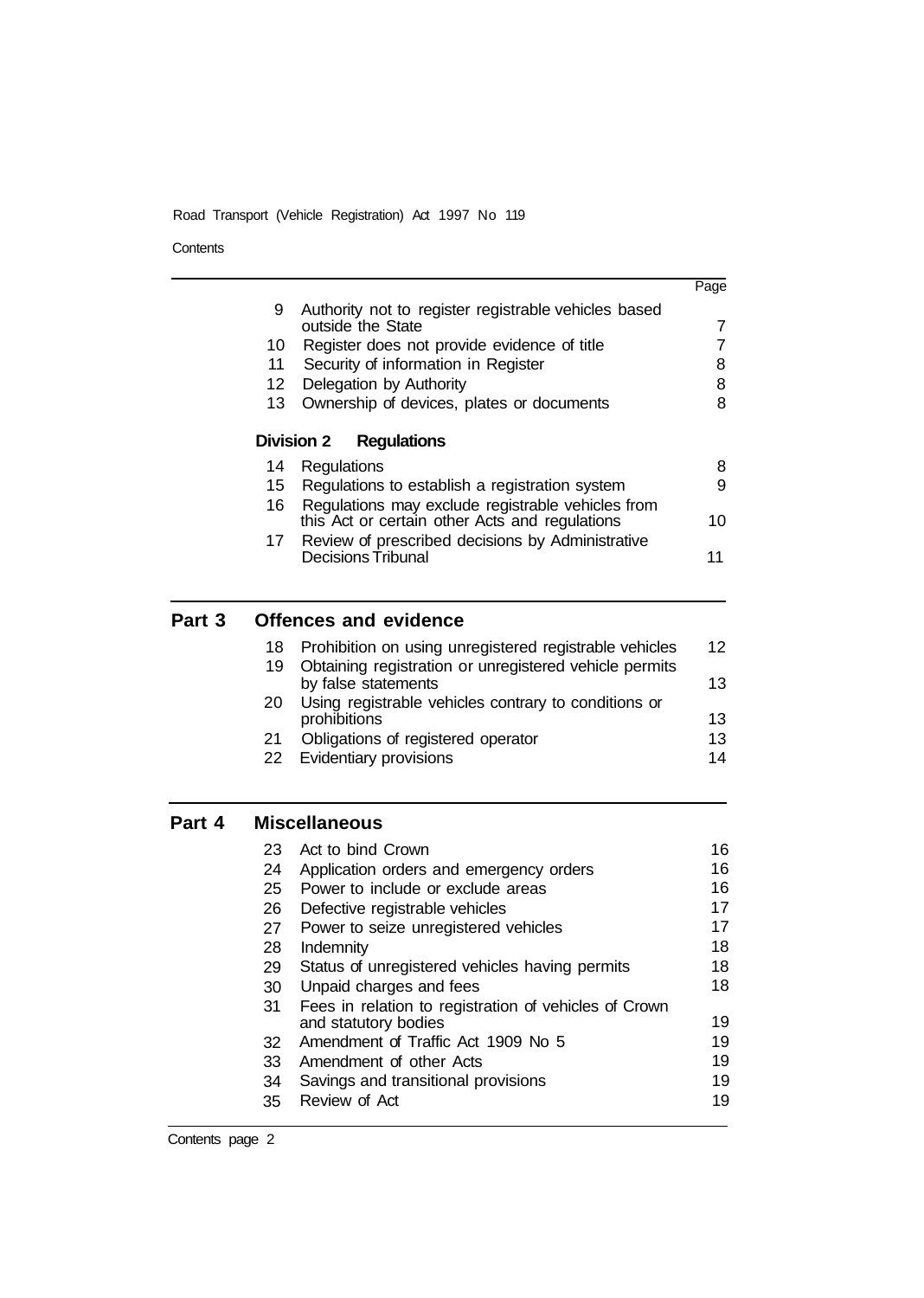**Contents** 

# **Schedules**

| 1 Amendments to Traffic Act 1909      | 20 |
|---------------------------------------|----|
| 2 Amendment of other Acts             | 23 |
| 3 Savings and transitional provisions | 40 |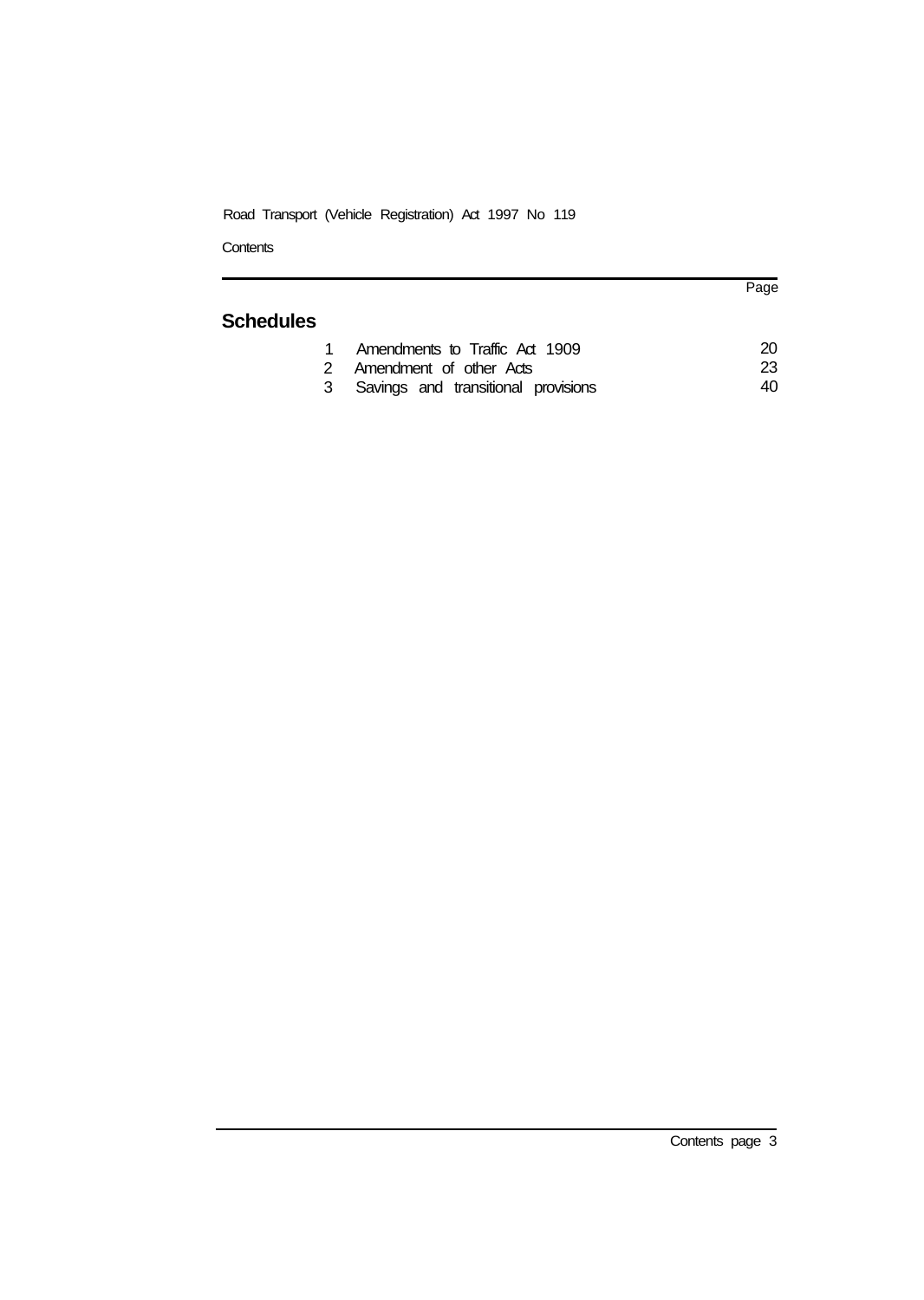

Act No 119, 1997

An Act to provide for the registration of vehicles and for related matters as part of the system for nationally consistent road transport laws; to make consequential amendments to the *Traffic Act 1909* and other Acts; and for other purposes. [Assented to 9 December 1997]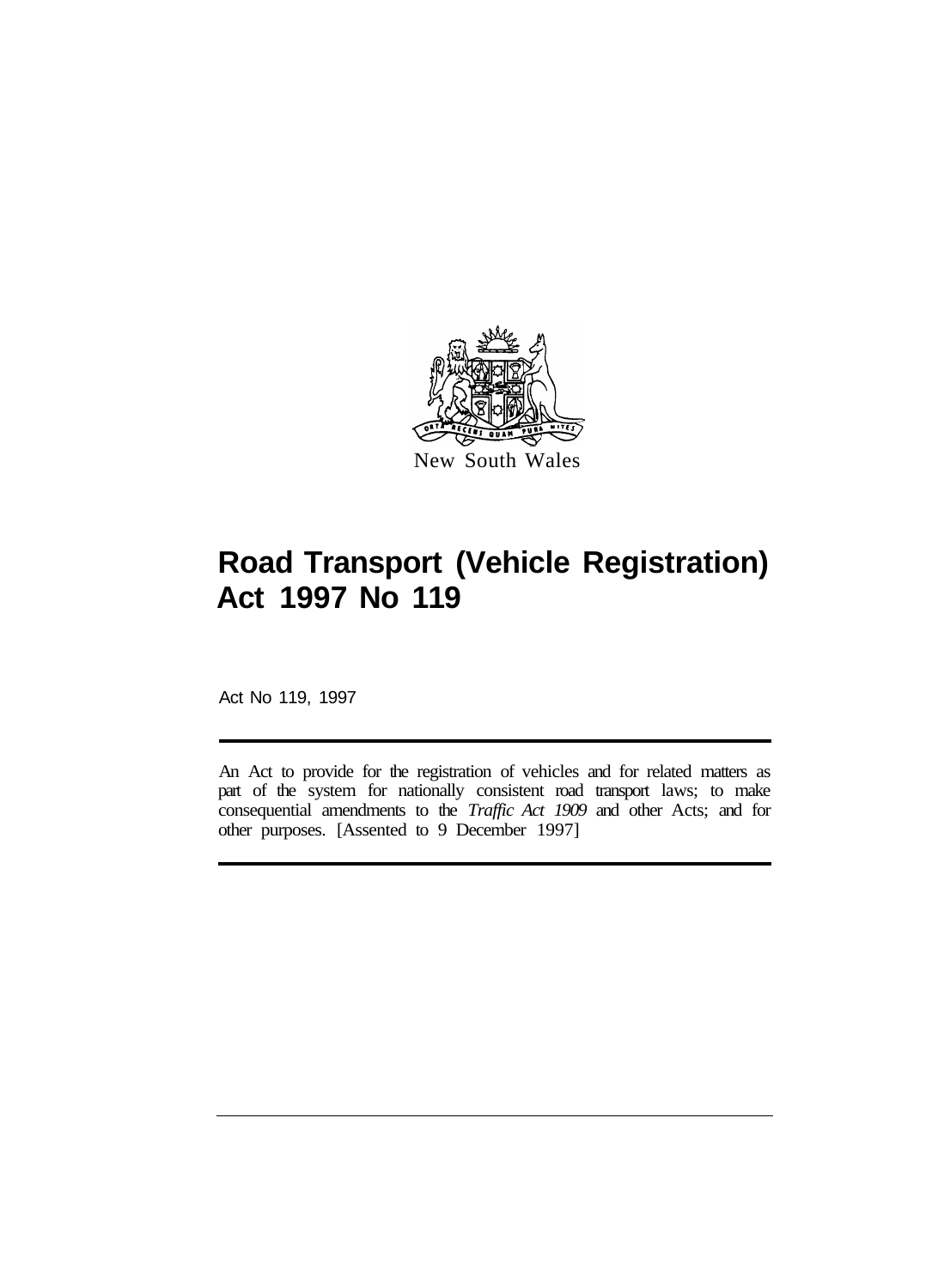Part 1 Preliminary

**The Legislature of New South Wales enacts:** 

# **Part 1 Preliminary**

### **1 Name of Act**

This Act is the *Road Transport (Vehicle Registration) Act 1997.* 

### **2 Commencement**

This Act commences on a day or days to be appointed by proclamation.

### **3 Objects of Act** (cf Cth Act s 3)

The objects of this Act are:

- (a) to make provision for the registration of registrable vehicles in accordance with the agreements scheduled to the *National Road Transport Commission Act 1991* of the Commonwealth as part of the uniform national road transport legislation envisaged by that Act, and
- (b) to improve road safety and transport efficiency and reduce the costs of administering road transport.
- **4 Definitions** (cf Cth Act S 2)

In this Act:

*Authority* means the Roads and Traffic Authority.

*defective registrable vehicle* means a registrable vehicle that does not comply with:

- (a) a provision of Schedule F to the *Motor Traffic Regulations 1935,* or
- (b) any other prescribed provision of those Regulations.

*garage address* of a vehicle means:

- (a) if the vehicle is normally kept at a depot or base of operations when not in use—the principal depot or base of operations of the vehicle, or
- (b) if the vehicle is normally kept at a place (other than a depot, base of operations, road or road related area)—the place where the vehicle is normally kept, or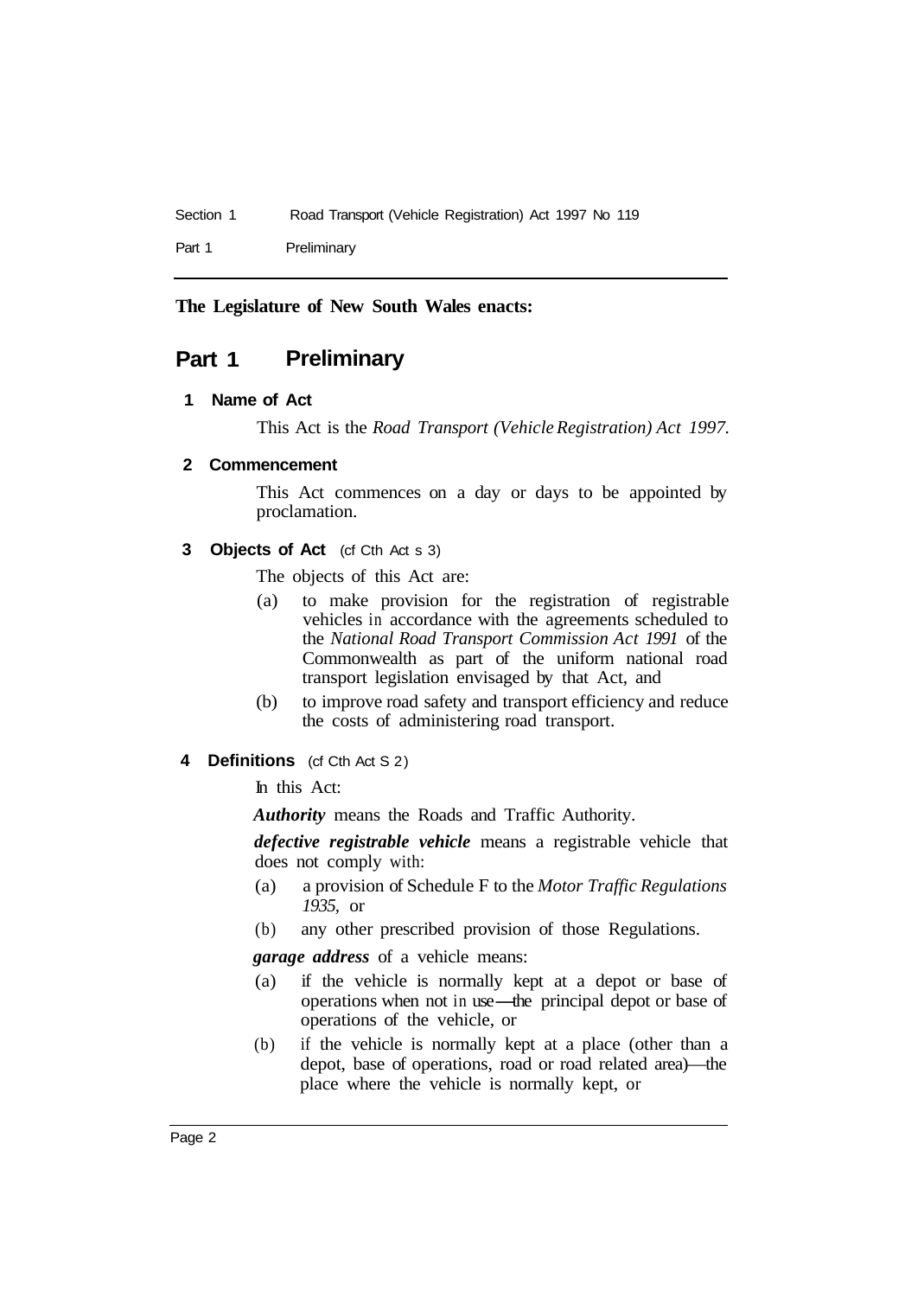**Preliminary** 

(c) if the vehicle is normally kept on a road or road related area when not in use-the residential address of the registered operator.

*GCM (gross combination mass)* of a motor vehicle means the greatest possible sum of the maximum loaded mass of the motor vehicle and of any vehicles that may lawfully be towed by it at one time:

- (a) as specified by the motor vehicle's manufacturer, or
- (b) as specified by the Authority if
	- maximum loaded mass, or (i) the manufacturer has not specified the sum of the
	- (ii) the manufacturer cannot be identified, or
	- (iii) the vehicle has been modified to the extent that the manufacturer's specification is no longer appropriate.

*GVM (gross vehicle mass)* of a vehicle means the maximum loaded mass of the vehicle:

- (a) as specified by the vehicle's manufacturer, or
- (b) as specified by the Authority if
	- (i) the manufacturer has not specified a maximum loaded mass, or
	- (ii) the manufacturer cannot be identified, or
	- (iii) the vehicle has been modified to the extent that the manufacturer's specification is no longer appropriate.

*heavy vehicle* means a motor vehicle or trailer that has a GVM greater than 4.5 tonnes.

*jurisdiction* means a State, the Commonwealth or a Territory.

*light rail vehicle* means:

- (a) a vehicle used on a light rail system within the meaning of the *Transport Administration Act 1988,* or
- (b) any other light rail system prescribed for the purposes of this definition by the regulations.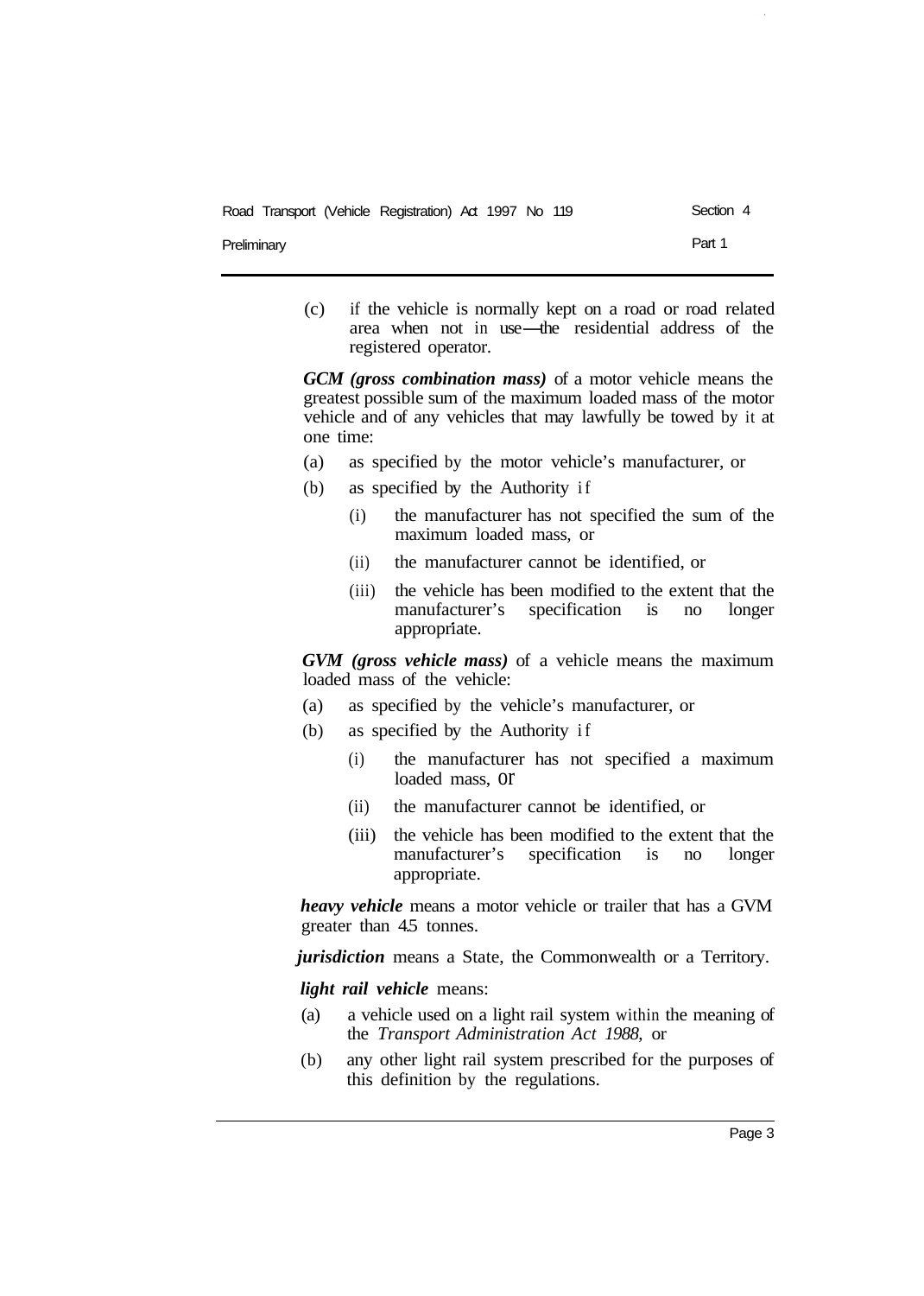Part 1 Preliminary

*motor vehicle* means a vehicle that is built to be propelled by a motor that forms part of the vehicle.

*Register* means the Register of Registrable Vehicles maintained in accordance with the regulations.

*registered,* in relation to a registrable vehicle, means registered under this Act.

*registered operator* of a registrable vehicle means the person recorded on the Register as the person responsible for the vehicle.

*registrable vehicle* means:

- (a) any heavy vehicle or other motor vehicle, or
- (b) any trailer, or
- (c) any other vehicle prescribed by the regulations for the purposes of this definition.

*residential address,* in relation to a company or other body corporate, means its registered office or any place recorded in the Register as its residential address or business address.

*road* means an area that is open to or used by the public and is developed for, or has as one of its main uses, the driving or riding of motor vehicles.

*road related area* means:

- (a) an area that divides a road, or
- (b) a footpath or nature strip adjacent to a road, or
- (c) an area that is open to the public and is designated for use by cyclists or animals, or
- (d) an area that is not a road and that **is** open to or used by the public for driving, riding or parking motor vehicles, or
- (e) any other area that is open to or used by the public and that has been declared under section 25 to be an area to which specified provisions of the Act or the regulations apply.

*trader's plate* means a number-plate issued by the Authority to a person engaged in a relevant trade to move unregistered registrable vehicles for short-term purposes.

*trailer* means a vehicle that is built to be towed, or is towed, by a motor vehicle, but does not include a motor vehicle that is being towed.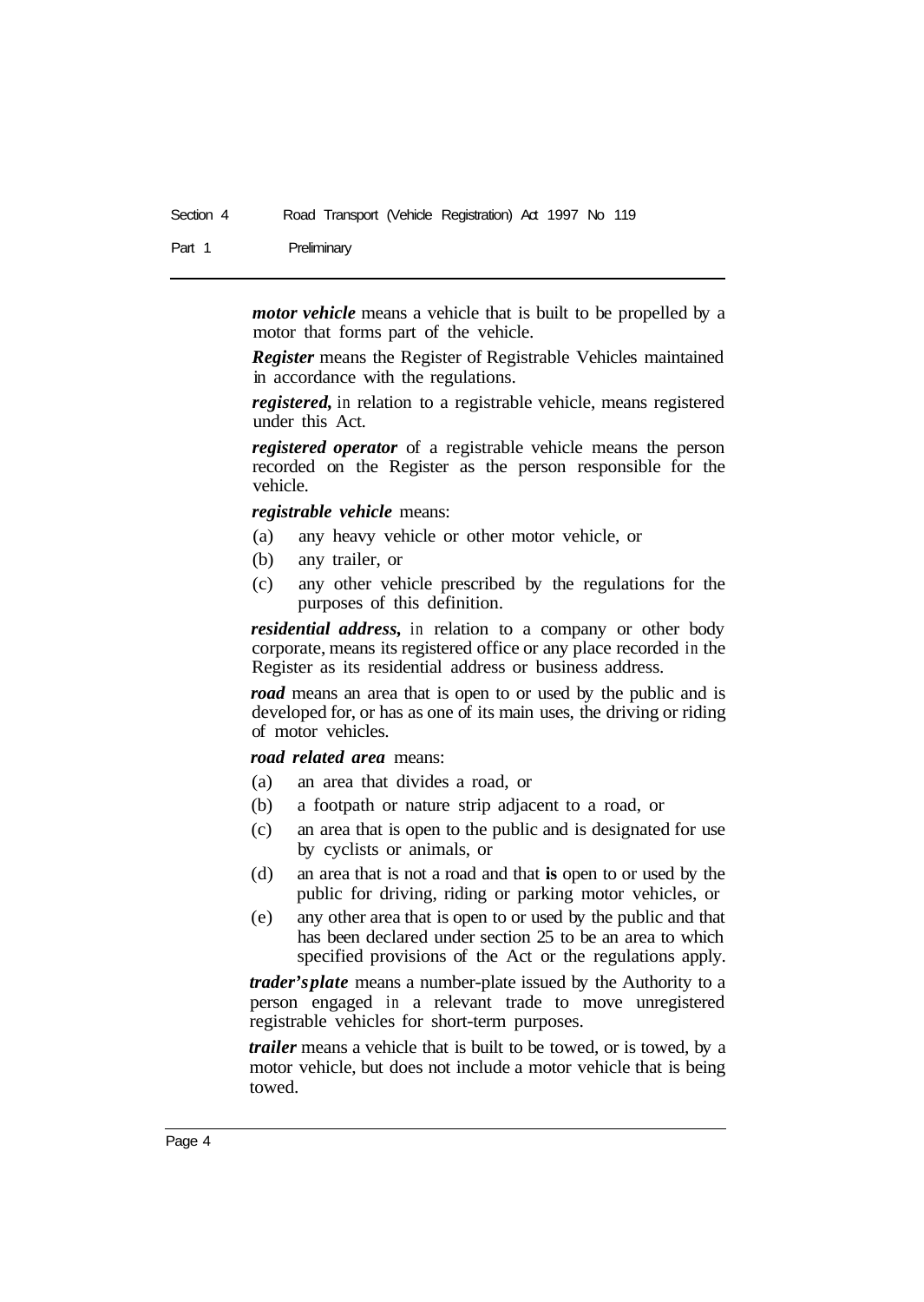| Road Transport (Vehicle Registration) Act 1997 No 119 | Section 4 |
|-------------------------------------------------------|-----------|
| Preliminary                                           | Part 1    |

*unregistered vehicle permit* means a permit referred to in section 8 (1) (d).

*use* of a vehicle includes standing the vehicle on a road or road related area.

*vehicle* means:

- (a) any description of vehicle on wheels other than vehicles used on railways or light rail vehicles or other vehicles used on tramways, or
- (b) any other vehicle prescribed by the regulations.
- **5 Application of Commonwealth Acts Interpretation Act 1901** (cf Cth Act s 5)
	- (1) The provisions of the *Acts Interpretation Act 1901* of the Commonwealth apply to the interpretation of this Act, except that, in relation to New South Wales:
		- (a) "Gazette" is to refer to the New South Wales Government Gazette, and
		- (b) "Minister" is to refer to the responsible Minister of New South Wales.
	- (2) This section does not prevent the *Interpretation Act 1987* from applying to this Act to the extent that it can do so consistently with the application of the *Acts Interpretation Act 1901* of the Commonwealth.

# **6 Notes**

Notes included in this Act are explanatory notes and do not form part of this Act.

**Note.** For the purposes of comparison, a number of provisions of this Act contain bracketed notes in headings drawing attention ("cf") to equivalent or comparable (though not necessarily identical) provisions of other Acts. Abbreviations in the notes include:

- *\** Cth Act: *Road Transport Reform (Heavy Vehicles Registration) Act 1997* of the Commonwealth
- Traffic Act: *Traffic Act 1909* (as in force immediately before the enactment of this Act).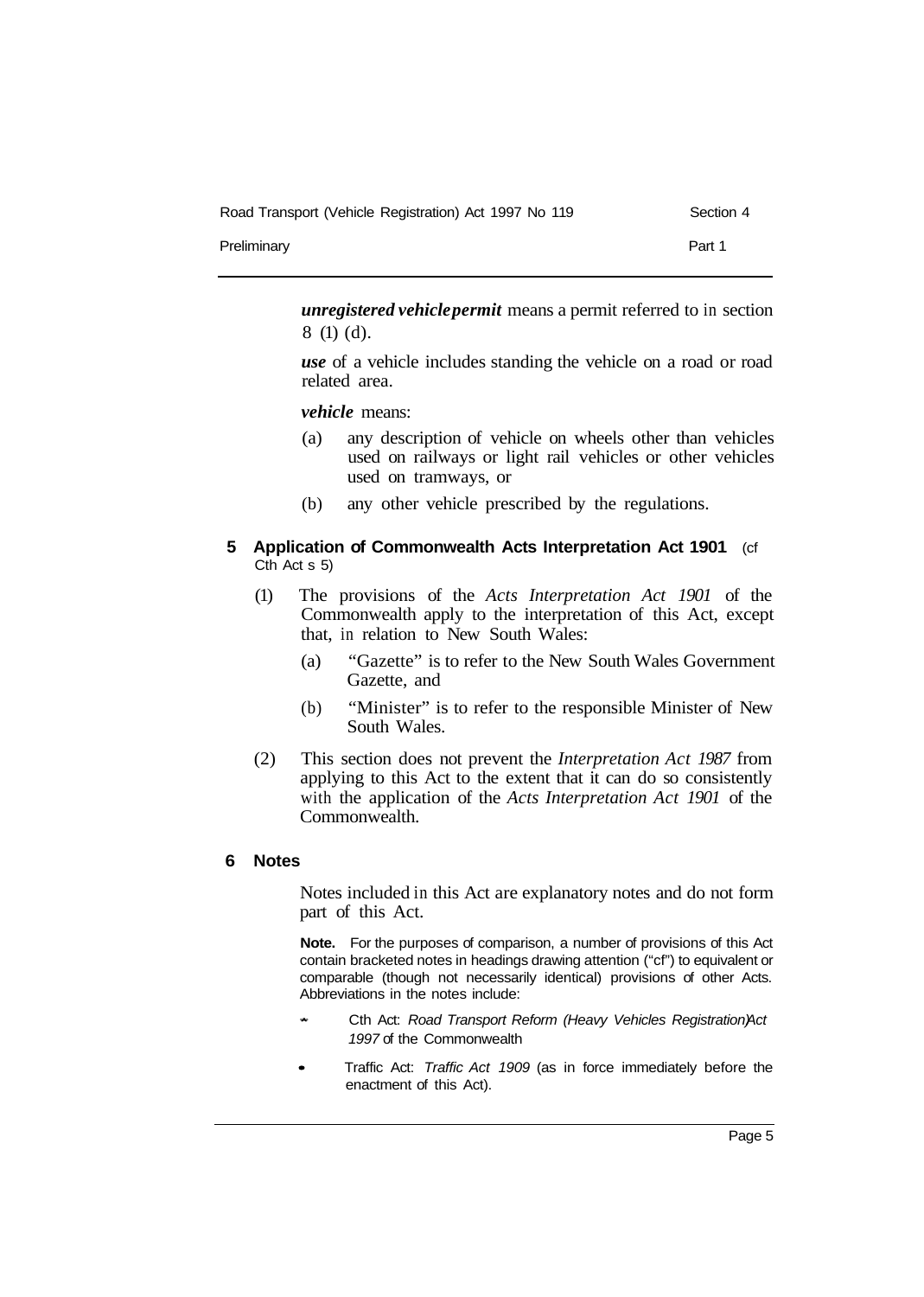| Section 7            | Road Transport (Vehicle Registration) Act 1997 No 119 |
|----------------------|-------------------------------------------------------|
| Part 2<br>Division 1 | Registration system                                   |

# **Part 2 Registration system**

# **Division 1 Powers and functions of the Authority**

### **7 Functions of Authority** (cf Cth Act S 9)

- (1) The functions of the Authority under this Act are:
	- (a) to administer the registration system established by' the regulations, and
	- (b) to maintain a Register of Registrable Vehicles in accordance with the regulations, and
	- (c) to collect registration and permit charges determined under the *Road Transport (Heavy Vehicles Registration Charges) Act 1995* or this Act and taxes determined under the *Motor Vehicles Taxation Act 1988,* and
	- (d) to provide information about registrable vehicles and registered operators in accordance with the regulations.
- (2) The Register may include information notified to the Authority under this Act and such other information as the Authority considers appropriate.
- (3) The Register may be kept in the form of, or as part of, a computer database or in such other form as the Authority considers appropriate.

### **8 Powers of Authority** (cf Cth Act **S** 10)

- (1) For the purpose of carrying out its functions under this Act, the Authority may, in accordance with the regulations:
	- (a) register or refuse to register a registrable vehicle, and
	- (b) renew or refuse to renew the registration of a registrable vehicle, and
	- (c) transfer or refuse to transfer the registration of a registrable vehicle from one person to another, and
	- (d) issue a permit or refuse to issue a permit for the use of an unregistered registrable vehicle, and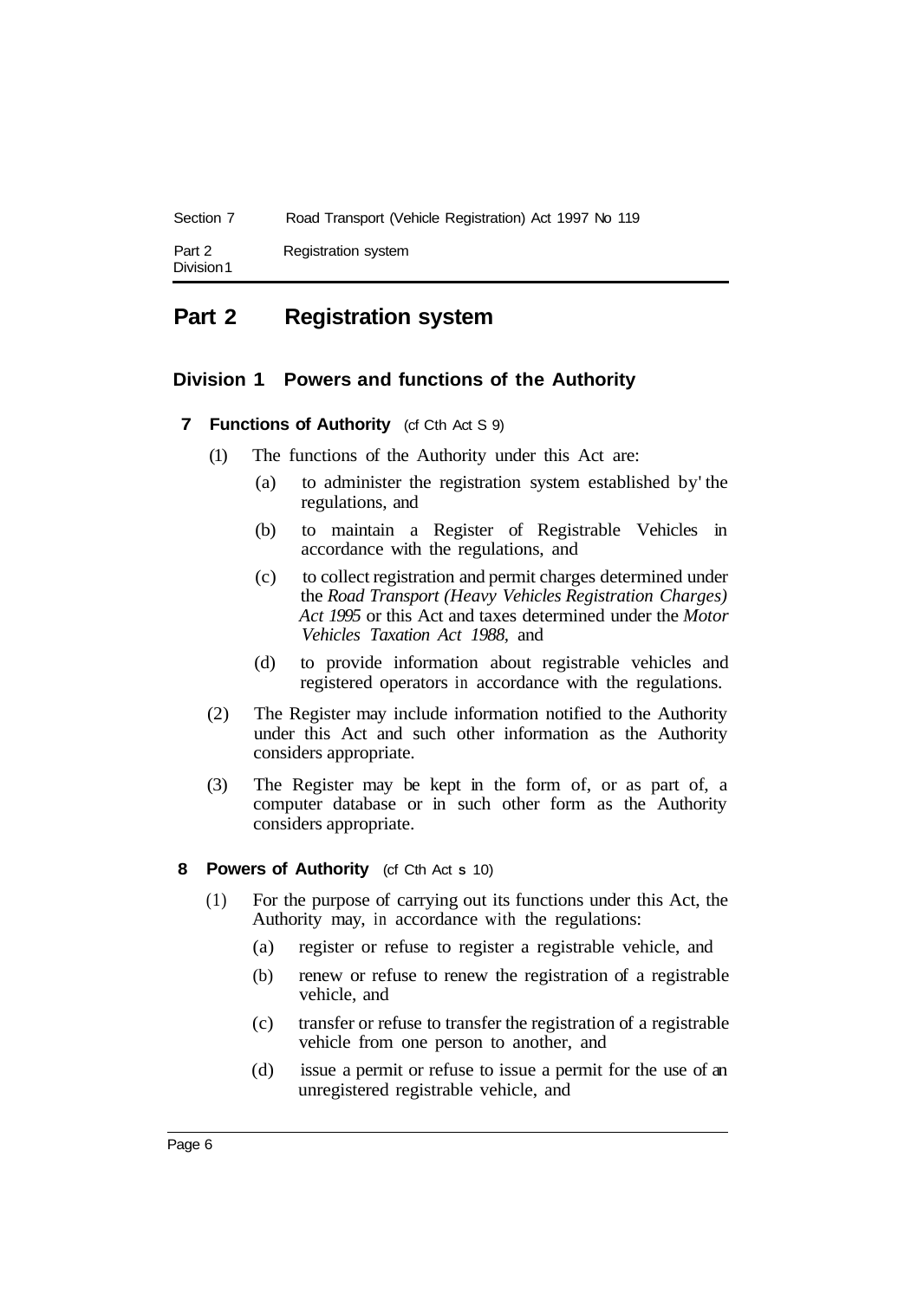| Road Transport (Vehicle Registration) Act 1997 No 119 | Section 8           |
|-------------------------------------------------------|---------------------|
| Registrationsystem                                    | Part 2<br>Division1 |

- (e) impose conditions on the registration of a registrable vehicle or on a permission to use an unregistered registrable vehicle, and
- (f) cancel or suspend the registration of a registrable vehicle, and
- (g) collect registration and permit charges determined under the *Road Transport (Heavy Vehicles Registration Charges) Act 1995* or this Act and taxes imposed by the *Motor Vehicles Taxation Act 1988,* and
- (h) specify a GCM for a motor vehicle in the circumstances envisaged in paragraph (b) of the definition of GCM in section 4, and
- (i) specify a GVM for a motor vehicle or trailer in the circumstances envisaged in paragraph (b) of the definition of GVM in section 4, and
- (i) require proof of compliance with any applicable provisions of the *Motor Accidents Act 1988* and the *Stamp Duties Act 1920,* and
- (k) fix fees for services provided by the Authority in connection with the registration, or the late renewal of registration, of registrable vehicles or the issue of an unregistered vehicle permit, and
- (1) exercise other powers conferred by the regulations.
- (2) The Authority must cause details of fees fixed under subsection (1) to be published in the Gazette.

### **9 Authority not to register registrable vehicles based outside the State** (cf Cth Act S 11)

The Authority must not register a registrable vehicle unless it is satisfied that the vehicle's garage address is in the State.

### **10 Register does not provide evidence of title** (cf Cth Act S 12)

The Register does not provide evidence of title to any registrable vehicle.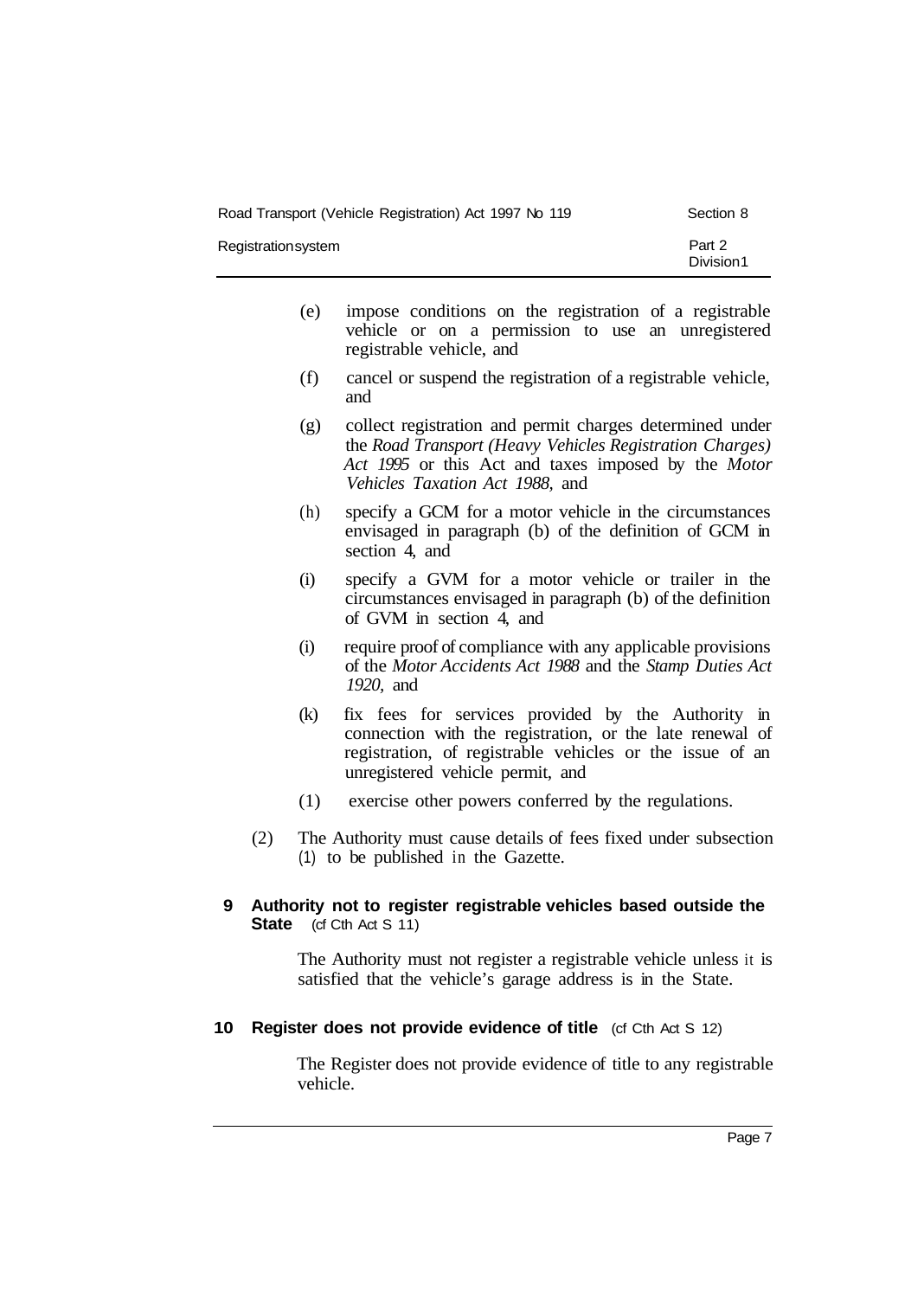| Section 11          | Road Transport (Vehicle Registration) Act 1997 No 119 |
|---------------------|-------------------------------------------------------|
| Part 2<br>Division1 | Registration system                                   |

### **11 Security of information in Register** (cf Cth Act S 13)

The Authority must ensure that the information in the Register that is of a personal nature or that has commercial sensitivity for the person about whom it is kept is not released except as provided by the regulations or under another law.

### **12 Delegation by Authority** (cf Cth Act **s 14)**

- ( 1) The Authority may, by signed instrument, delegate to a person prescribed by the regulations all or any of its powers under this Act or the regulations.
- (2) Nothing in this section affects any other power of delegation that the Authority has under any other Act.

### **13 Ownership of devices, plates or documents** (cf Cth Act S 15)

Any devices, plates or documents issued by the Authority for the purpose of authorising the use of a registrable vehicle remain the property of the Authority.

# **Division 2 Regulations**

- **14 Regulations** (cf Cth Act ss 16 and 24 (2) and (3))
	- The Governor may make regulations, not inconsistent with this  $(1)$ Act, for or with respect to any matter that by this Act is required or permitted to be prescribed or that is necessary or convenient to be prescribed for carrying out or giving effect to this Act.
	- The regulations may apply, adopt or incorporate, whether wholly  $(2)$ or in part or with or without modifications, any publication (including any Act or regulation of the Commonwealth) as in force from time to time.

**Note.** Section 42 (1) of the *interpretation Act 1987* provides that if an Act authorises or requires provision to be made for or with respect to any matter by a statutory rule, such a rule may make provision for or with respect to that matter by applying, adopting or incorporating, with or without modification, the provisions of any Act or statutory rule or of any other publication, whether of the same or of a different kind.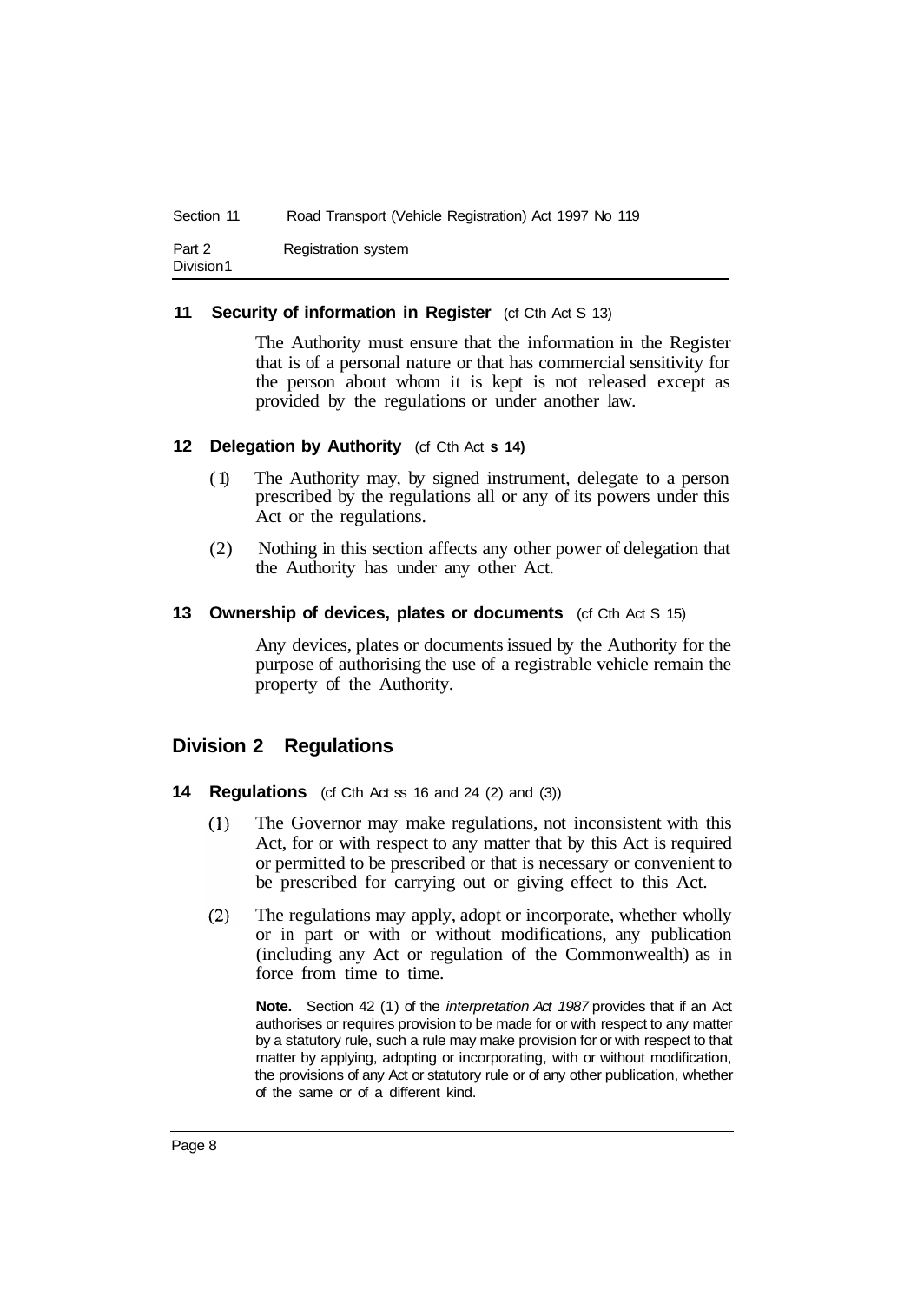| Road Transport (Vehicle Registration) Act 1997 No 119 | Section 14           |
|-------------------------------------------------------|----------------------|
| Registration system                                   | Part 2<br>Division 2 |

However, section 69 of that Act ensures that a reference to any such publication is to be read as a reference to the publication as in force on the day the Act or instrument takes effect unless the Act or instrument provides for the application, adoption or incorporation of the publication as in force from time to time.

- $(3)$ Without limiting the scope of this section or section 15, the regulations may make provision for or with respect to the same kinds of matters concerning registration, the use of registered and unregistered vehicles and number-plates in respect of which regulations could have been made under section 3 (1) of the *Traffic Act 1909,* as in force immediately before its amendment by this Act.
- The regulations may create offences punishable by a penalty not  $(4)$ exceeding 20 penalty units.

### **15 Regulations to establish a registration system** (cf Cth Act S 17)

- (1) Without limiting section 14, the regulations are to provide a system of registration of registrable vehicles that are used on roads or road related areas that:
	- provides a means of authorising the use of registrable  $(a)$ vehicles on roads or road related areas, and
	- $(b)$ enables the identification of each registrable vehicle that is used on a road or a road related area, and of the person responsible for it.
- (2) Without limiting the scope of regulations under subsection (l), the regulations may:
	- (a) fix the periods for which the registration of registrable vehicles may be effected or renewed, and
	- (b) provide for the calculation of taxes, charges and fees for the registration of registrable vehicles for such periods as may be prescribed by the regulations, and
	- (c) provide for the recognition by the Authority of things done under a law of another State or Territory that corresponds to this Act, and
	- (d) allow the Authority to enter into agreements with registered operators about rights to use special number-plates, and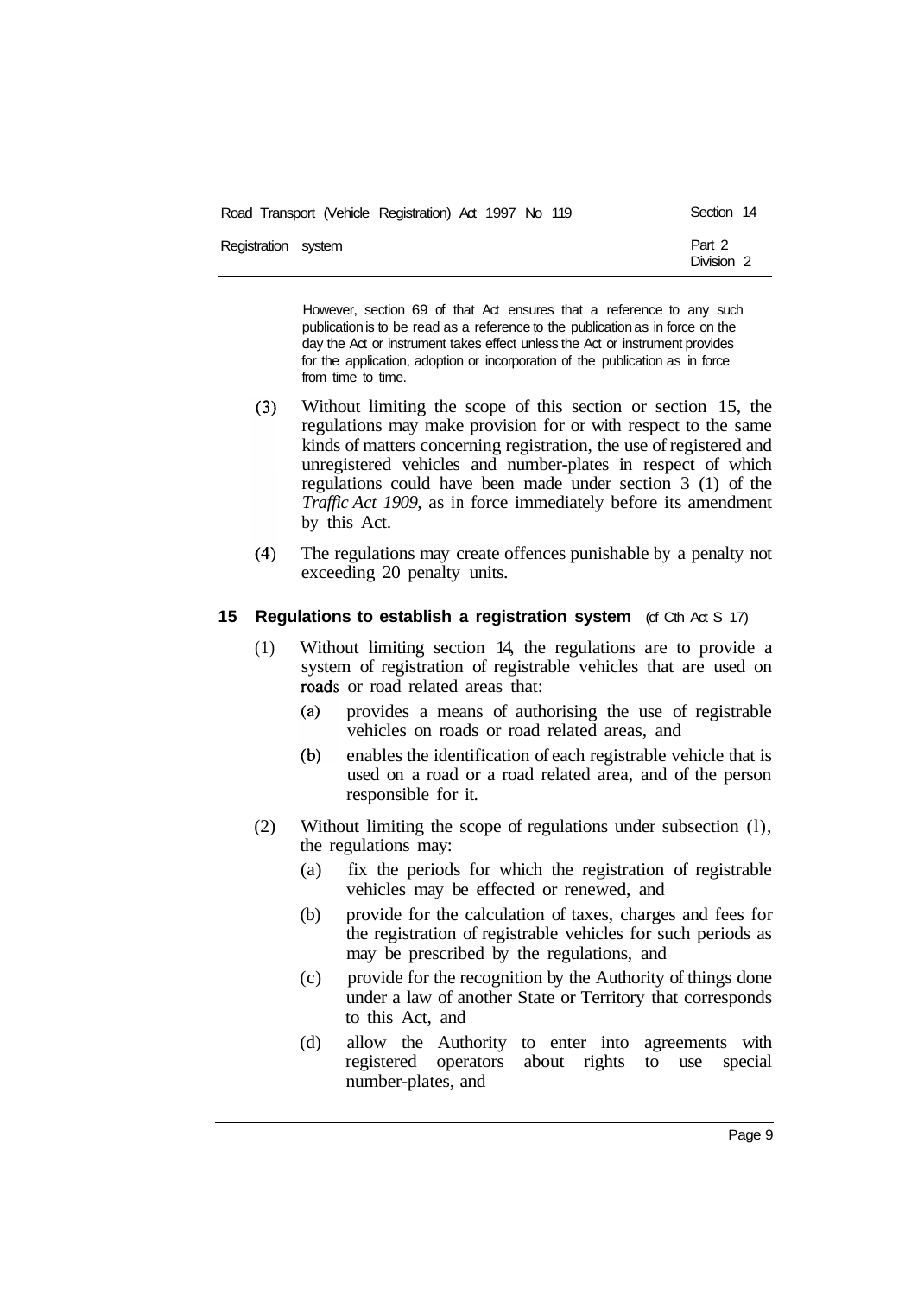| Section 15           | Road Transport (Vehicle Registration) Act 1997 No 119 |
|----------------------|-------------------------------------------------------|
| Part 2<br>Division 2 | Registration system                                   |

- (e) provide for a refund (or partial refund), in accordance with the regulations, of the registration fees for a registrable vehicle under this Act or for fees for an unregistered vehicle permit, and
- (f) fix fees for services provided by the Authority in connection with the registration, or the late renewal of registration, of registrable vehicles or the issue of an unregistered vehicle permit, and
- (g) provide for the approval by the Authority of the form in which applications are to be made to the Authority, and the form in which documents are to be issued by the Authority, for the purposes of the regulations, and
- (h) make provision for or with respect to the form, issue, use, surrender and transfer of plates (including trader's plates) and registration labels, registration certificates and other registration documents, and
- (i) provide for offences in relation to the forgery or alteration of plates and of registration labels, registration certificates and other registration documents and in relation to the use of any such forged or altered plate, label, certificate or document, and
- (i) specify classes of persons (being persons appearing from the records kept by the Authority to have been responsible for motor vehicles or trailers) who are to be treated as being, for the purposes of section 18A of the *Traffic Act 1909,* the owners of registered motor vehicles or trailers or of motor vehicles or trailers that have been but are not registered.

### **16 Regulations may exclude registrable vehicles from this Act or certain other Acts and regulations** (cf Cth Act S 18)

- (1) The regulations may provide that this Act does not apply to a registrable vehicle, or registrable vehicles of a kind, identified in the regulations.
- (2) The regulations may allow the Authority to exempt a registrable vehicle from the requirement to be registered subject to compliance with conditions specified in the regulations.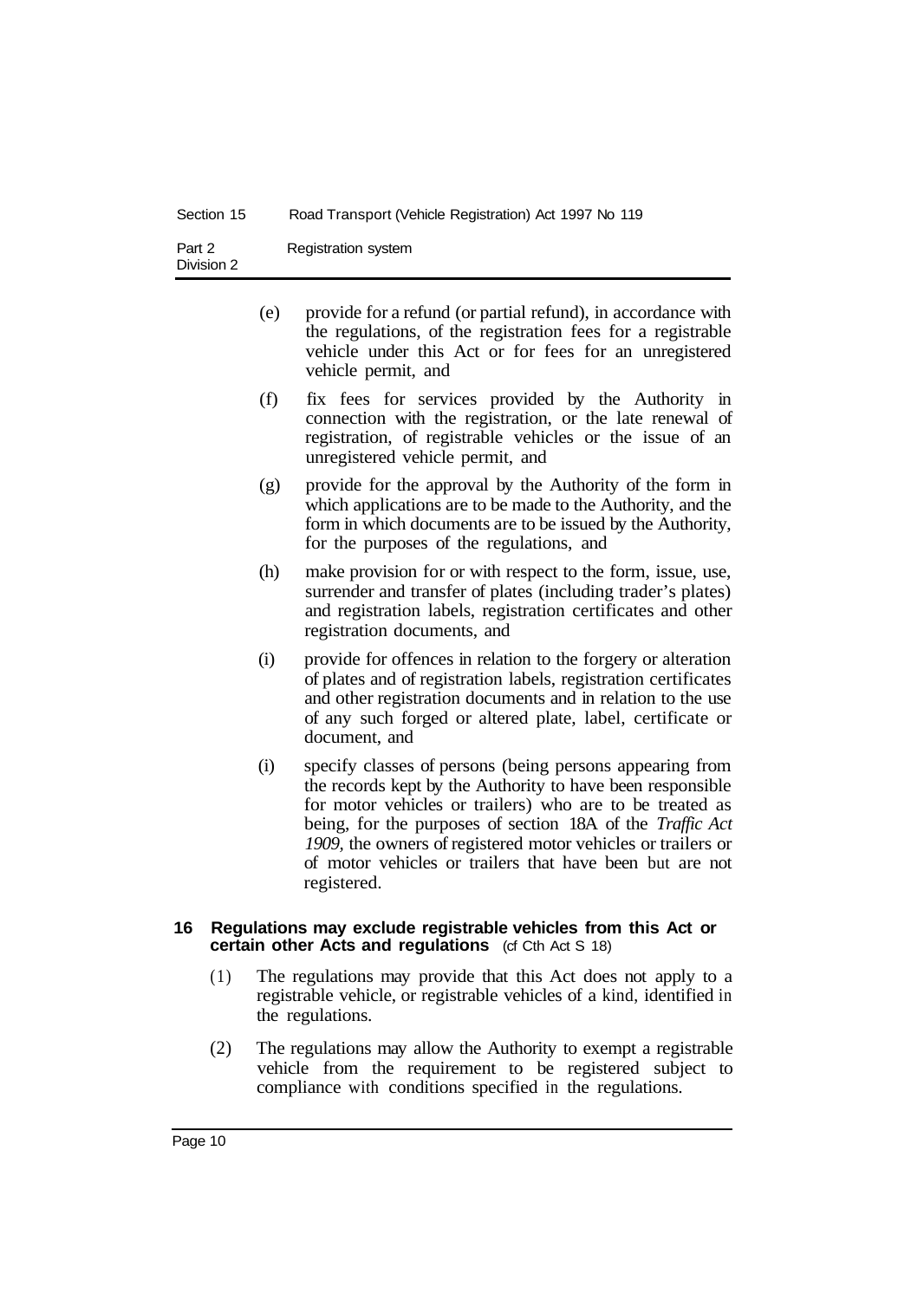| Road Transport (Vehicle Registration) Act 1997 No 119 | Section 16           |
|-------------------------------------------------------|----------------------|
| Registration system                                   | Part 2<br>Division 2 |

(3) The regulations may provide that any specified provision of the *Road Transport (Heavy Vehicles Registration Charges) Act 1995,*  the *Roads Act 1993* or the *Traffic Act 1909* (or any specified regulation made under any of those Acts) does not apply to a registrable vehicle, or any class of registrable vehicle, to the extent specified by the regulations.

### **17 Review of prescribed decisions by Administrative Decisions Tribunal** (cf Cth Act S 19)

- (1) A person aggrieved by a decision made in relation to the person under this Act or the regulations may apply to the Administrative Decisions Tribunal for a review of the decision if it belongs to a class of decisions prescribed by the regulations for the purposes of this subsection.
- (2) Despite subsection (l), a regulation referred to in that subsection prescribing a class of decisions may limit the class of persons who may make an application for a review of a decision referred to in the subsection.
- (3) A regulation referred to in subsection (1) prescribing a class of decisions cannot be made without the concurrence of the Minister administering the *Administrative Decisions Tribunal Act 1997.*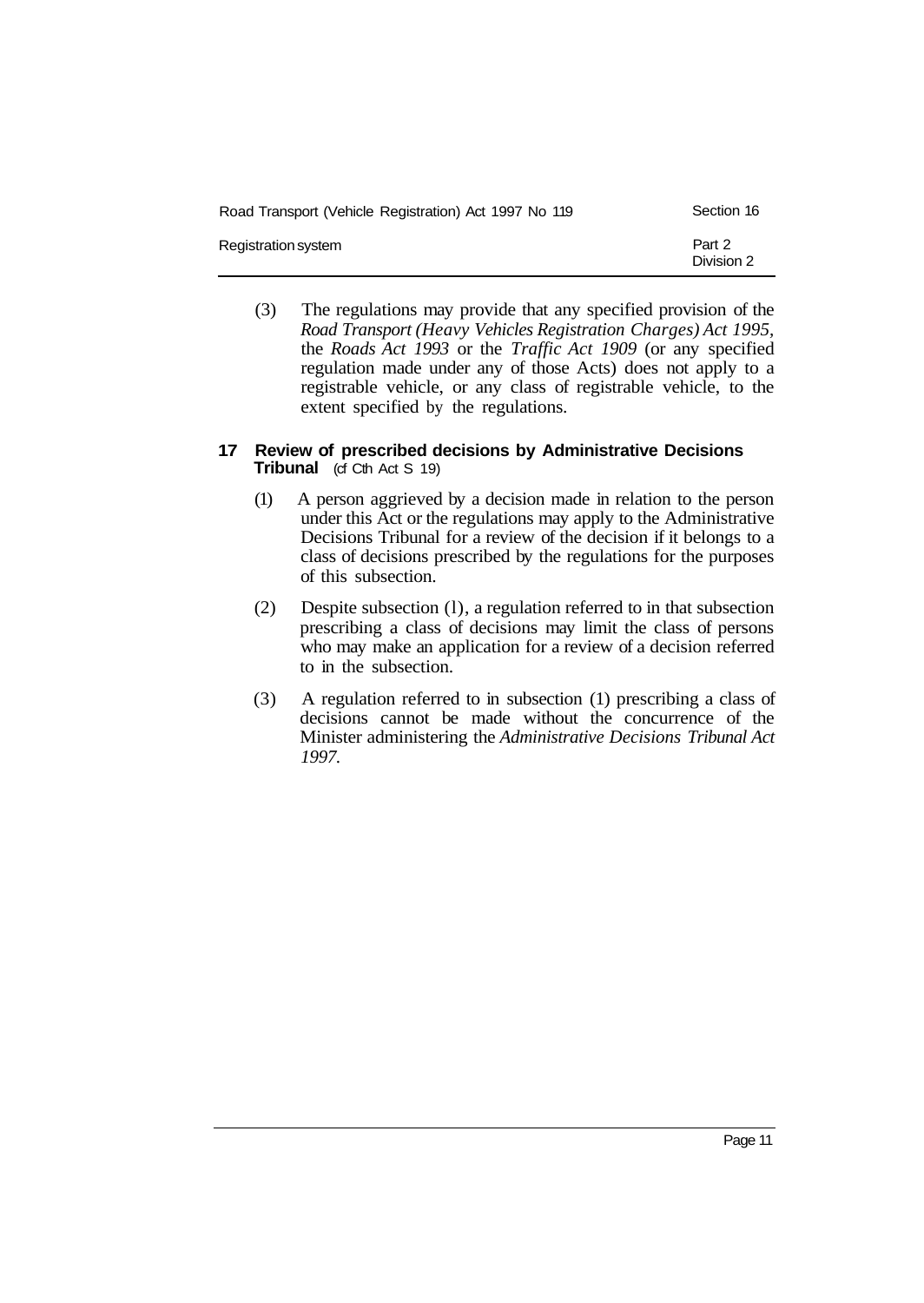Part 3 Offences and evidence

# **Part 3 Offences and evidence**

- **18 Prohibition on using unregistered registrable vehicles** (cf Cth Act s 20, Traffic Act s 6A)
	- (1) A person must not use an unregistered registrable vehicle on a road or on a road related area.

Maximum penalty: 20 penalty units.

- (2) Subsection (1) does not apply to the use of a registrable vehicle on a road or road related area if:
	- (a) the vehicle belongs to a class of vehicle prescribed by a regulation referred to in section 16 as a vehicle to which this Act does not apply, or
	- (b) the use is otherwise permitted by this Act or under the regulations.
- (3) Subsection (1) does not apply to a registrable vehicle that was left standing on a road or road related area:
	- (a) within the period of 15 days after the date on which that vehicle ceased to be registered or to be exempted from being registered, or
	- (b) with the consent of the responsible person for the road or area.
- (4) In this section:

*registrable vehicle* includes:

- (a) an incomplete or partially constructed vehicle, and
- (b) the remains of a vehicle.

*responsible person,* in relation to a road or road related area on which a vehicle was left standing, means:

- (a) if the care, control and management of the road or area was then vested in a person other than the owner of the if the care, control and management of the road or area<br>was then vested in a person other than the owner of the<br>road or area—the person in whom the care, control and<br>management of the road or area wes vested or management of the road or area was vested, or
- (b) in any other case—the owner of the road or area.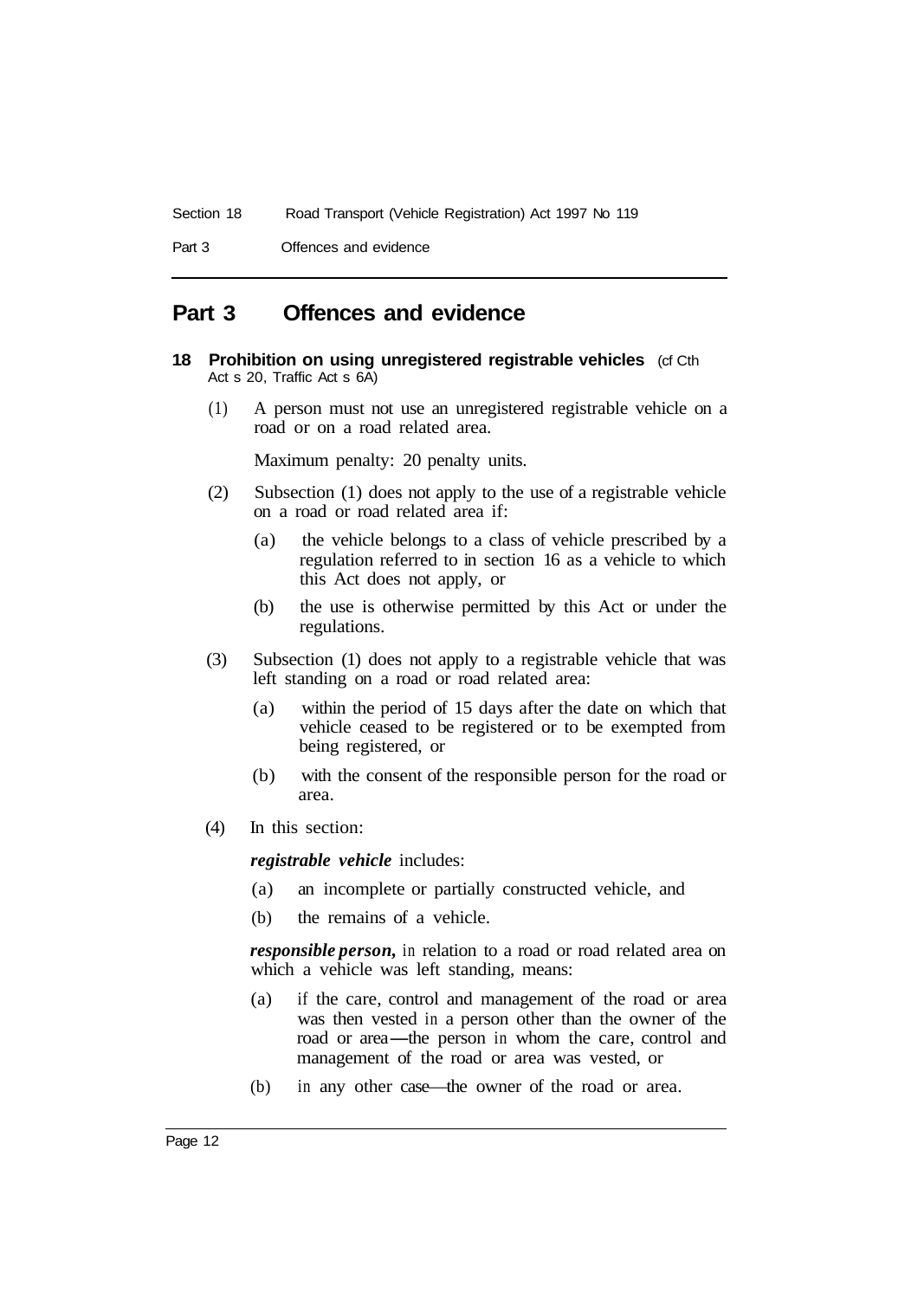| Road Transport (Vehicle Registration) Act 1997 No 119 | Section 19 |
|-------------------------------------------------------|------------|
| Offences and evidence                                 | Part 3     |

### **19 Obtaining registration or unregistered vehicle permits by false statements** (cf Cth Act S 21)

- (1) A person must not:
	- (a) by a false statement or any misrepresentation or other dishonest means, attempt to register a registrable vehicle, or renew the registration of a registrable vehicle, under this Act, or
	- (b) without lawful authority or excuse possess a device, plate or document obtained using those means.

Maximum penalty: 20 penalty units.

- (2) A person must not:
	- (a) by a false statement or any misrepresentation or other dishonest means, attempt to obtain an unregistered vehicle permit for a registrable vehicle, or renew the permit, under this Act, or
	- (b) without lawful authority or excuse possess a device, plate or document obtained using those means.

Maximum penalty: 20 penalty units.

(3) A device, plate or document so obtained is void, and the Authority may alter the Register accordingly.

### **20 Using registrable vehicles contrary to conditions or prohibitions** (cf Cth Act S 22)

A person must not use a registrable vehicle contrary to conditions or a prohibition imposed under section 26.

Maximum penalty: 20 penalty units.

### 21 **Obligations of registered operator** (cf Cth Act S 23)

- (1) This Act and the regulations do not affect the obligations of the registered operator of a registrable vehicle to comply with any applicable provisions of the *Motor Accidents Act 1988* and the *Stamp Duties Act 1920.*
- (2) The registered operator of a registrable vehicle must, in accordance with the regulations: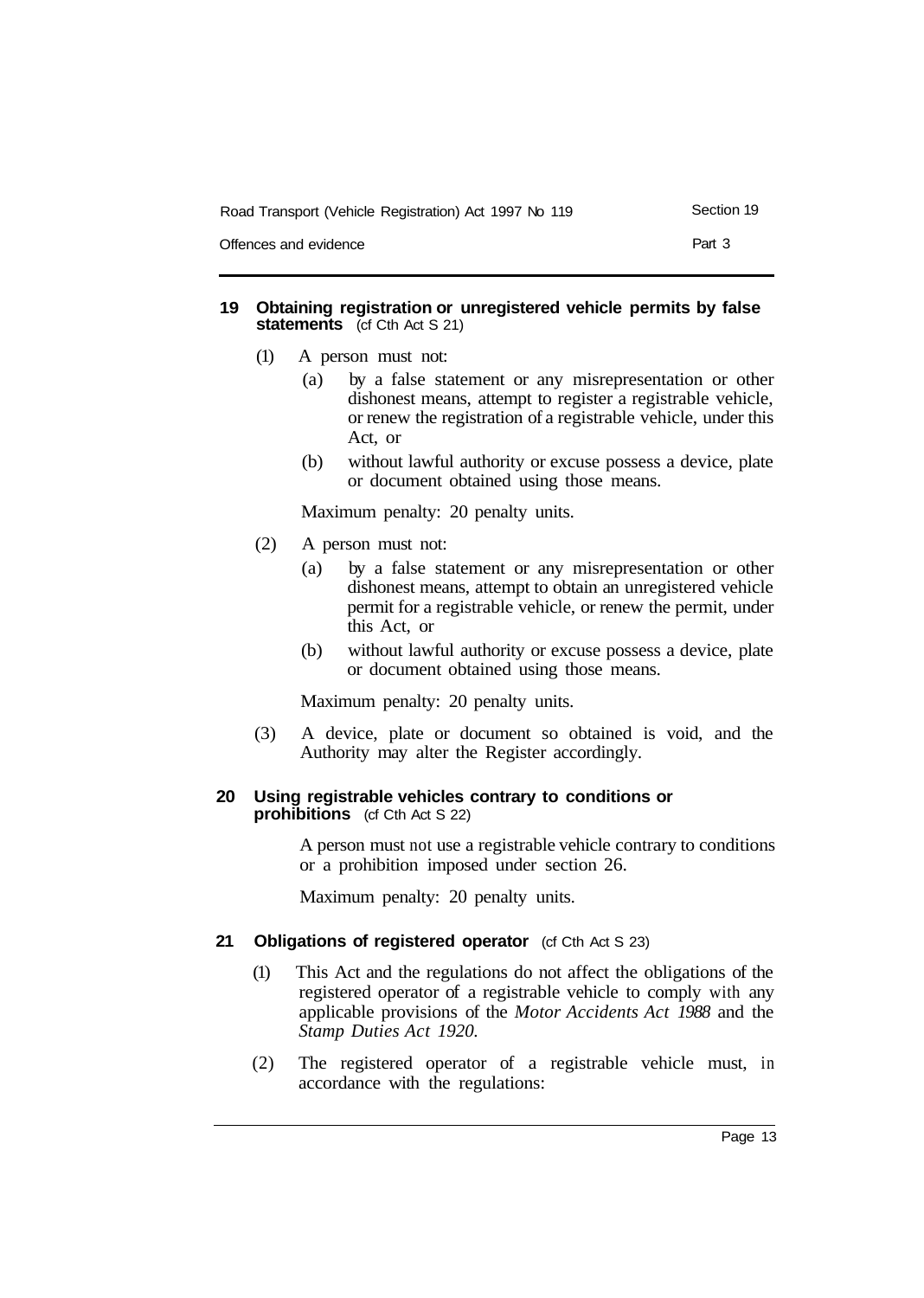Part 3 Offences and evidence

- $(a)$ ensure that any devices, plates and documents issued by the Authority are installed or displayed on the vehicle, and
- while operating the vehicle, carry or cause the driver to  $(b)$ carry, documents prescribed by the regulations, and
- when required to do so by the Authority, produce  $(c)$ documents prescribed by the regulations, and
- comply with any directions given by, and conditions  $(d)$ imposed by, the Authority about the registration of the vehicle, and
- keep records required to be kept by the regulations about  $(e)$ the registration of the vehicle.
- **22 Evidentiary provisions** (of Cth Act s 25, Traffic Act ss 12 and 18 (a))
	- $(1)$ A court may admit as evidence a document that appears to be signed on behalf of the Authority certifying a matter that appears in or can be calculated from (or does not appear or cannot be calculated from) the Register or another record kept by the Authority.
	- $(2)$ Any such document may:
		- (a) certify particulars by reference to a specified date or period, and
		- (b) certify particulars that appear in or can be calculated from (or do not appear in or cannot be calculated from) records maintained under section 12 **(1)** of the *Traffic Act 1909* as in force immediately before it was amended by Schedule 1 to this Act in relation to matters specified in that subsection.
	- A court may admit as evidence a document that is issued under a  $(3)$ law of another jurisdiction that corresponds with this section and that relates to:
		- (a) the registration or non-registration of a registrable vehicle, or
		- (b) the person recorded on the Register as the registered operator of a registrable vehicle, or
		- (c) the GCM, GVM, load capacity or identification of a motor vehicle, or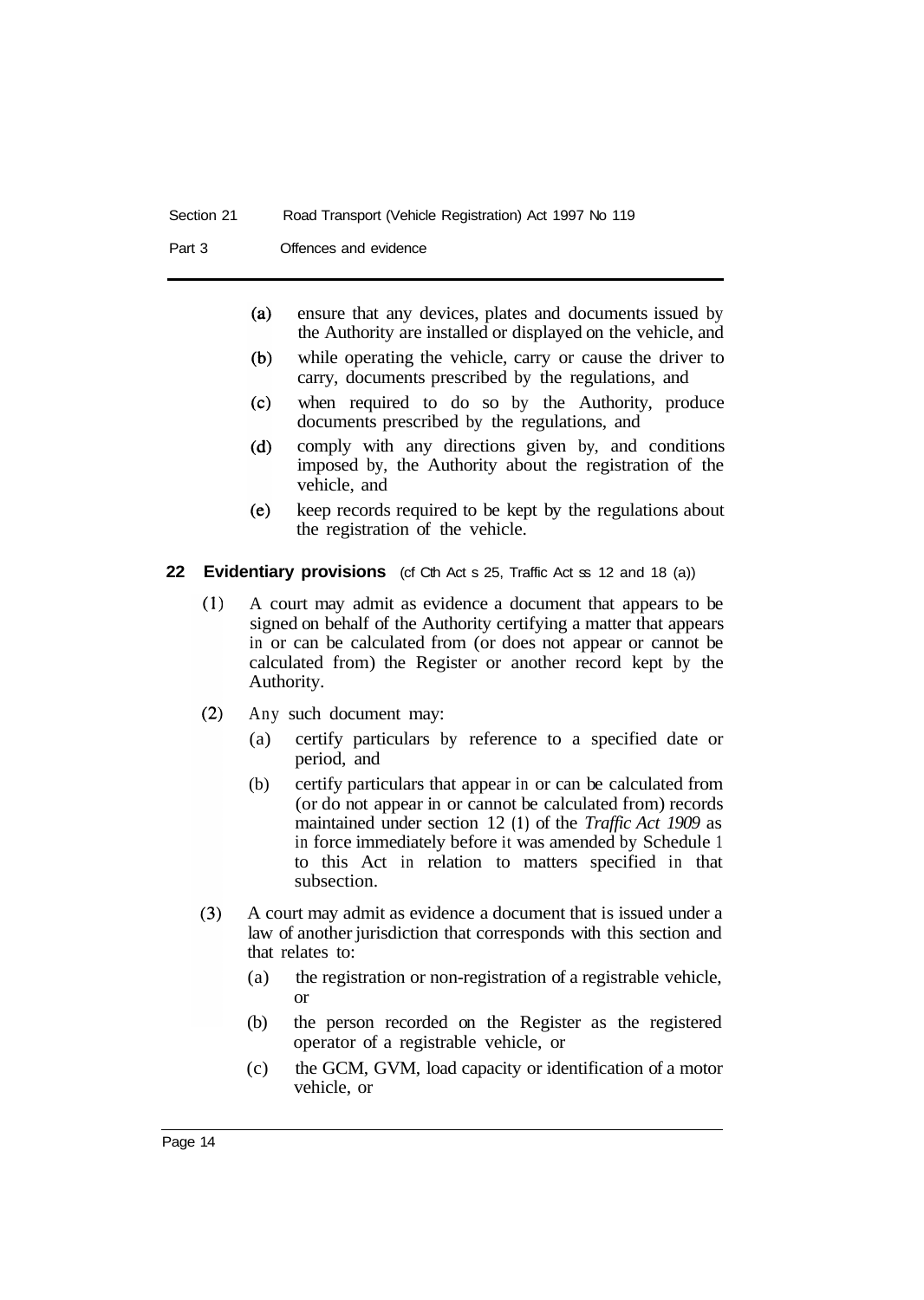| Road Transport (Vehicle Registration) Act 1997 No 119 |  | Section 22 |  |
|-------------------------------------------------------|--|------------|--|
| Offences and evidence                                 |  | Part 3     |  |

- (d) any other matter relating to the use of registrable vehicles on roads or road related areas.
- $(4)$ The court must accept the documents as proof of the facts stated in them if there is no evidence to the contrary.
- A court may admit into evidence other documents prescribed by  $(5)$ the regulations in the circumstances set out in the regulations.
- In any proceedings in any court, proof that a registrable vehicle  $(6)$ does not have a number-plate on it issued under this Act is evidence that the vehicle is not registered if there is no evidence to the contrary.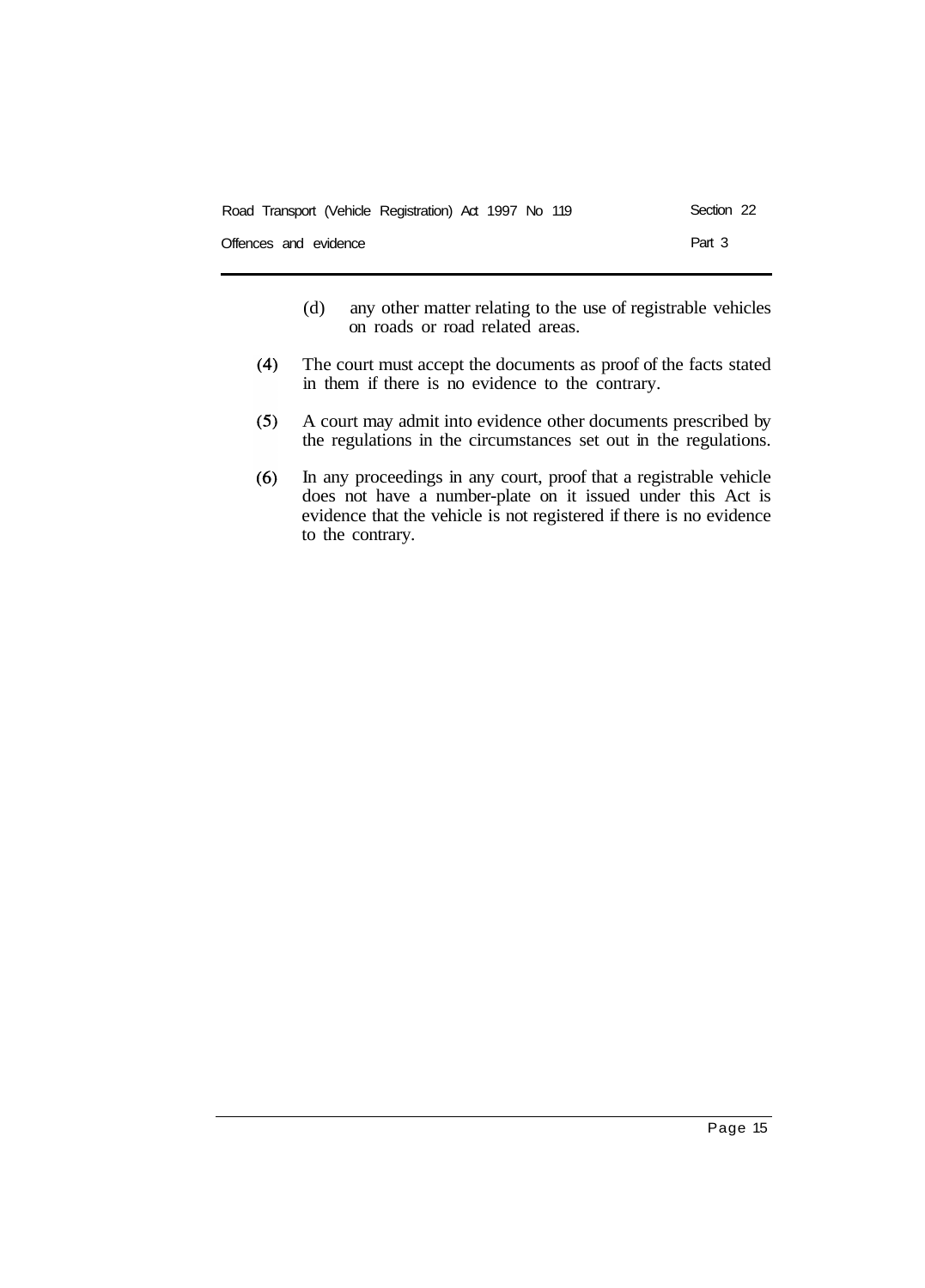Part 4 Miscellaneous

# **Part 4 Miscellaneous**

**23 Act to bind Crown** (cf Cth Act s 4, Traffic Act s 16)

This Act binds the Crown in right of New South Wales and, in so far as the legislative power of the Parliament of New South Wales permits, the Crown in all its other capacities.

- **24 Application orders and emergency orders** (cf Cth Act S 26)
	- $(1)$ The Minister may order, by notice published in the Gazette, that the operation of the regulations, or of specified parts of the regulations:
		- (a) is suspended for a specified period, or
		- (b) is varied in a manner specified by the Minister.
	- $(2)$ An order must be consistent with the provisions relating to application orders and emergency orders in the agreements scheduled to the *National Road Transport Commission Act 1991*  of the Commonwealth.
	- $(3)$ An order may have effect for the whole of the State or for a specified area.
	- $(4)$ If the Ministerial Council terminates an emergency order, the Minister must publish notice of the termination in the Gazette.
	- $(5)$ In this section:

*Ministerial Council* has the same meaning as it has in the *National Road Transport Commission Act 1991* of the Commonwealth.

### **25 Power to include or exclude areas** (cf Cth Act **S** 27)

- (1) The Minister may declare, by notice published in the Gazette, that this Act and the regulations, or specified provisions of this Act or the regulations:
	- (a) apply to a specified area of the State that is open to or used by the public, or
	- (b) do not apply to a specified road or road related area.
- (2) The declaration has effect until it is revoked, or for the period specified in the declaration.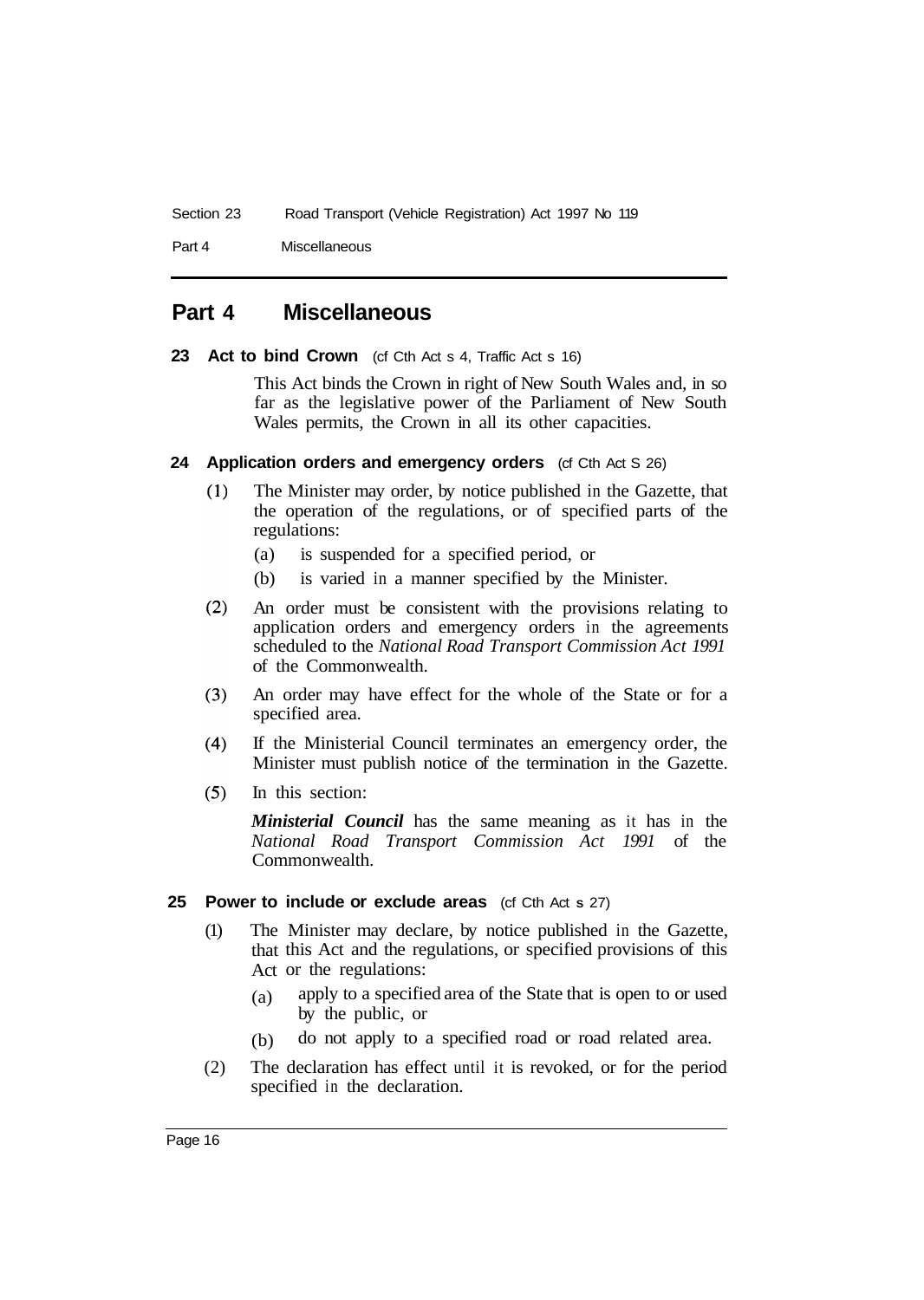| Road Transport (Vehicle Registration) Act 1997 No 119 | Section 26 |
|-------------------------------------------------------|------------|
| Miscellaneous                                         | Part 4     |

### **26 Defective registrable vehicles** (cf Cth Act S 28)

- A police officer, or the Authority, may inspect a registrable  $(1)$ vehicle for the purpose of deciding its identity, condition or the status of any registration or permit relating to the vehicle.
- $(2)$ A police officer, or the Authority, may, in accordance with the regulations, on discovering a defective registrable vehicle:
	- (a) issue a warning or a defect notice, or
	- (b) impose conditions on the use of the vehicle, or
	- (c) prohibit the use of the vehicle.
- $(3)$ A defect notice may be withdrawn in accordance with the regulations.
- $(4)$ After inspecting a registrable vehicle, a police officer, or the Authority, may seize any device, plate or document in or on the vehicle if it is suspected on reasonable grounds that the device, plate or document is being used in committing an offence against this Act or the regulations.

### **27 Power to seize unregistered vehicles** (cf Traffic Act S 24)

- **(1)** A police officer may seize any unregistered registrable vehicle (other than a registrable vehicle exempted from registration under this Act) that is being used on a road or road related area.
- (2) If any such registrable vehicle has been seized, a Local Court may, on the application of a police officer, make an order declaring the vehicle to be forfeited to the Crown.
- (3) If such an application is made, the following provisions have effect:
	- (a) notice of the application is to be given to the person who had the custody of the vehicle at the time of the seizure if the person can be found and to such other persons (if any) as the Local Court concerned may direct,
	- (b) no order of forfeiture may be made if the owner of the vehicle satisfies the Local Court concerned that there has been no intent to evade registration of the vehicle.
- (4) A person aggrieved by an order of a Local Court made under this section may appeal against the order in the manner provided by the *Justices Act 1902.*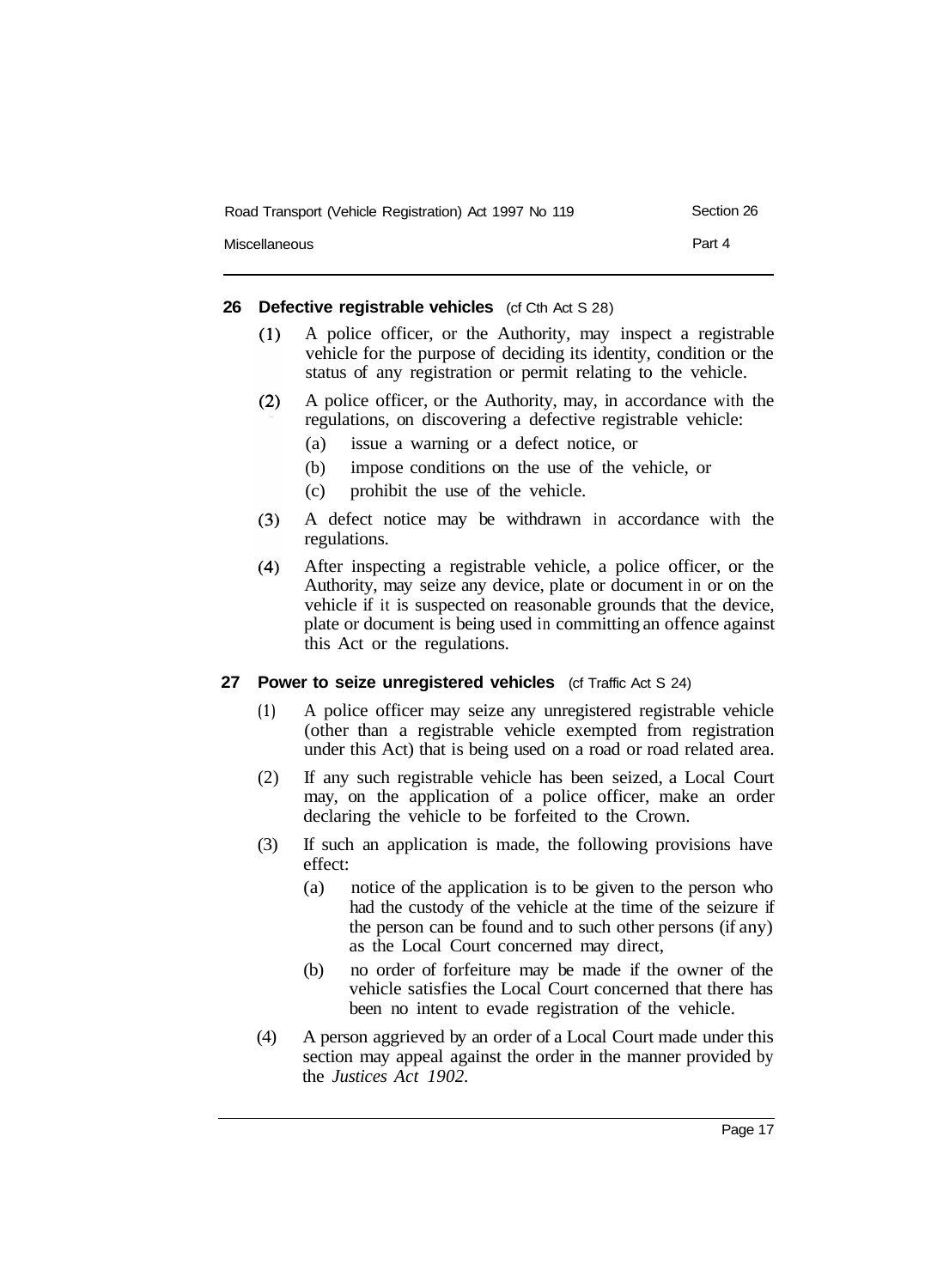### Section 27 Road Transport (Vehicle Registration) Act 1997 No 119

Part 4 Miscellaneous

- (5) The Authority may waive the forfeiture of a vehicle on payment within such period as the Authority may allow of a fine equivalent to the sum obtained by adding together:
	- (a) the fee for the registration or renewal of the registration of the vehicle for each applicable registration period in any part of which the vehicle was used while unregistered, and
	- (b) the motor vehicle tax imposed under the *Motor Vehicles Taxation Act 1988* or the charges or administration fees imposed under the *Road Transport (Heavy Vehicles Registration Charges) Act 1995* which would be due on the application for that registration or renewal,

together with a further fine of 20 per cent of that sum.

- (6) If any such fine is not paid within the period so allowed, the Authority may dispose of the vehicle in the manner prescribed by the regulations.
- $(7)$  If a vehicle is sold under subsection  $(6)$ , the Authority is to apply the proceeds of the sale as prescribed by the regulations.

### 28 Indemnity (cf Cth Act S 29)

- **(1)** An individual does not incur civil liability for an act or omission done honestly and in good faith in the course of his or her duties under this Act or the regulations.
- (2) A liability that would, apart from this section, attach to an individual attaches instead to the Authority.

### **29 Status of unregistered vehicles having permits** (cf Traffic Act S 3  $(1A)$

An unregistered registrable vehicle in respect of which an unregistered vehicle permit is in force is taken for the purposes of this Act or any other Act relating to the registration or licensing of vehicles to be **a** registered vehicle.

### **30 Unpaid charges and fees** (cf Cth Act S 30)

An amount of any unpaid charges or fees in respect of a registrable vehicle under this Act is a debt due to the Authority and may be recovered in a court of competent jurisdiction.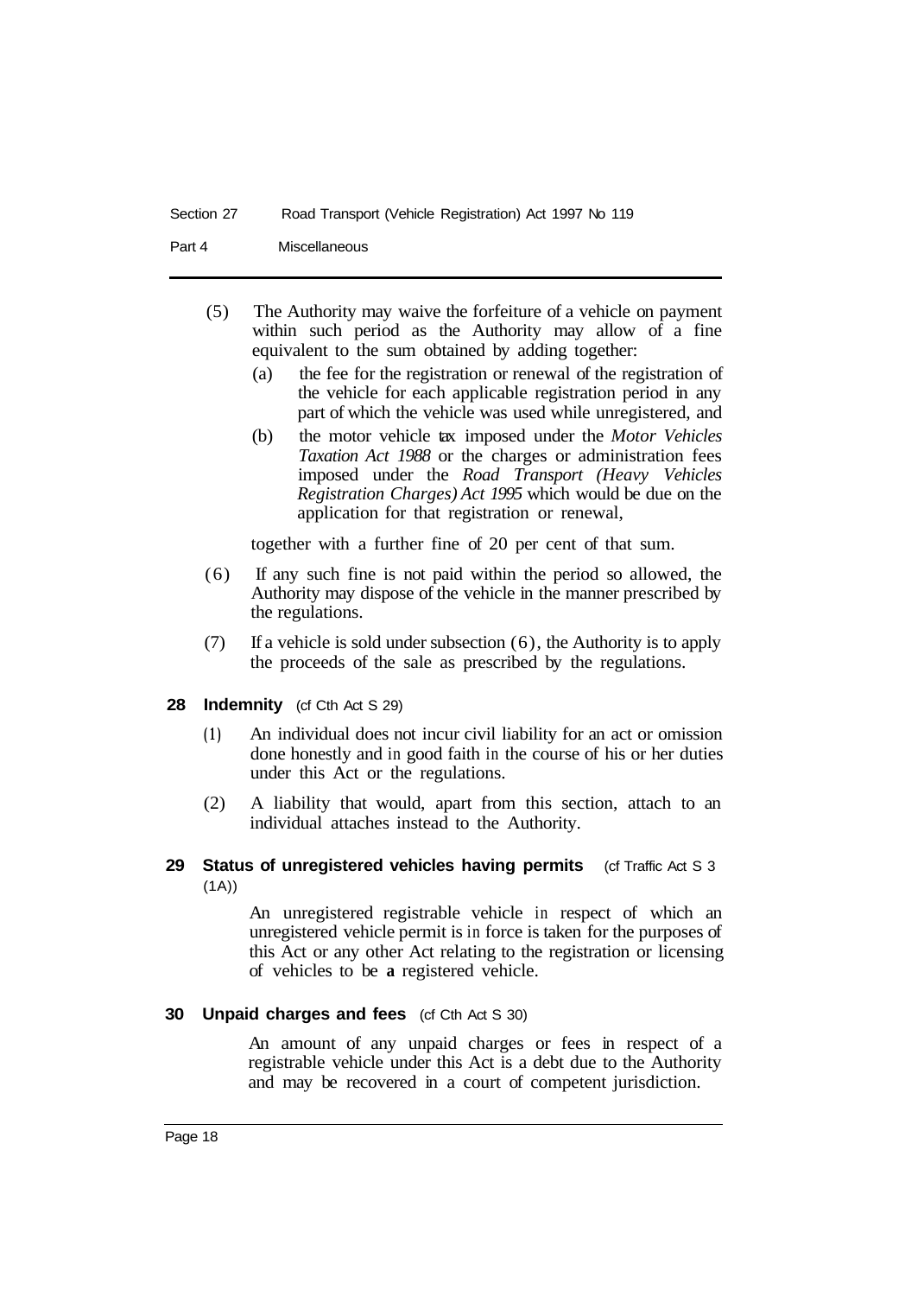| Road Transport (Vehicle Registration) Act 1997 No 119 | Section 31 |
|-------------------------------------------------------|------------|
| Miscellaneous                                         | Part 4     |

### **31 Fees in relation to registration of vehicles of Crown and statutory bodies** (cf Traffic Act s 11D)

Any fees relating to the registration of a registrable vehicle payable under this Act:

- (a) if the vehicle is owned by the Crown-are payable by the Crown, or
- (b) if the vehicle is owned by a statutory body representing the Crown—are payable by the statutory body.

### **32 Amendment of Traffic Act 1909 No 5**

The *Traffic Act 1909* is amended as set out in Schedule **1.** 

### **33 Amendment of other Acts**

The Acts set out in Schedule 2 are amended as set out in that Schedule.

### **34 Savings and transitional provisions**

Schedule 3 has effect.

### **35 Review of Act**

- (1) The Minister is to review this Act to determine whether the policy objectives of the Act remain valid and whether the terms of the Act remain appropriate for securing those objectives.
- (2) The review is to be undertaken as soon as possible after the period of 5 years from the date of assent to this Act.
- (3) A report on the outcome of the review is to be tabled in each House of Parliament within 12 months after the end of the period of 5 years.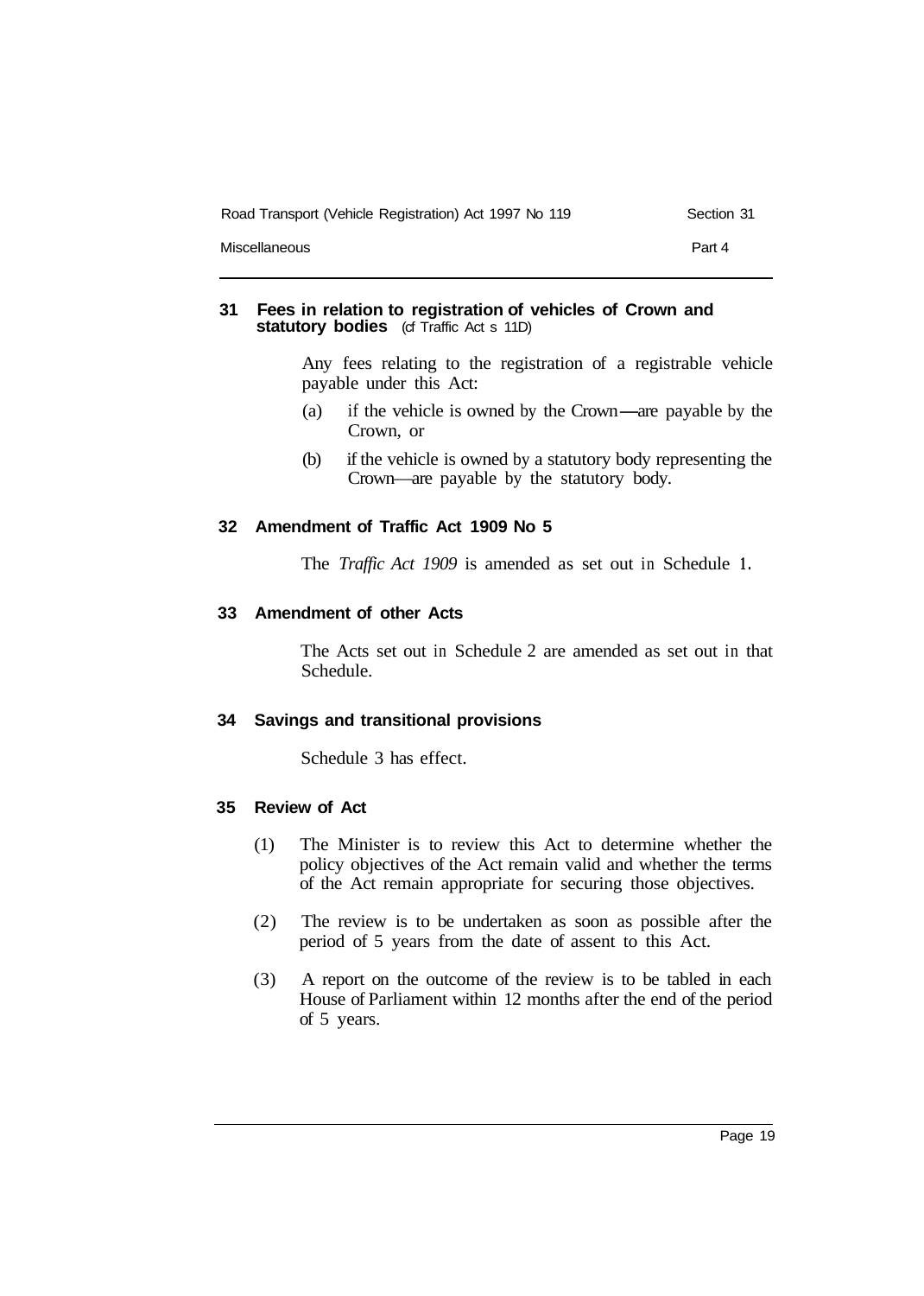# **Schedule 1 Amendments to Traffic Act 1909**

(Section 32)

### **[1] Section 2 Definitions**

Omit the definition of *Registered* from section 2 (1). Insert in alphabetical order:

> *Registered,* in relation to a vehicle, means registered under and in accordance with the *Road Transport (Vehicle Registration) Act 1997* and the regulations made under that Act.

> *Trader's plate* has the same meaning as it has in the *Road Transport (Vehicle Registration) Act 1997.*

### **[2] Section 2 (1), definition of "Vehicle"**

Omit the definition of *Vehicle*. Insert instead:

### *Vehicle* means:

- (a) any description of vehicle on wheels other than vehicles used on railways or light rail vehicles or other vehicles used on tramways, or
- (b) any other vehicle prescribed by the regulations.

### **[3] Section 3 Regulations**

Omit section 3 (1) (g2) (v), (j), (j1), (k), (k1), (l), (m), (q1), (q2),  $(q7)$ ,  $(q11)$  and  $(q12)$ .

### **[4] Section 3 (1) (t)**

Omit the paragraph. Insert instead:

(t) make provision for or with respect to the refund, or partial refund, of the fee paid for a driver's licence,

### **[5] Section 3 (1A)**

Omit the subsection.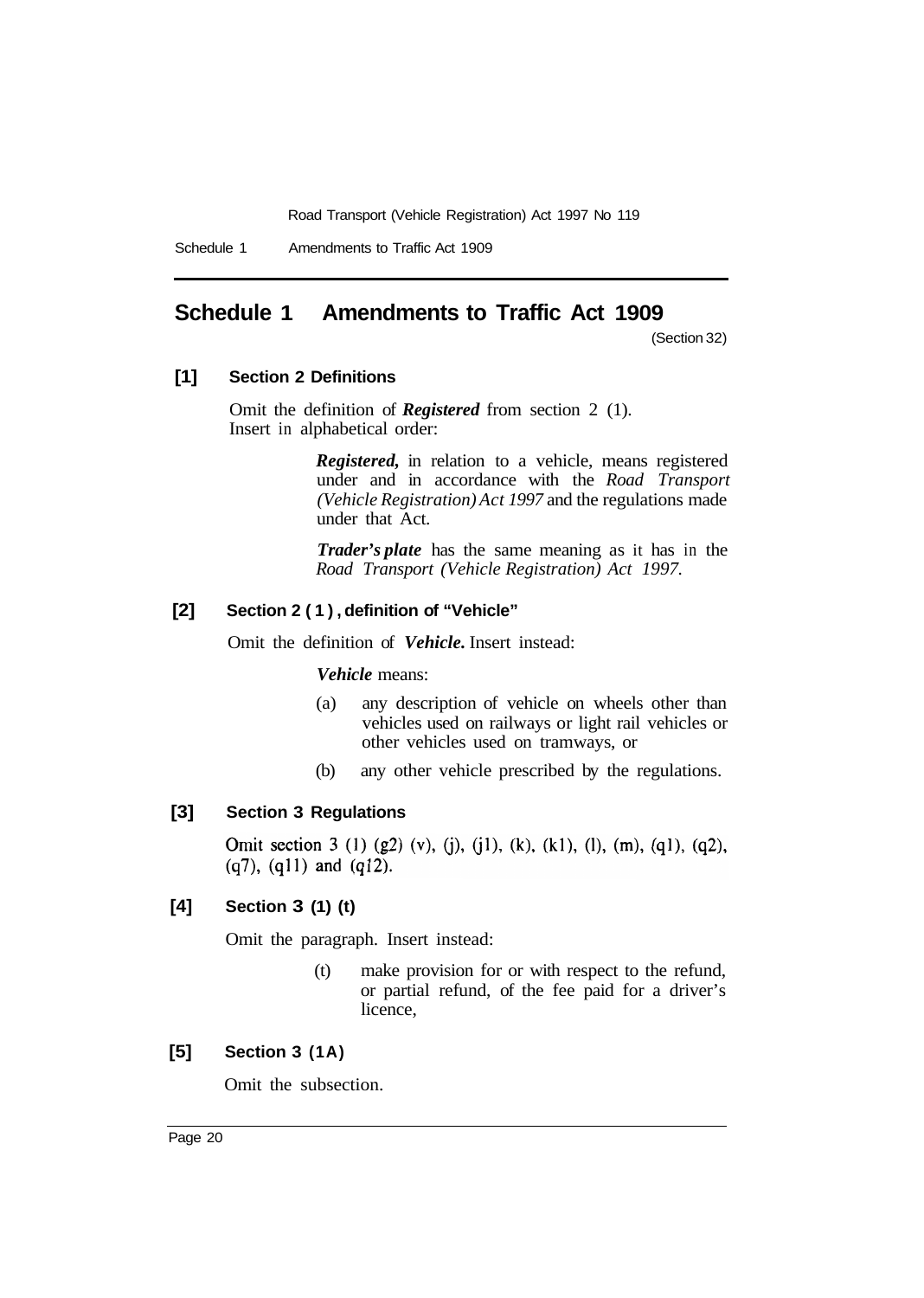Amendments to Traffic Act 1909 **Schedule 1** Schedule 1

#### $[6]$ **Section 5B Motor vehicles to be registered**

Omit the section.

- $[7]$ **Section 6 Driver must be licensed, and vehicle numbered**  Omit section 6 (1) (c) and (1A).
- $[8]$ **Section 6A Standing of unregistered vehicles upon public streets**

Omit the section.

#### $[9]$ **Section 7 Unlawfully obtaining or possessing licences**

Omit section 7 (1). Insert instead:

- (1) Any person who:
	- $(a)$ by any false statement or misrepresentation obtains or attempts to obtain a licence or who wilfully furnishes false or misleading information with regard to particulars required by the Act or the regulations to be furnished in relation to a licence, or
	- $(b)$ without lawful excuse has in his possession:
		- (i) any licence issued under this Act, or
		- (ii) any article resembling a licence issued under this Act and calculated to deceive, or
	- forges or fraudulently alters or uses, or  $(c)$ fraudulently lends or allows to be used by any other person, any licence issued under this Act,

is guilty of an offence under this Act.

 $[10]$ **Sections 11A–11D** 

Omit the sections.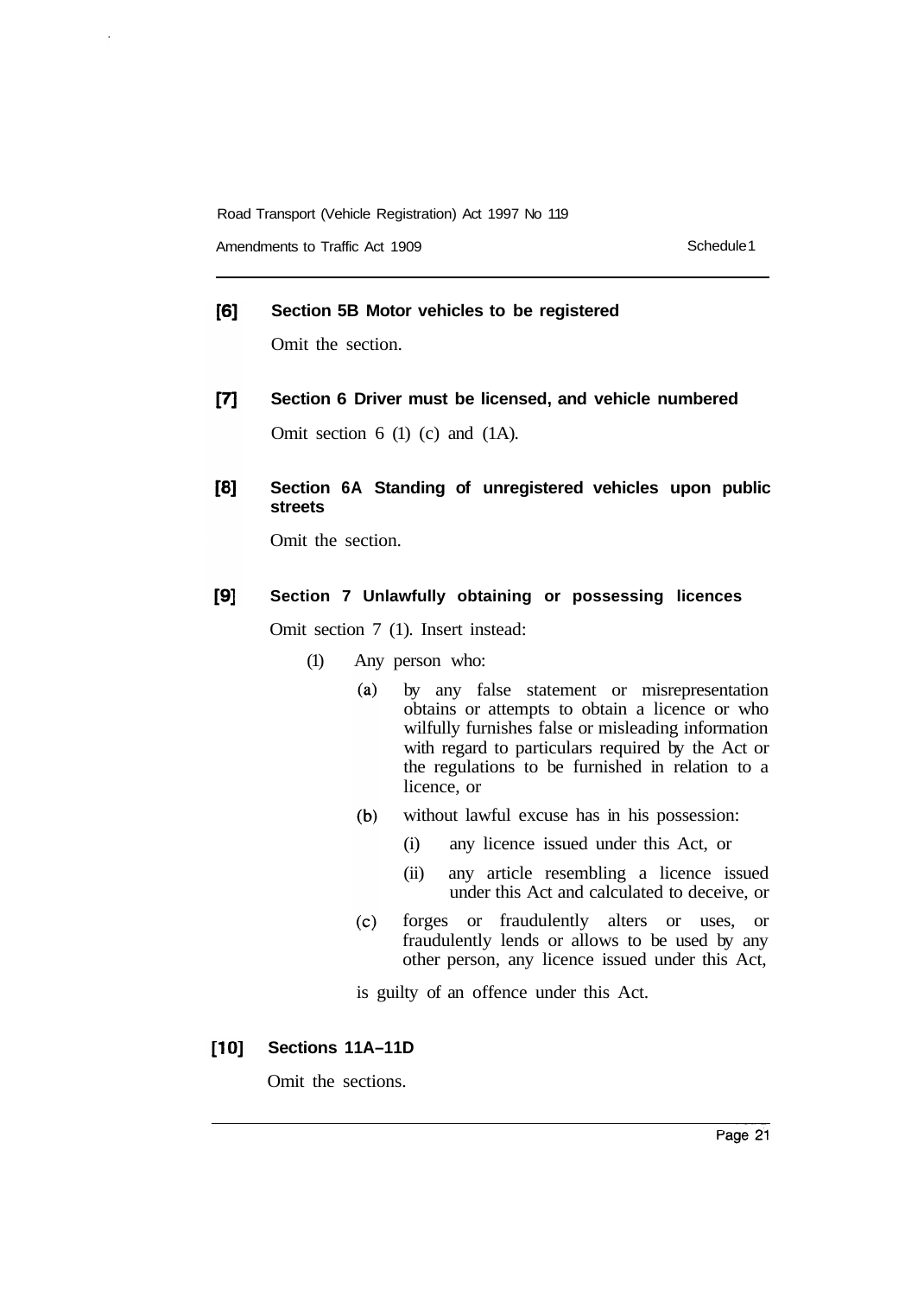#### $[11]$ **Section 12 Records and evidence**

Omit section 12 (1). Insert instead:

- (1) The Authority is to keep records of the licensing of drivers of motor vehicles and matters relating to such licensing, including (but not limited to) the following:
	- (a) the grant, refusal, renewal, suspension and cancellation of licences, and
	- (b) the disqualification of persons for driving any class of motor vehicle.

#### [12] **Section 18 Facilitation of proof**

Omit the section.

#### $[13]$ **Section 18A Liability of vehicle owner for designated offences**

Omit paragraphs (b)–(d) of the definition of *Owner* in section  $18A(5)$ .

Insert instead:

- (b) the registered operator of the vehicle within the meaning of the *Road Transport (Vehicle Registration) Act 1997,* except where the person has sold or otherwise disposed of the vehicle and has complied with any applicable provisions of this Act or the *Road Transport (Vehicle Registration) Act 1997* (or regulations made under either Act) in respect of the sale or disposal, or
- $(c)$ in the case of a vehicle to which a trader's plate is affixed—the person to whom the trader's plate has been issued.

#### $[14]$ **Section 18B Penalty notices for certain offences**

Insert after section 18B (1) (cc):

(cd) has committed any prescribed offence under the *Road Transport (Vehicle Registration) Act 1997* or any regulation made under that Act,

#### $[15]$ **Section 24 Power to seize unregistered vehicles**

Omit the section.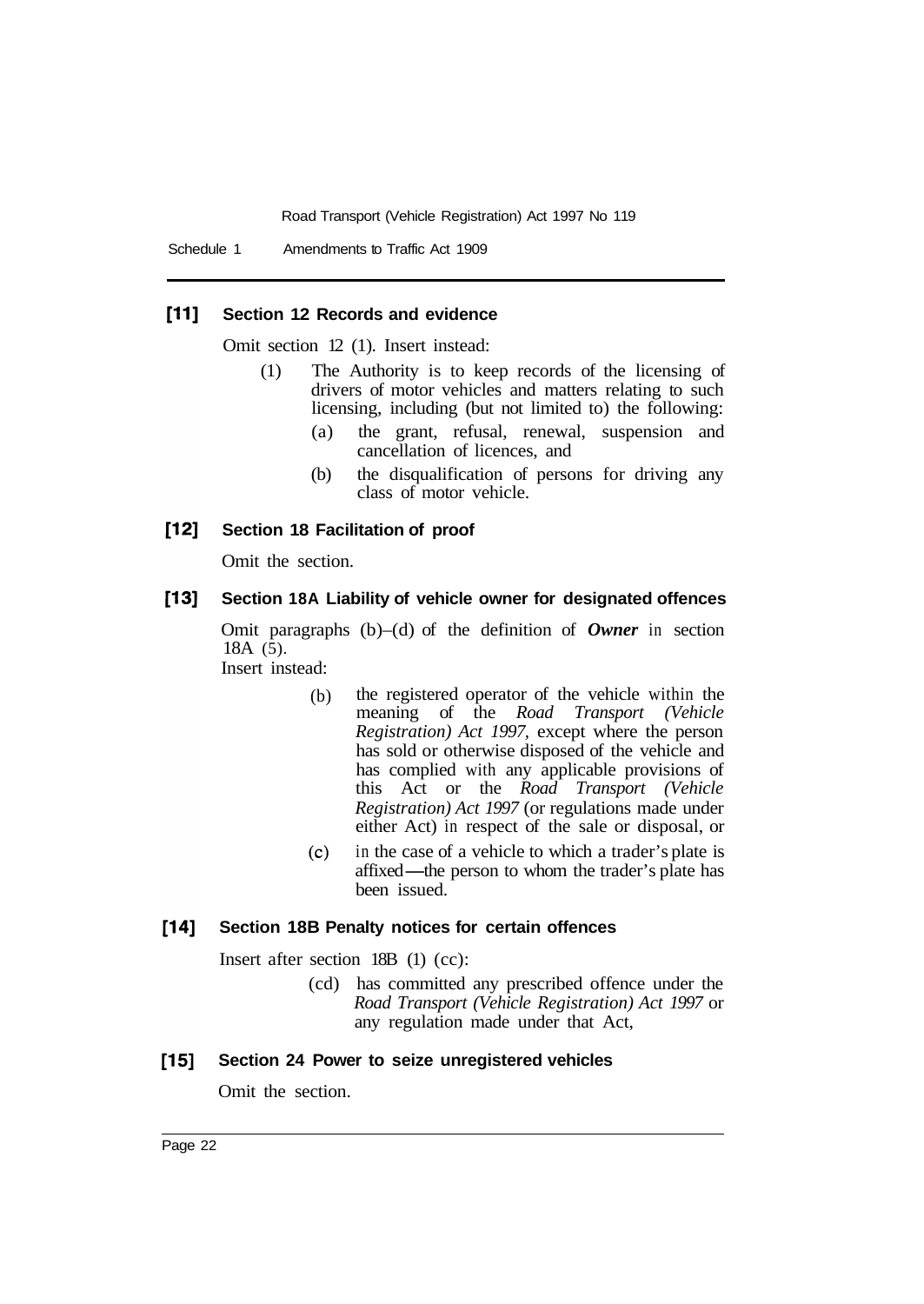Amendment of other Ads

# **Schedule 2 Amendment of other Acts**

(Section 33)

### **2.1 Bicentennial Park Trust Act 1987 No 29**

### **[1] Section 22 Liability of vehicle owner for parking offences**

Omit paragraphs (b)–(d) from the definition of *owner* in section 22 (6). Insert instead:

- (b) the registered operator of the vehicle within the meaning of the *Road Transport (Vehicle Registration) Act 1997,* except where the person has sold or otherwise disposed of the vehicle and has complied with any applicable provisions of the *Traffic Act 1909* or *Road Transport (Vehicle Registration) Act 1997* (or regulations made under either Act) in respect of the sale or disposal,
- (C) in the case of a vehicle to which a trader's plate is enter Act) in respect of the safe or disposar,<br>in the case of a vehicle to which a trader's plate is<br>affixed—the person to whom the trader's plate has<br>been issued and been issued, and
- (d) a person who, by a regulation referred to in section 15 (2) (i) of the *Road Transport (Vehicle Registration) Act 1997,* is to be treated as being, for the purposes of section 18A of the *Traffic Act 1909,* the owner of the vehicle.

### **[2] Section 22 (6)**

Omit the definitions of *registered* and *trader's plate.*  Insert in alphabetical order:

> *registered* means registered under the *Road Transport (Vehicle Registration) Act 1997.*

> *trader's plate* means a trader's plate within the meaning of the *Road Transport (Vehicle Registration) Act 1997.*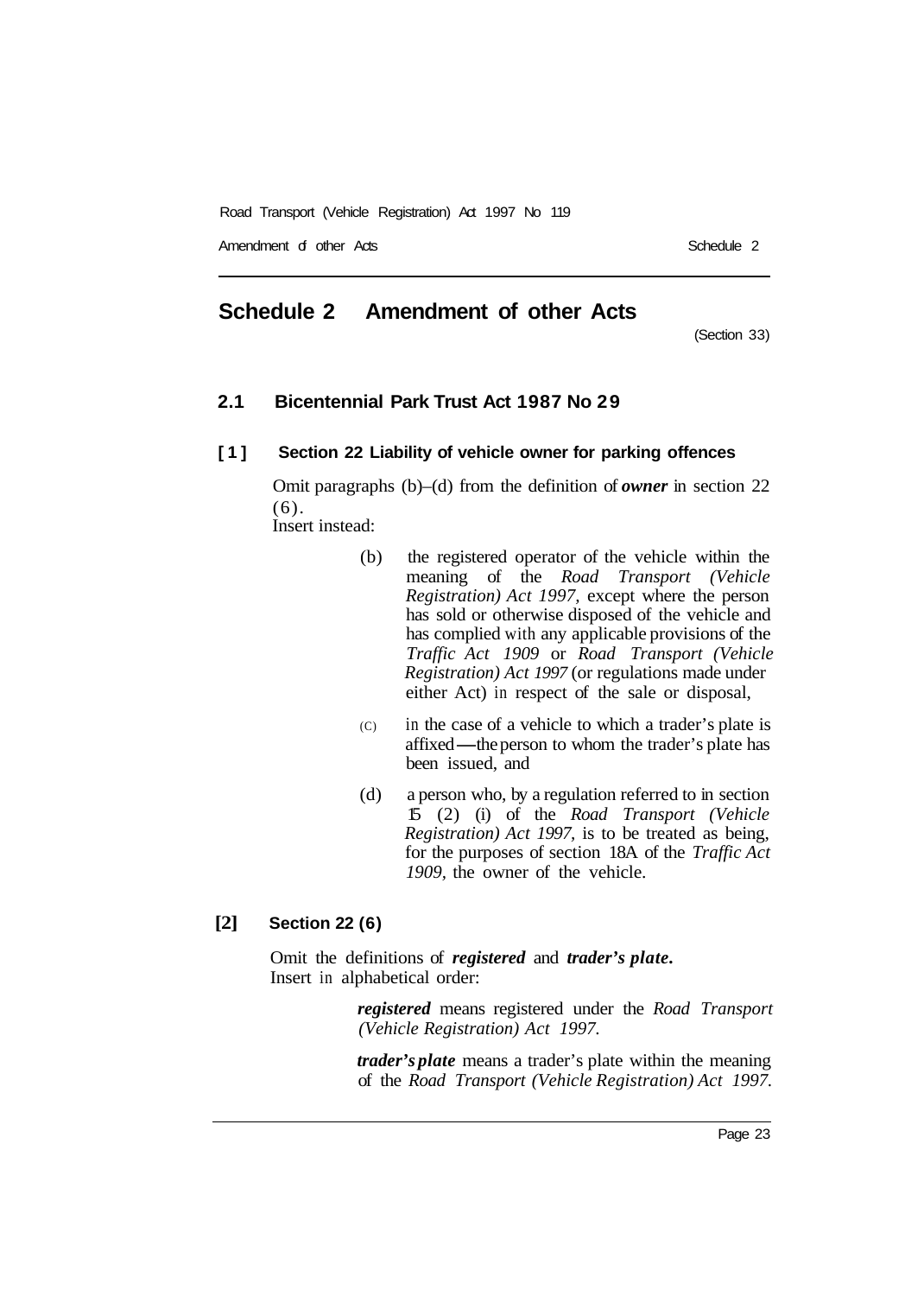### **2.2 Centennial Park and Moore Park Trust Act 1983 No 145**

### **[1] Section 23 Liability of vehicle owner for certain offences**

Omit paragraphs (b)–(d) of the definition of *owner* in section 23 (6). Insert instead:

- (b) the registered operator of the vehicle within the meaning of the *Road Transport (Vehicle Registration) Act 1997,* except where the person has sold or otherwise disposed of the vehicle and has complied with any applicable provisions of the *Traffic Act 1909* or *Road Transport (Vehicle Registration) Act 1997* (or regulations made under either Act) in respect of the sale or disposal,
- (c) in the case of a vehicle to which a trader's plate is either Act) in respect of the sale or disposal,<br>in the case of a vehicle to which a trader's plate is<br>affixed—the person to whom the trader's plate has<br>been issued and been issued, and
- (d) a person who, by a regulation referred to in section 15 (2) (i) of the *Road Transport (Vehicle Registration) Act 1997,* is to be treated as being, for the purposes of section 18A of the *Traffic Act 1909,* the owner of the vehicle.

### **[2] Section 23 (6)**

Omit the definitions of *registered* and *trader's plate.*  Insert in alphabetical order:

> *registered* means registered under the *Road Transport (Vehicle Registration) Act 1997.*

> *trader's plate* means a trader's plate within the meaning of the *Road Transport (Vehicle Registration) Act 1997.*

### **2.3 Clean Air Act 1961 No 69**

### **[1] Section 21A Definitions**

Omit paragraphs (b) and (c) from the definition of *owner* in section 21A (1). Insert instead: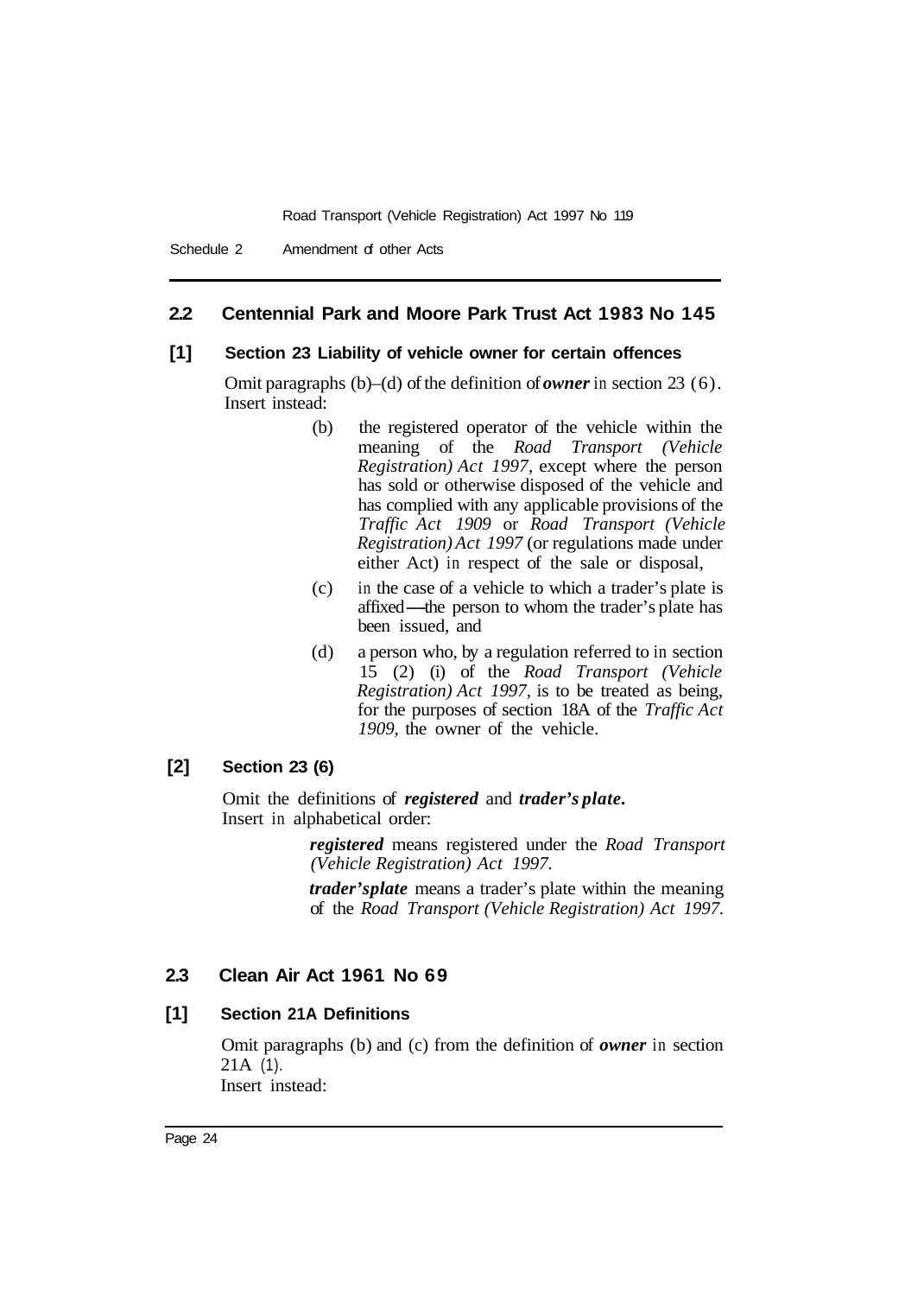Amendment of other Acts **Schedule 2** and the Schedule 2

- (b) the registered operator of the vehicle within the meaning of the *Road Transport (Vehicle Registration) Act 1997,* except where the person has sold or otherwise disposed of the vehicle and has complied with any applicable provisions of the *Traffic Act 1909* or *Road Transport (Vehicle Registration) Act 1997* (or regulations made under either Act) in respect of the sale or disposal, and
	- (c) in the case of a vehicle to which a trader's plate within the meaning of the *Road Transport (Vehicle Registration) Act 1997* is affixed—the person to whom the trader's plate has been issued.

### **[2] Section 21E Defences to prosecutions for offences under section 21B, 21C or 21D**

Omit *"Motor Traffic Act 1909"* from section 21E (b) (iv). Insert instead *"Traffic Act 1909* or *Road Transport (Vehicle Registration) Act 1997".* 

# **[3] Section 34 Regulations**

Omit *"Motor Traffic Act 1909"* wherever occurring in section 34 (1)  $(f4)$  and  $(k)$  and  $(3B)$ . Insert instead *"Road Transport (Vehicle Registration) Act 1997".* 

# **2.4 Construction Safety Act 1912 No 38**

### **Section 3 Definitions**

Omit paragraph (d) from the definition of *Amusement device* in section  $3(1)$ .

- Insert instead:
	- (d) a registrable vehicle within the meaning of the *Road Transport (Vehicle Registration) Act 1997,*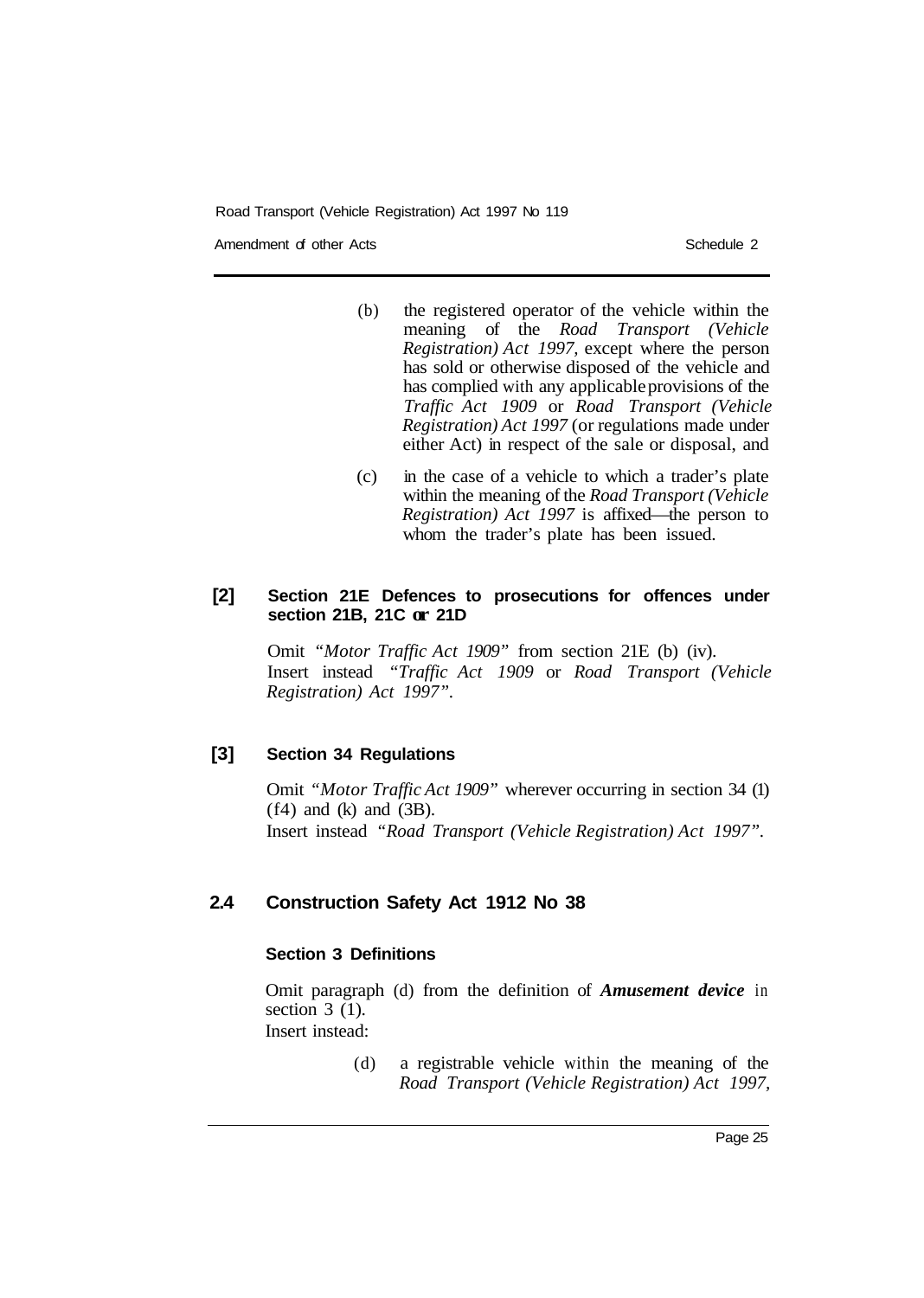### **2.5 Crown Lands Act 1989 No** *6*

### **[1] Section 161 Liability of vehicle owner for certain offences**

Omit paragraphs (b)–(d) of the definition of *owner* in section 161 (6).

Insert instead:

- (b) the registered operator of the vehicle within the meaning of the *Road Transport (Vehicle Registration) Act 1997,* except where the person has sold or otherwise disposed of the vehicle and has complied with any applicable provisions of the *Traffic Act 1909* or *Road Transport (Vehicle Registration) Act 1997* (or regulations made under either Act) in respect of the sale or disposal,
- (c) in the case of a vehicle to which a trader's plate is entier Free, in respect of the safe of disposar,<br>in the case of a vehicle to which a trader's plate is<br>affixed—the person to whom the trader's plate has been issued, and
- (d) a person who, by a regulation referred to in section 15 (2) (i) of the *Road Transport (Vehicle Registration) Act 1997,* is to be treated as being, for the purposes of section 18A of the *Traffic Act 1909,* the owner of the vehicle.

### **[2] Section 161 (6)**

Omit the definitions of *registered* and *trader's plate.*  Insert in alphabetical order:

> *registered* means 'registered under the *Road Transport (Vehicle Registration) Act 1997.*

> *trader's plate* means a trader's plate within the meaning of the *Road Transport (Vehicle Registration) Act 1997.*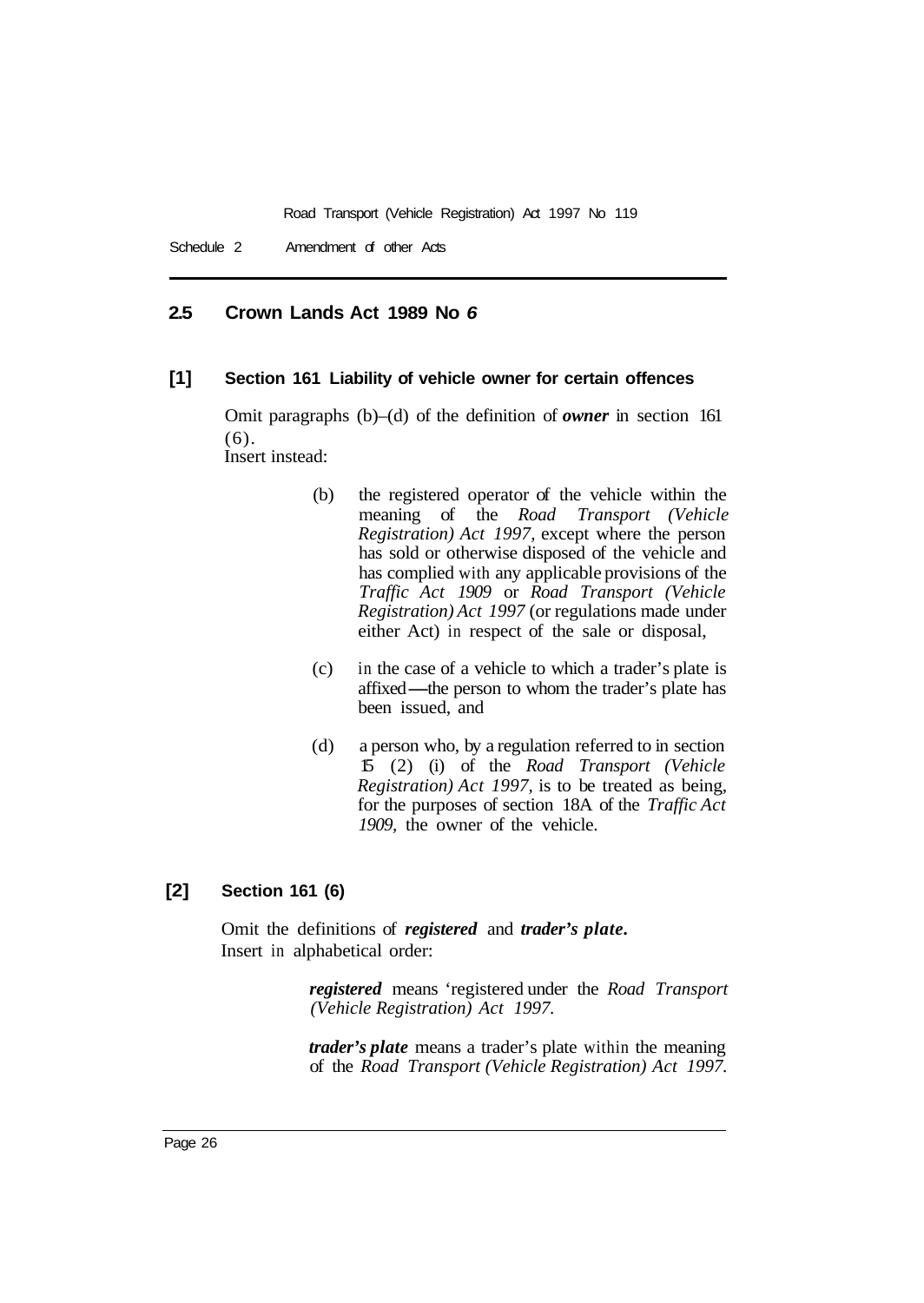Amendment of other Acts **Schedule 2** Schedule 2

#### **2.6 Driving Instructors Act 1992 No 3**

### **Section 51 Identification of persons offering driving instruction**

Omit section 51 **(1)** (c). Insert instead:

(c) if the vehicle is registered under the *Road Transport (Vehicle Registration) Act 1997* (or registered or licensed under the law of any other State, or of any Territory or country that<br>
corresponds to the requirements of that Act<br>
relating to the registration of motor vehicles)—the<br>
person in whose name the vehicle is registered corresponds to the requirements of that Act relating to the registration of motor vehicles)—the person in whose name the vehicle is registered,

#### **2.7 Fines Act 1996 No 99**

### **Section 3 Definitions**

Omit *"Traffic Act 1909"* from the definition of *registered* in section Insert instead *"Road Transport (Vehicle Registration) Act 1997".*  3 **(1).** 

#### **2.8 Forestry Act 1916 No 55**

### **Section 38C Liability of vehicle owners for parking offences**

Omit paragraphs (b) and (c) of the definition of *owner* in section 38C (1). Insert instead:

> (b) the registered operator of the vehicle within the meaning of the *Road Transport (Vehicle Registration) Act 1997,* except where the person has sold or otherwise disposed of the vehicle and has complied with any applicable provisions of the *Traffic Act 1909* or *Road Transport (Vehicle Registration) Act 1997* (or regulations made under either Act) in respect of the sale or disposal, and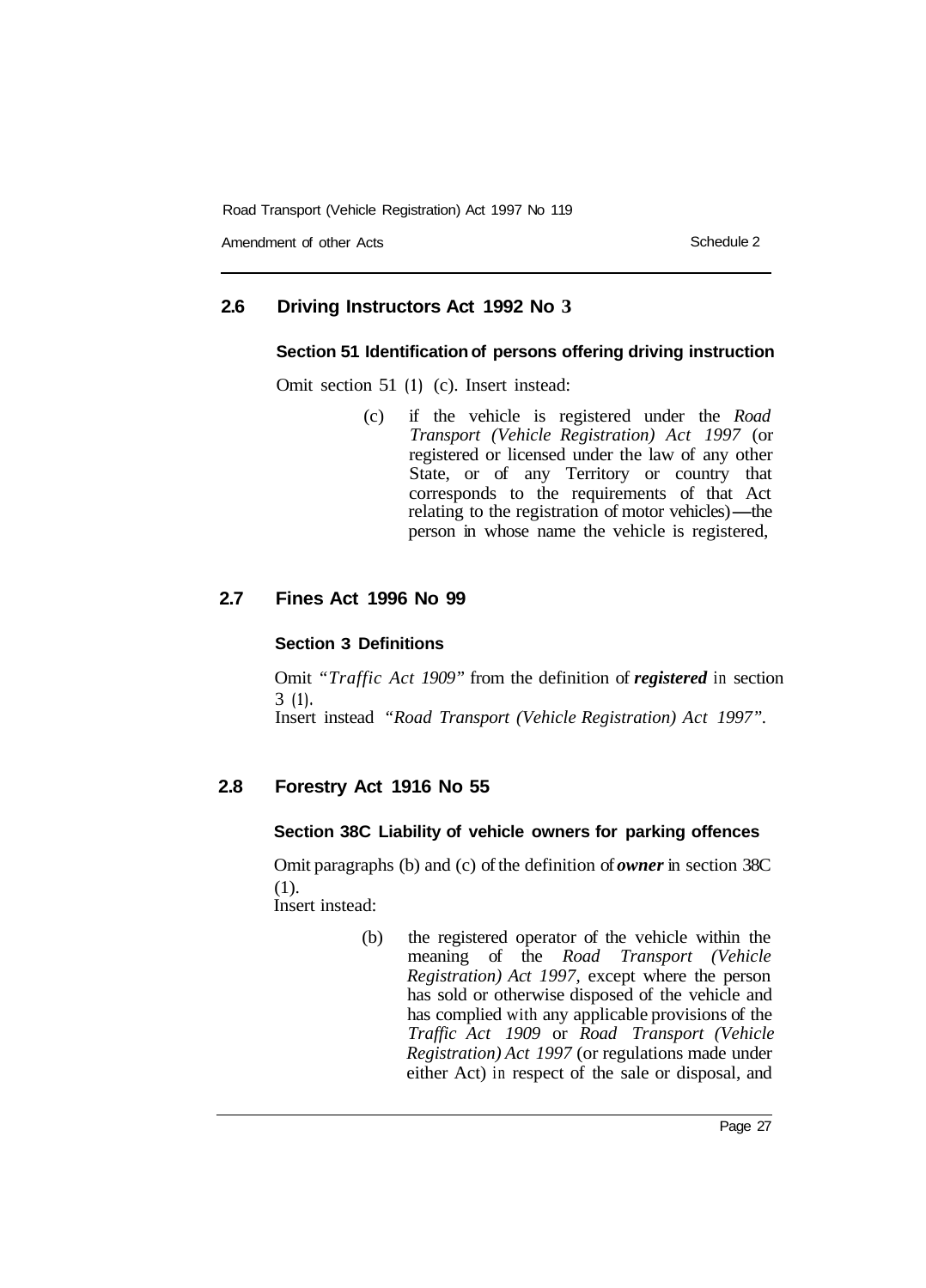Schedule 2 Amendment of other Acts

(c) in the case of a vehicle to which a trader's plate within the meaning of the *Road Transport (Vehicle Registration) Act 1997* is affixed—the person to whom the trader's plate has been issued.

#### **2.9 Home Building Act 1989 No 147**

### **Section 3 Definitions**

Omit *''Traffic Act 1909"* from the definition of *kit home* in section 3 (1). Insert instead *"Road Transport (Vehicle Registration) Act 1997".* 

#### **2.10 Impounding Act 1993 No 31**

### **Section 43 Police required to provide assistance on request**

Omit "under the regulations made under the *Traffic Act 1909"* from section 43 (2).

Insert instead "under the *Road Transport (Vehicle Registration) Act 1997".* 

#### **2.11 Justices Act 1902 No 27**

#### **[1] Section 63 Manner of service of summons**

Omit "in pursuance of subsection (1) of section 12 of the *Traffic Act 1909*" from section 63 (6) (b). Insert instead "under the *Road Transport (Vehicle Registration) Act 1997".* 

#### **[2] Section 100ZE Interim restoration of licence by order**

Omit *"Motor Traffic Act 1909"* from section 100ZE (2). Insert instead *''Traffic Act 1909* or *Road Transport (Vehicle Registration) Act 1997,* respectively".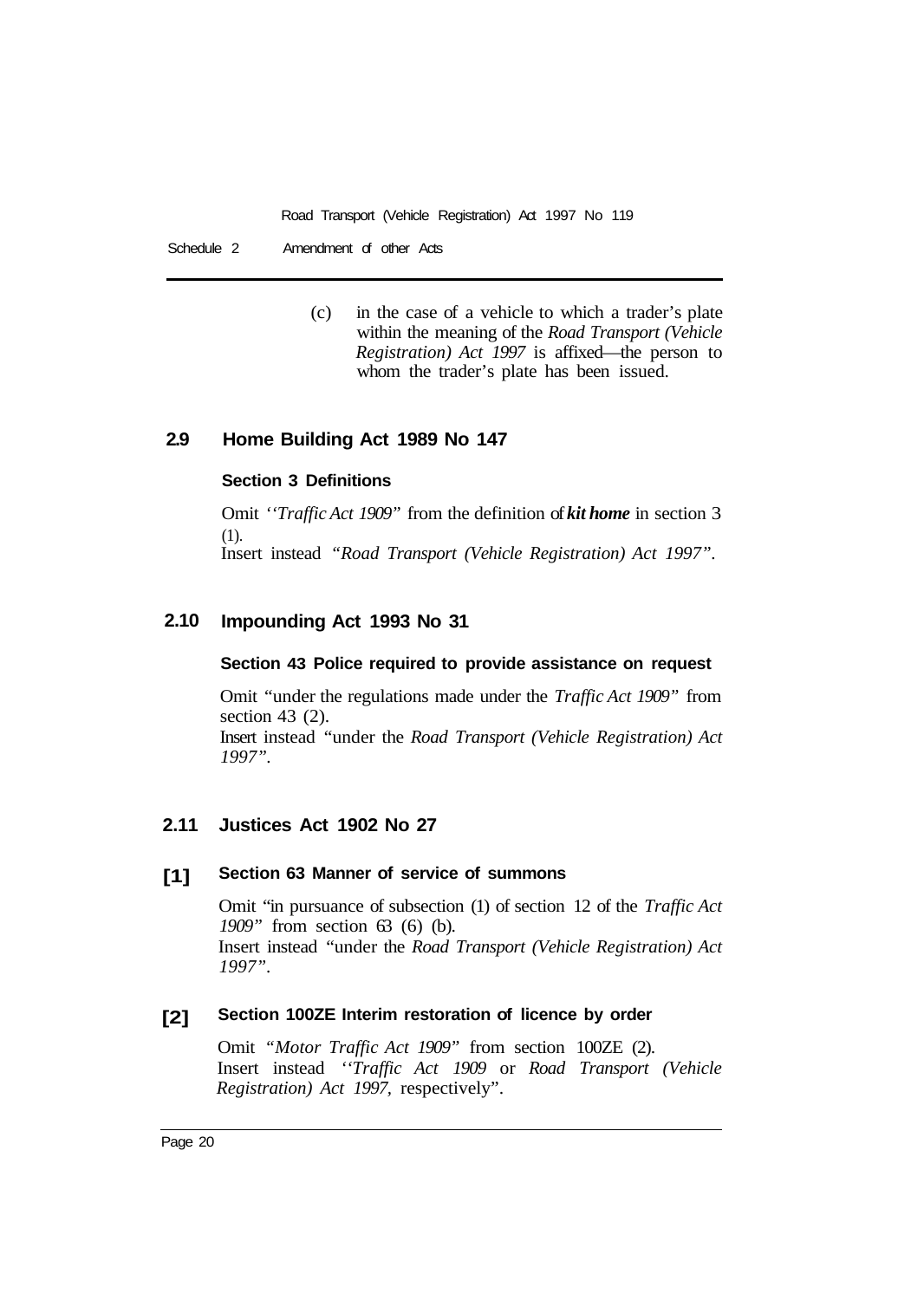Amendment of other Acts Schedule 2

### **2.12 Local Government Act 1993 No 30**

### **[1] Dictionary**

Omit paragraph (d) of the note to the definition of *amusement device.*  Insert instead:

> (d) a registrable vehicle within the meaning of the *Road Transport (Vehicle Registration) Act 1997,*

### **[2] Dictionary, definition of "manufactured home"**

Omit paragraph (b) of the definition. Insert instead:

(b) that is not a registrable vehicle within the meaning of the *Road Transport (Vehicle Registration) Act 1997,* 

### **2.13 Maritime Services Act 1935 No 47**

### **Section 30C Liability of vehicle owner for parking offences**

Omit paragraph (b) (i)–(iii) from the definition of *Owner* in section  $30C$  (6).

Insert instead:

- (i) the registered operator of the vehicle within the meaning of the *Road Transport (Vehicle Registration) Act 1997,* except where the person has sold or otherwise disposed of the vehicle and has complied with any applicable provisions of the *Traffic Act 1909*  or *Road Transport (Vehicle Registration) Act 1997* (or regulations made under either Act) in respect of the sale or disposal, or
- (ii) in the case of a vehicle to which a trader's plate within the meaning of the *Road Transport (Vehicle Registration) Act 1997* is m are visible within the meaning of the *Road*<br>Transport (Vehicle Registration) Act 1997 is<br>affixed—the person to whom the trader's plate has been issued, or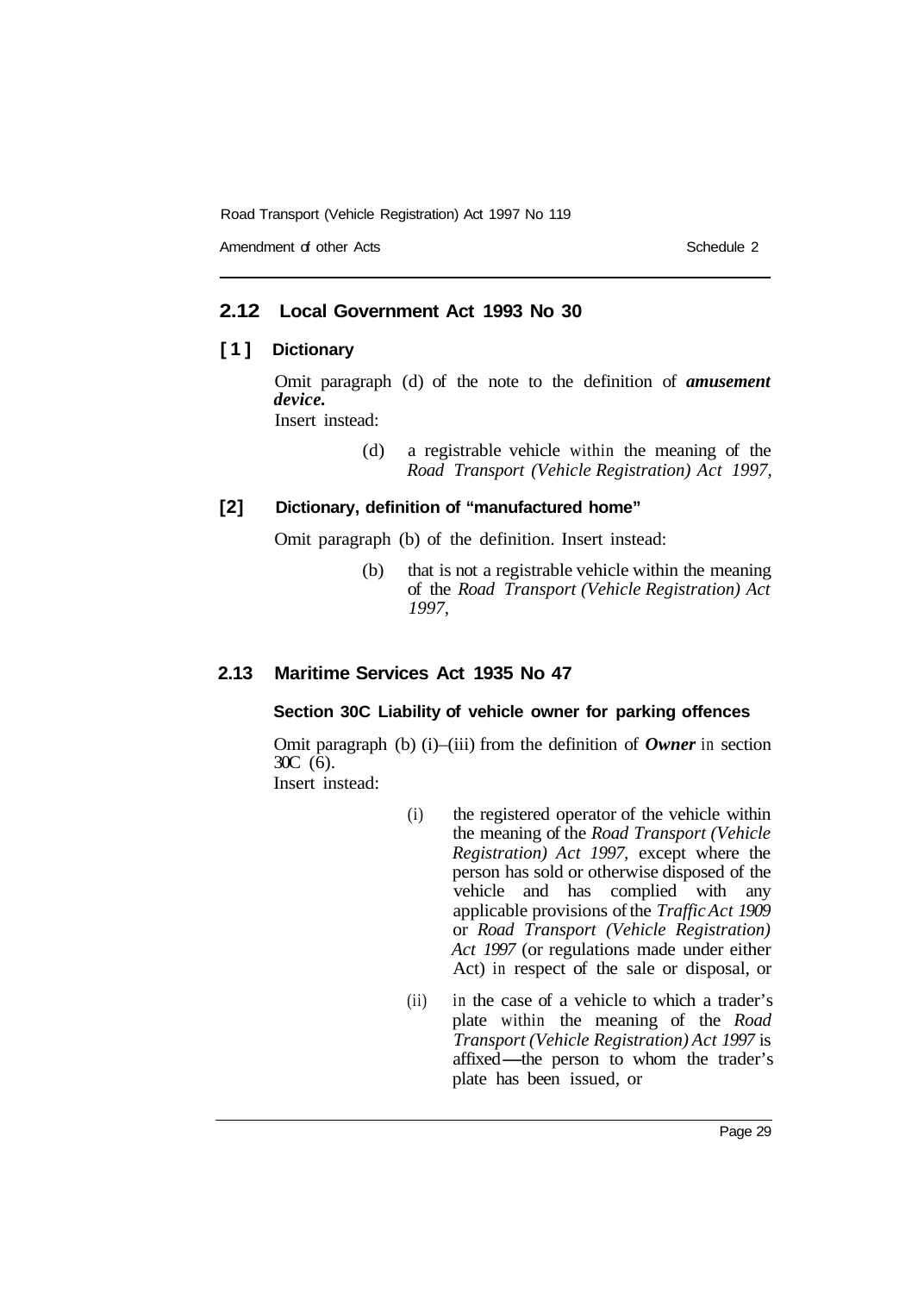Schedule 2 Amendment of other Acts

(iii) a person who, by a regulation referred to in section 15 (2) (i) of the *Road Transport (Vehicle Registration) Act 1997,* is to be treated as being, for the purposes of section 18A of the *Traffic Act 1909,* the owner of the vehicle.

#### **2.14 Motor Accidents Act 1988 No 102**

#### **[1] Section 3 Definitions**

Omit *"Motor Traffic Act 1909"* from paragraph (a) of the definition of *registration* in section 3 (1). Insert instead *"Road Transport (Vehicle Registration) Act 1997".* 

#### **[2] Section 3 (1), definition of "excluded area" (as inserted by the Traffic Legislation Amendment Act 1997)**

Omit the definition. Insert instead:

*excluded area* means a road or road related area within the meaning of the *Road Transport (Vehicle Registration) Act 1997* that is the subject of a declaration made under section 25 (1) (b) of that Act relating to a provision of that Act, or regulations made under it.

#### **[3] Section 3 (1), definition of "registration"**

Omit paragraph (b). Insert instead:

(b) the issue of an unregistered vehicle permit under the *Road Transport (Vehicle Registration) Act 1997* for an unregistered motor vehicle, or

#### **[4] Section 3 (1), definition of "trader's plate"**

Omit the definition. Insert instead:

*trader's plate* means a trader's plate within the meaning of the *Road Transport (Vehicle Registration) Act 1997.*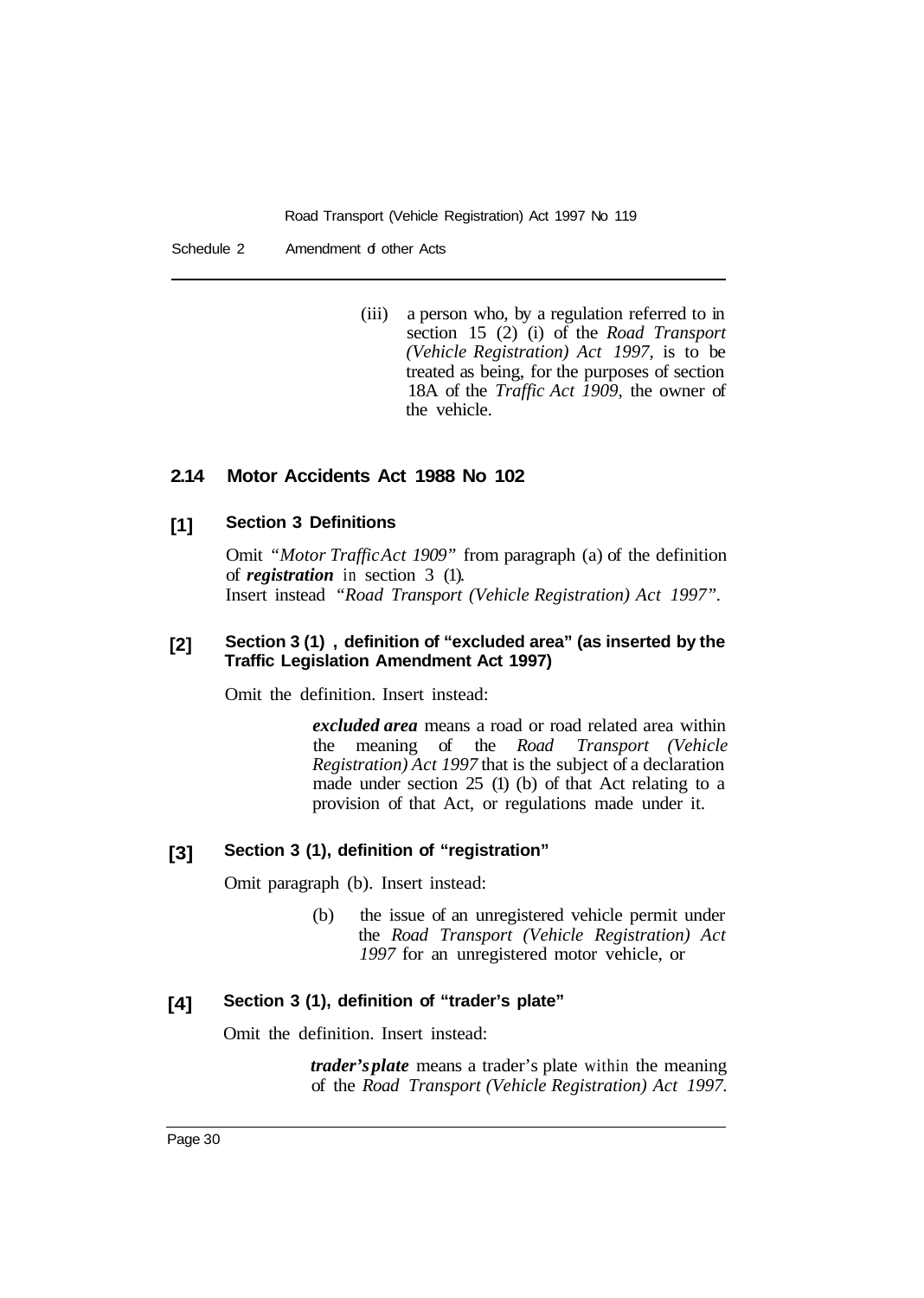Amendment of other Acts **Schedule 2** and  $\overline{S}$  Schedule 2

### **[5] Section 8 Offence of using etc uninsured motor vehicle on public street**

Omit *"Motor Traffic Act 1909"* from section 8 (3) (a) (i). Insert instead *"Road Transport (Vehicle Registration) Act 1997".* 

### **[6] Section** *8* **(3) (a) (ii)**

Omit the subparagraph. Insert instead:

(ii) subject to an unregistered vehicle permit under the *Road Transport (Vehicle Registration) Act 1997,* or

### **2.15 Motor Dealers Act 1974 No 52**

### **Section 23B Sale by auction of vehicles to which number-plates are attached**

Omit *"Traffic Act 1909"* from section 23B (3) (a). Insert instead *"Road Transport (Vehicle Registration) Act 1997".* 

### **2.16 Motor Vehicles Taxation Act 1988 No 111**

### **[1] Section 3 Definitions**

Omit *"TrafficAct 1909"* from the definition of *registered* in section 3 (1). Insert instead *"Road Transport (Vehicle Registration) Act 1997".* 

### **[2] Section 13**

Omit the section. Insert instead:

### **13 Refund of tax on surrender of registration** (cf Act No 34, 1949, s 11)

If, before the expiration of the registration of a motor vehicle, the Authority cancels the registration on the application of the person in whose name the vehicle is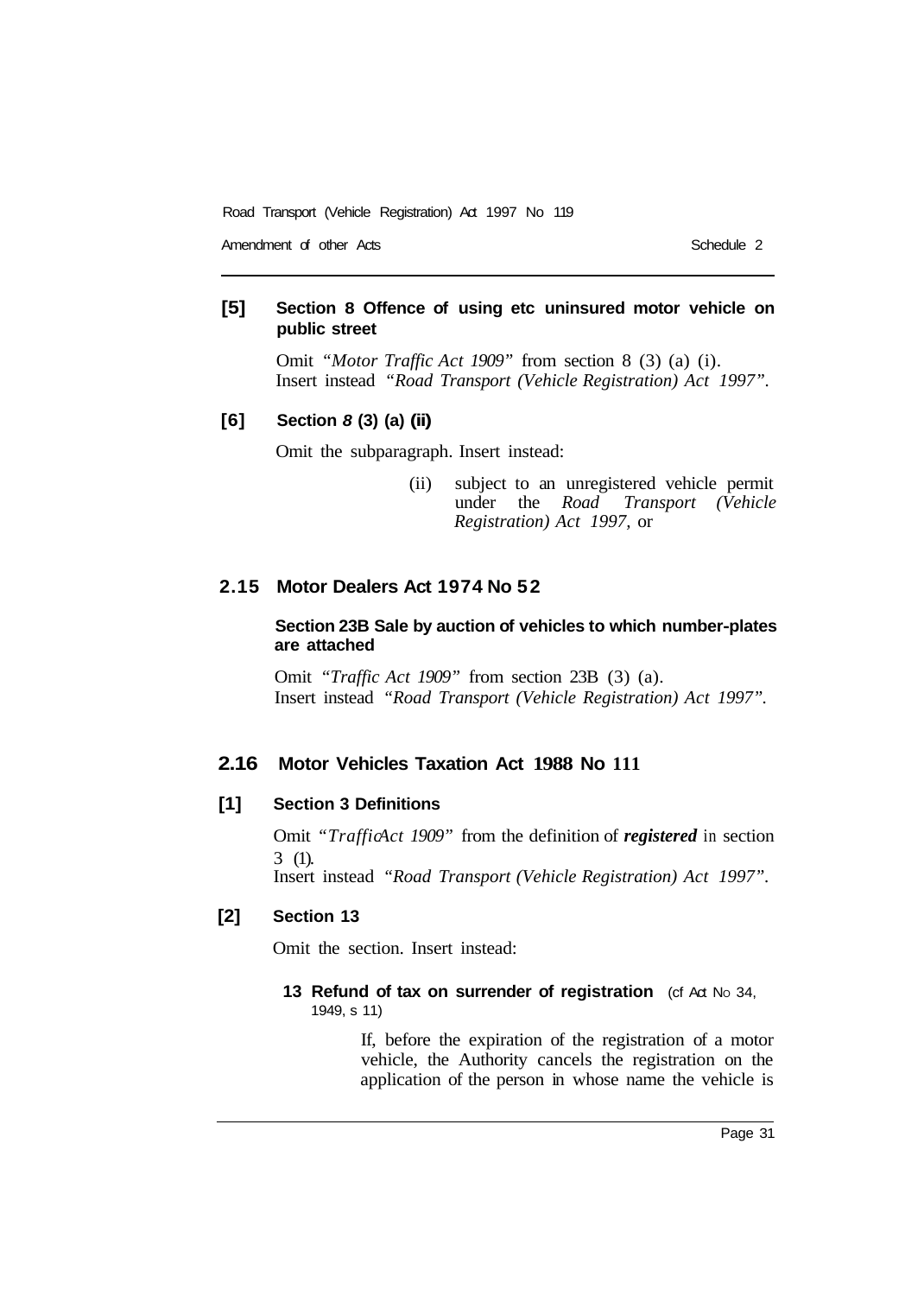registered, the Authority may, in its discretion, grant to the person a refund of the tax imposed in respect of the vehicle:

- (a) calculated at the rate of one-twelfth of that tax applicable in respect of a yearly registration of the motor vehicle for each complete month in the portion of the period for which the vehicle was registered unexpired at the date on which the registration was cancelled, less any cancellation fee determined by the Authority, or
- (b) calculated in such manner as may be prescribed by the regulations.

#### **[3] Section 16 Vehicles totally exempt from tax**

Omit *"Traffic Act 1909"* from section 16 (1) (b). Insert instead *"Road Transport (Vehicle Registration) Act 1997".* 

#### **2.17 National Parks and Wildlife Act 1974 No** *80*

### **Section 159 Liability of vehicle owner for parking offences**

Omit paragraph (b) (i) and (ii) from the definition of *owner* in section 159(1). Insert instead:

- (1) the registered operator of the vehicle within the meaning of the *Road Transport (Vehicle Registration) Act 1997,* except where the person has sold or otherwise disposed of the vehicle and has complied with any applicable provisions of the *Traffic Act 1909*  or *Road Transport (Vehicle Registration) Act 1997* (or regulations made under either Act) in respect of the sale or disposal, or
- (ii) in the case of **a** vehicle to which a trader's plate within the meaning of the *Road Transport (Vehicle Registration) Act 1997* is affixed—the person to whom the trader's plate has been issued *Transport (Vehicle Registration) Act 1997* is plate has been issued.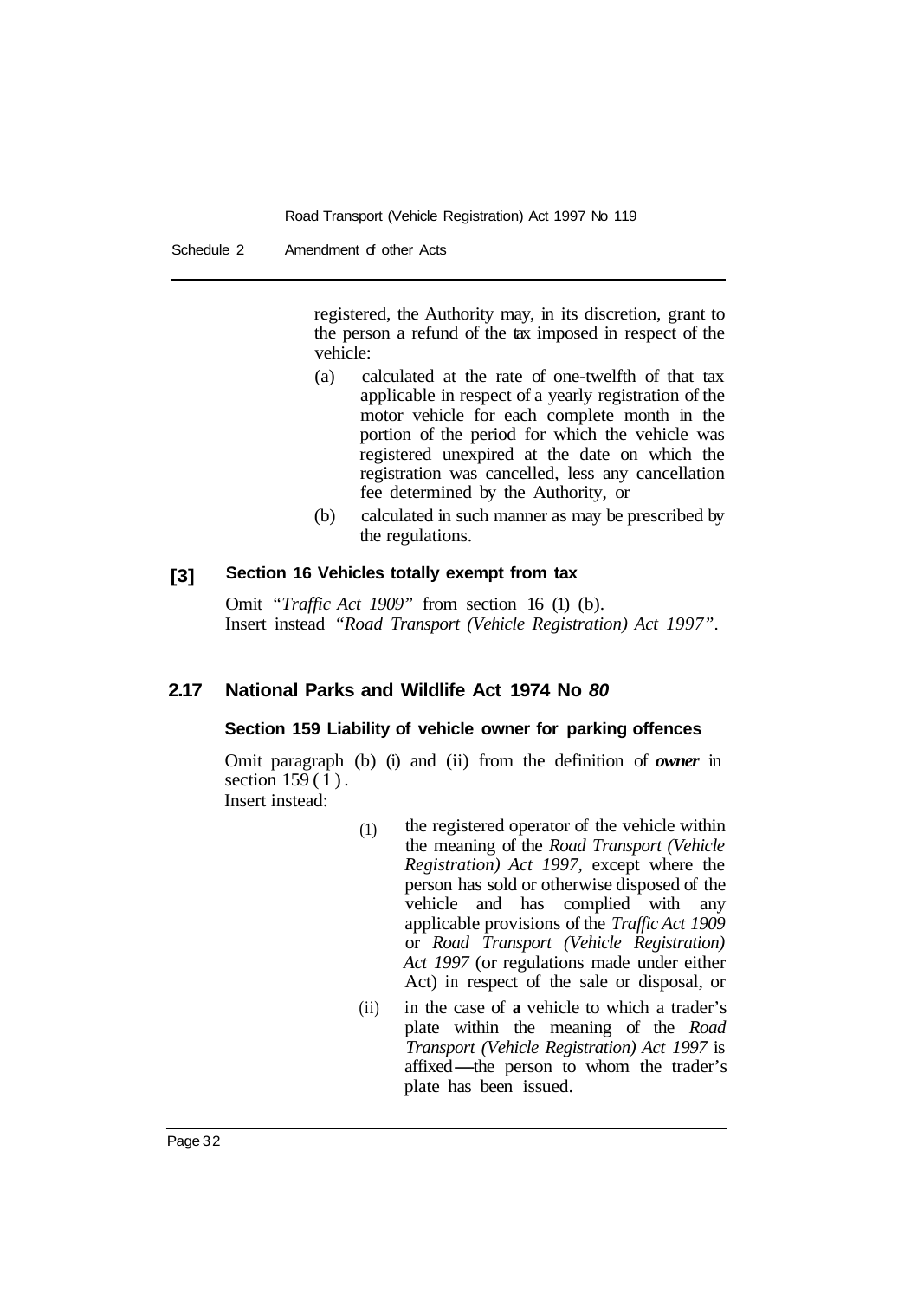Amendment of other Acts and the Contract of other Acts Schedule 2

### **2.18 Noise Control Act 1975 No 35**

### **Section 65 Regulations respecting the registration of motor vehicles**

Omit *"Motor Traffic Act 1909"* wherever occurring in section 65 (1) and (2). Insert instead *"Road Transport (Vehicle Registration) Act 1997".* 

### **2.19 Passenger Transport Act 1990 No 39**

### **Section 40 Stand-by taxi-cabs**

Omit *"Traffic Act 1909"* wherever occurring in section 40 (2) (b) and (c). Insert instead *"Road Transport (Vehicle Registration) Act 1997".* 

### **2.20 Recreation Vehicles Act 1983 No 136**

### **[1] Section 4 Definitions**

Omit the definition of *number-plate* from section 4 (1). Insert instead:

> *number-plate,* in relation to a motor vehicle registered under the *Road Transport (Vehicle Registration) Act 1997,* means a number-plate issued under that Act.

### **[2] Section 4 (1), definition of "registered owner"**

Omit paragraph (b) of the definition. Insert instead:

(b) in relation to a motor vehicle that is registered under the *Road Transport (Vehicle Registration) Act 1997—* the registered operator of the vehicle within the meaning of that Act.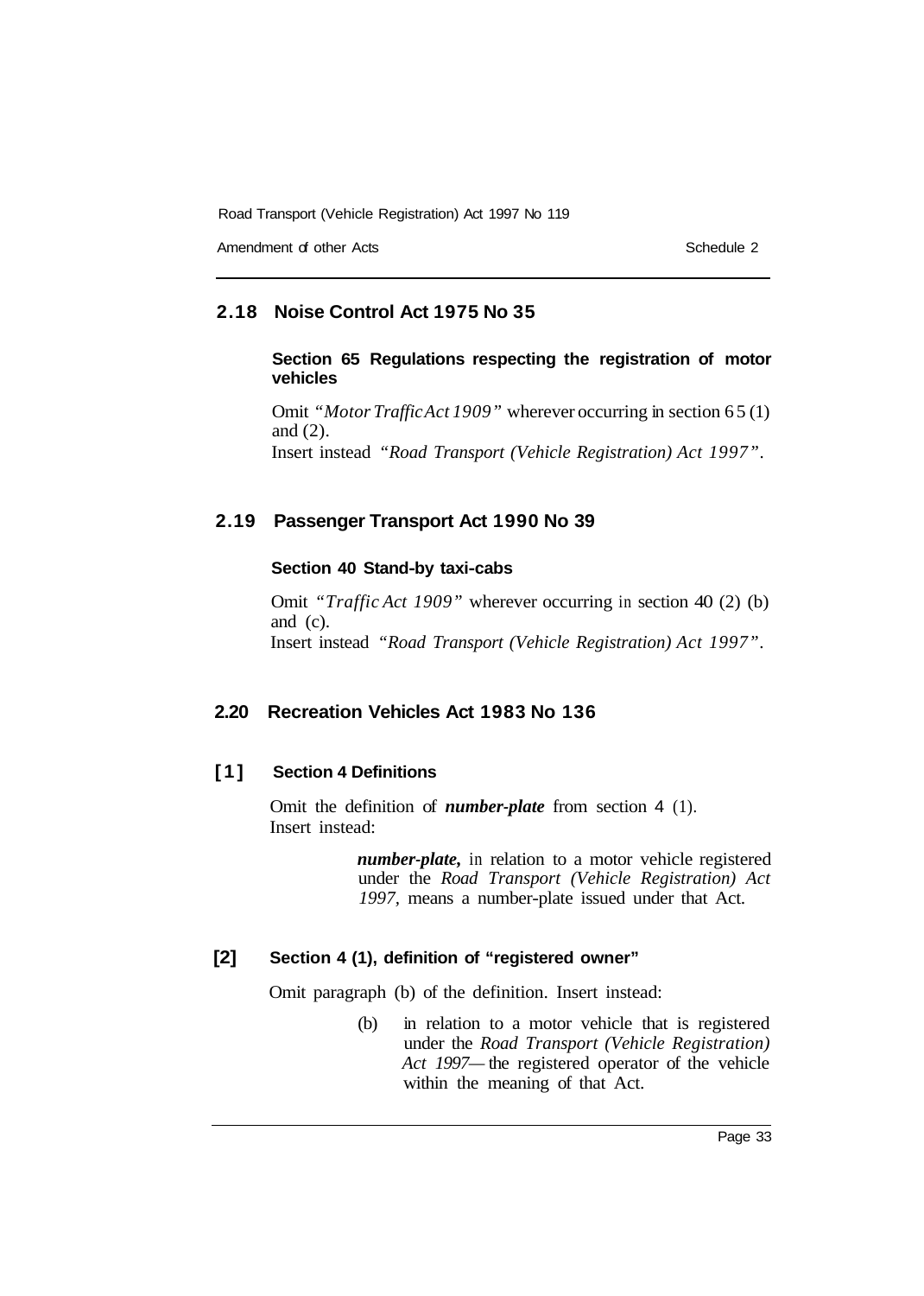Schedule 2 Amendment of other Acts

#### **[3] Section 24 Prohibition of unregistered vehicles in recreation vehicle areas**

Omit *"Traffic Act 1909"* wherever occurring in section 24 (1)–(3). Insert instead *"Road Transport (Vehicle Registration) Act 1997".* 

#### **[4] Section 26 Registration plates etc to be attached to motor vehicles**

Omit *"Traffic Act 1909"* from section 26 (b). Insert instead *"Road Transport (Vehicle Registration) Act 1997".* 

#### **[5] Section 33 Powers of authorised officers: generally**

Omit *"Traffic Act 1909"* from section 33 (4). Insert instead *"Road Transport (Vehicle Registration) Act 1997".* 

#### **[6] Section 35 Registered owners to identify drivers of registered motor vehicles**

Omit *"Traffic Act 1909"* from section 35 (3). Insert instead *"Road Transport (Vehicle Registration) Act 1997".* 

#### **2.21 Residential Tenancies Act 1987 No 26**

### **Section 3 Definitions**

Omit the definition of *registrable moveable dwelling* in section 3 (1). Insert instead:

> *registrable moveable dwelling* means a moveable dwelling that is a registrable vehicle within the meaning of the *Road Transport (Vehicle Registration) Act 1997.*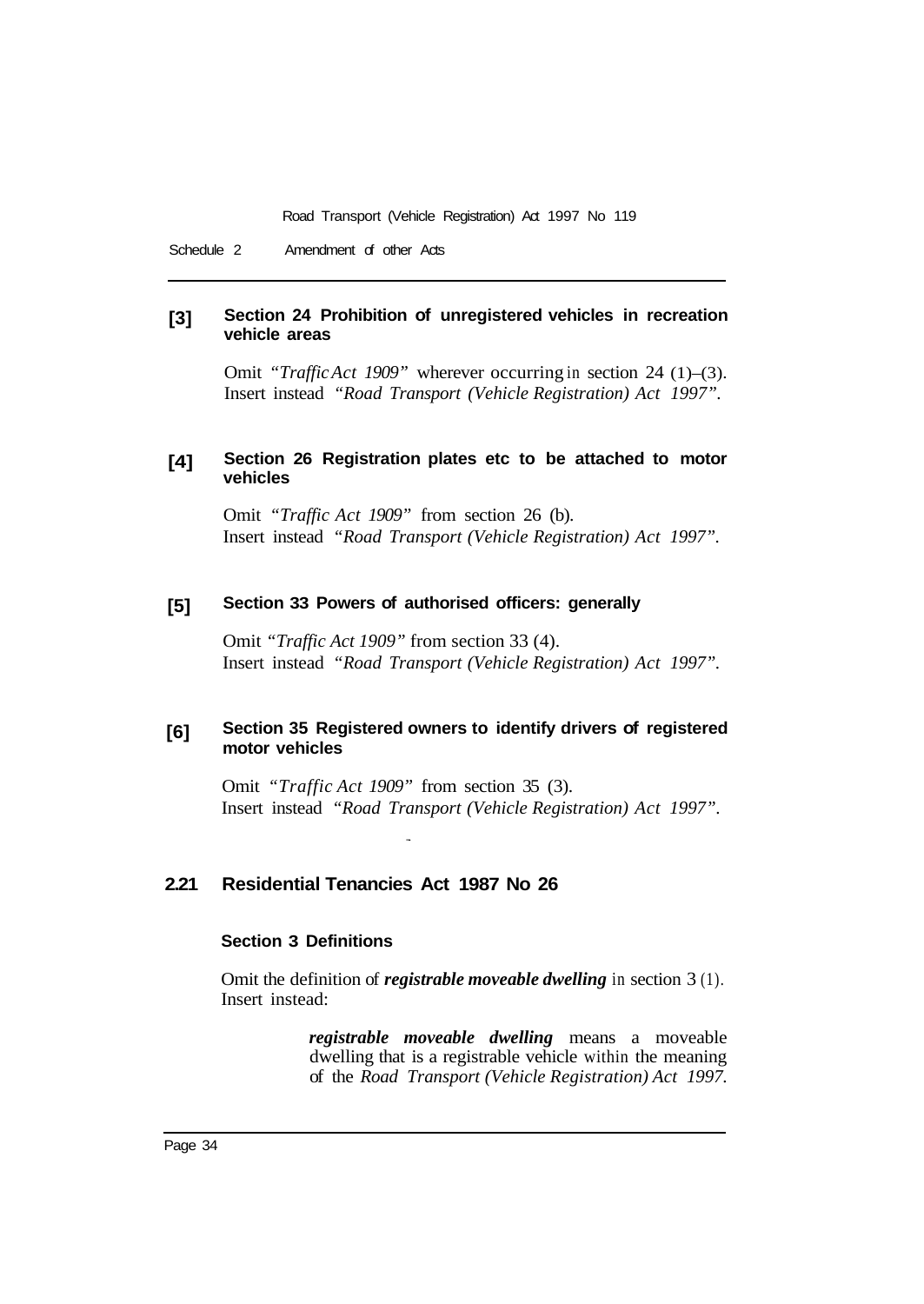Amendment of other Acts **Schedule 2** and the Schedule 2

### **2.22 Road Obstructions (Special Provisions) Act 1979 No 9**

### **Section 3 Definitions**

Omit *"Motor Traffic Act 1909''* from paragraph (c) of the definition of *owner* in section 3 (1). Insert instead *"Road Transport (Vehicle Registration) Act 1997".* 

### **2.23 Road Transport (Heavy Vehicles Registration Charges) Act 1995 No 72**

### **[1] Section 3 Definitions**

Omit *"Traffic Act 1909"* from the definition of *registered* in section 3. Insert instead *"Road Transport (Vehicle Registration) Act 1997".* 

### **[2] Section** *7* **Registration charges**

Omit section 7 (4). Insert instead:

- (4) In addition to the registration charges payable for a vehicle:
	- (a) if the registration period for the vehicle is 3 months—anadministration fee equal to 2.5% of the annual registration charge for the vehicle is payable, or
	- (b) if the registration period for the vehicle is 6 months-an administration fee equal to 5% of the annual registration charge for the vehicle is payable.

### **[3] Section 22 Refund of charges on cancellation of registration or permit**

Omit section 22 (3). Insert instead:

(3) The refund is to be calculated: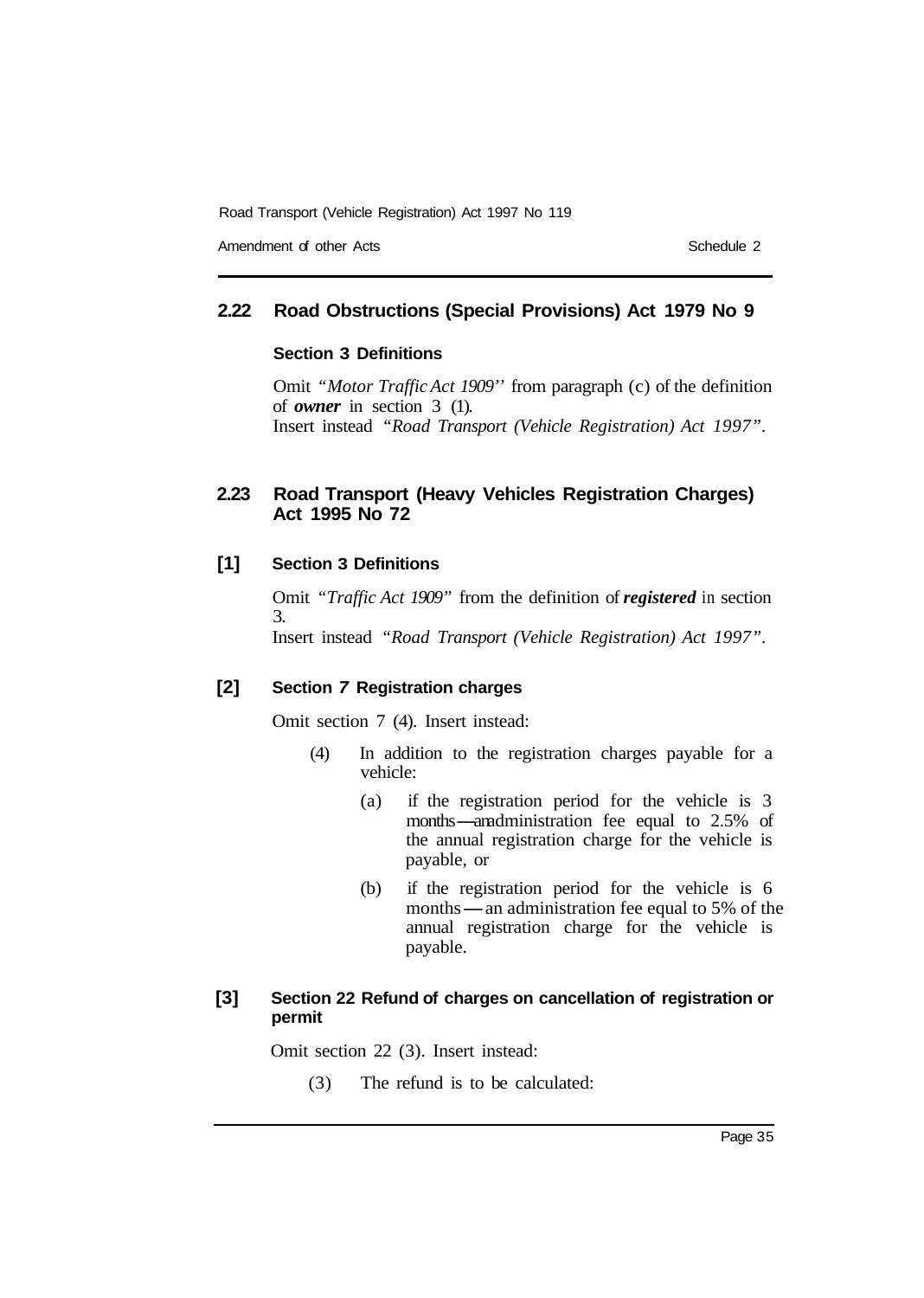- (a) at the rate of one-twelfth of the charge applicable in respect of a yearly registration or permit for each complete month in the portion of the unexpired period of the registration or permit at the date of the cancellation, less any cancellation fee determined by the Authority, or
- (b) in such manner as may be prescribed by the regulations.

#### **[4] Section 28 Exemption for vehicles with traders' plates**

Omit *"Traffic Act 1909".*  Insert instead *"Road Transport (Vehicle Registration) Act 1997".* 

#### **2.24 Roads Act 1993 No 33**

### **Dictionary**

Omit paragraphs (c) and (d) from the definition of *owner of a vehicle.*  Insert instead:

(c) the registered operator of the vehicle under the

- *Road Transport (Vehicle Registration) Act 1997* or under any corresponding law of another State or Territory,
- (d) in the case of a vehicle to which a trader's plate (within the meaning of the *Road Transport (Vehicle Registration) Act 1997)* is attached, the person to whom the trader's plate is issued.

#### **2.25 Royal Botanic Gardens and Domain Trust Act 1980 No 19**

#### **[1] Section 22A Liability of vehicle owner for parking offences**

Omit paragraphs (b)–(d) of the definition of *owner* in section 22A (7).

Insert instead:

(b) the registered operator of the vehicle within the meaning of the *Road Transport (Vehicle Registration) Act 1997,* except where the person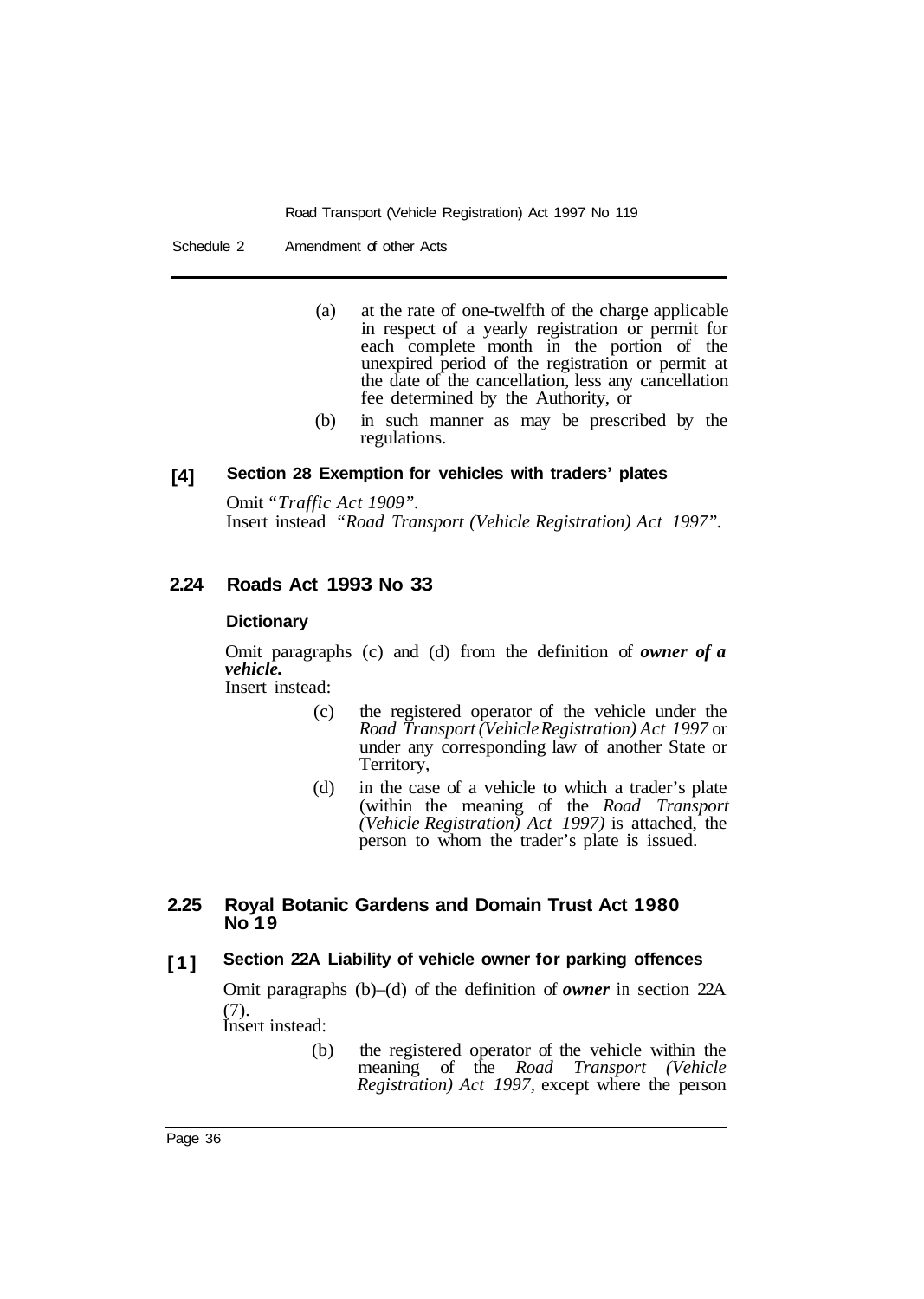Amendment of other Acts **Schedule 2** and the Schedule 2

has sold or otherwise disposed of the vehicle and has complied with any applicable provisions of the *Traffic Act I909* or *Road Transport (Vehicle Registration) Act 1997* (or regulations made under either Act) in respect of the sale or disposal, and

- $(c)$ in the case of a vehicle to which a trader's plate is affixed—the person to whom the trader's plate has been issued, and
- a person who, by a regulation referred to in section  $(d)$ 15 (2) (i) of the *Road Transport (Vehicle Registration) Act 1997,* is to be treated as being, for the purposes of section 18A of the *Traffic Act 1909,* the owner of the vehicle.

### **[2] Section 22A (7)**

Omit the definitions of *registered* and *trader's plate.*  Insert in alphabetical order:

> *registered* means registered under the *Road Transport (Vehicle Registration) Act 1997.*

> *trader's plate* means a trader's plate within the meaning of the *Road Transport (Vehicle Registration) Act 1997.*

### **2.26 Stamp Duties Act 1920 No 47**

### **Section 84G Duty on motor vehicle certificates of registration**

Omit *"Motor Traffic Act 1909"* wherever occurring in section 84G (1) (except section 84G (1) (c)) and  $(2A)$  (a). Insert instead *"Traffic Act 1909* or *Road Transport (Vehicle Registration) Act 1997".*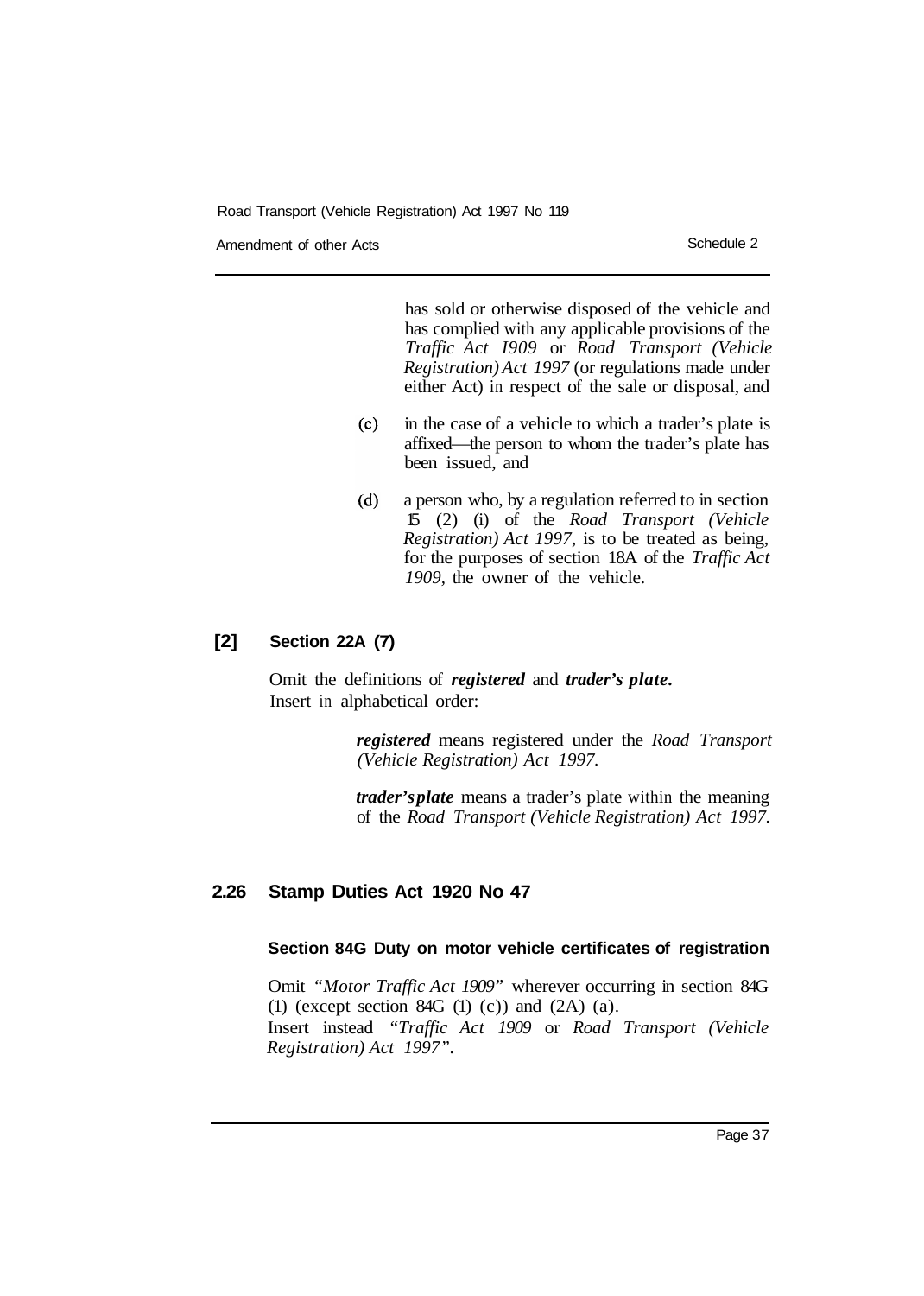### **2.27 State Sports Centre Trust Act 1984 No 68**

### **[1] Section 20A Liability of vehicle owner for parking offences**

Omit paragraph (b) (i)–(iii) of the definition of *owner* in section 20A (7). Insert instead:

- (i) the registered operator of the vehicle within the meaning of the *Road Transport (Vehicle Registration) Act 1997,* except where the person has sold or otherwise disposed of the vehicle and has complied with any applicable provisions of the *Traffic Act 1909*  or *Road Transport (Vehicle Registration) Act 1997* (or regulations made under either Act) in respect of the sale or disposal, and
- (ii) in the case of a vehicle to which a trader's plate is affixed—the person to whom the trader's plate has been issued, and
- (iii) a person who, by a regulation referred to in section 15 (2) (i) of the *Road Transport (Vehicle Registration) Act 1997,* is to be treated as being, for the purposes of section 18A of the *Traffic Act 1909,* the owner of the vehicle.

### **[2] Section 20A (7)**

Omit the definitions of *registered* and *trader's plate.*  Insert in alphabetical order:

> *registered* means registered under the *Road Transport (Vehicle Registration) Act 1997.*

> *trader's plate* means a trader's plate within the meaning of the *Road Transport (Vehicle Registration) Act 1997.*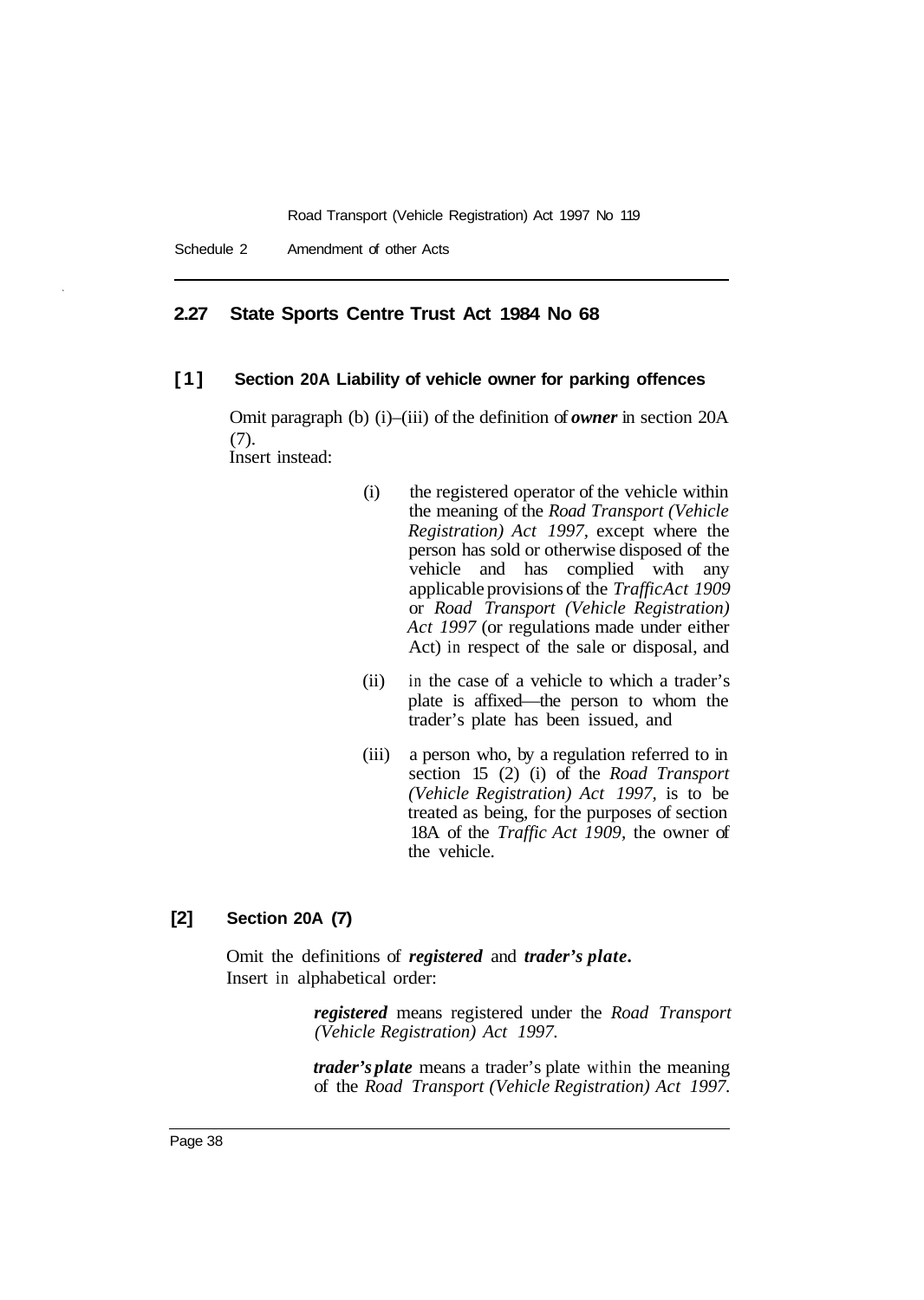Amendment of other Acts **Schedule 2** and the Schedule 2

### **2.28 Transport Administration Act 1988 No 109**

### **Section 116 Liability of vehicle owner for parking offences on Authority's land**

Omit paragraph (b) (i)–(iii) of the definition of *owner* in section 116 (7). Insert instead:

- (i) the registered operator of the vehicle within the meaning of the *Road Transport (Vehicle Registration) Act 1997,* except where the person has sold or otherwise disposed of the vehicle and has complied with any applicable provisions of the *Traffic Act 1909*  or *Road Transport (Vehicle Registration) Act 1997* (or regulations made under either Act) in respect of the sale or disposal, and
- (ii) in the case of a vehicle to which a trader's plate within the meaning of the *Road Transport (Vehicle Registration) Act 1997* is affixed-the person to whom the trader's plate has been issued, and
- (iii) a person who, by a regulation referred to in section 15 (2) (j) of the *Road Transport (Vehicle Registration) Act 1997,* is to be treated as being, for the purposes of section 18A of the *Traffic Act 1909,* the owner of the vehicle.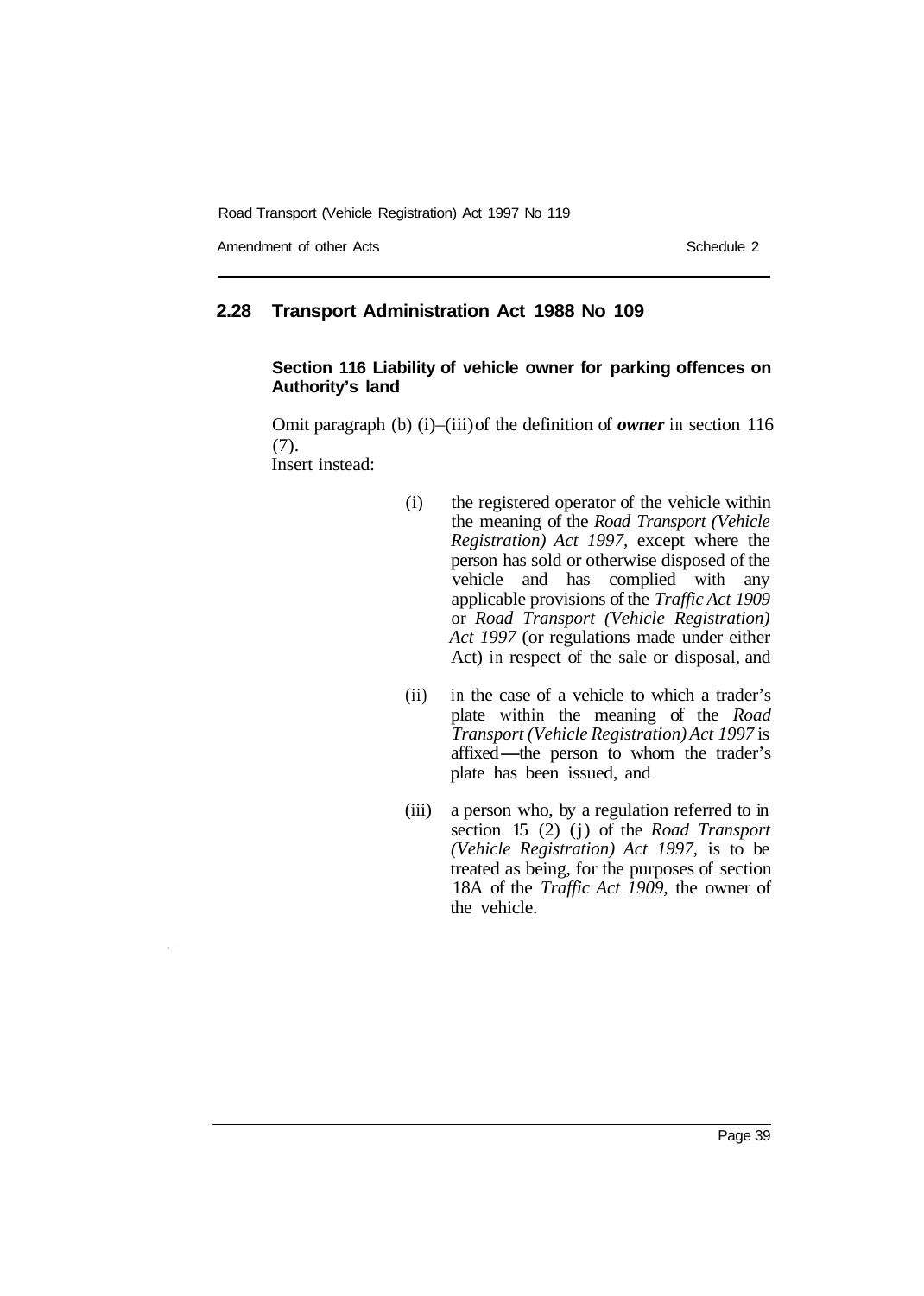# **Schedule 3 Savings and transitional provisions**

(Section 34)

# **Part 1 General**

### **1 Regulations**

(1) The regulations may contain provisions of a savings or transitional nature consequent on the enactment of the following Acts:

this Act

- (2) Any such provision may, if the regulations so provide, take effect from the date of assent to the Act concerned or a later date.
- (3) To the extent to which any such provision takes effect from a date that is earlier than the date of its publication in the Gazette, the provision does not operate so as:
	- (a) to affect, in a manner prejudicial to any person (other than the State or an authority of the State), the rights of that person existing before the date of its publication, or
	- (b) to impose liabilities on any person (other than the State or an authority of the State) in respect of anything done or omitted to be done before the date of its publication.

# **Part 2 Provisions consequent on enactment of this Act**

### **2 Definitions**

In this Part:

*existing label* means a registration label (or renewal of a registration label) issued under the *Motor Traffic Regulations 1935* that was in force immediately before the commencement of Schedule 1 [1] to this Act.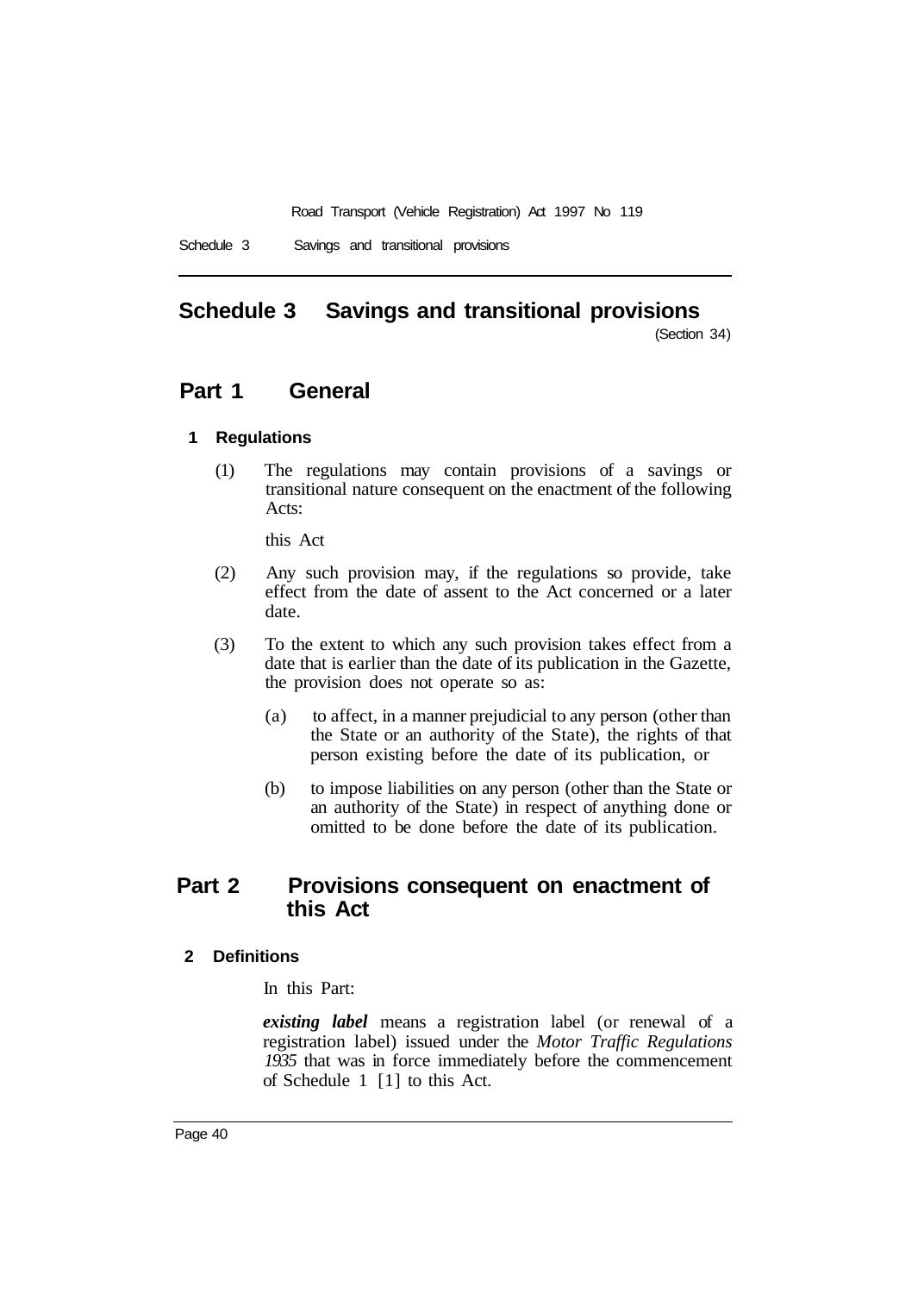Savings and transitional provisions Schedule 3 and transitional provisions Schedule 3

*existing plate* means a number-plate issued under the *Motor Traffic Regulations 1935* that was in force immediately before the commencement of Schedule 1 [l] to this Act.

*existing registered vehicle* means an existing registrable vehicle that was registered under the *Traffic Act 1909* immediately before the commencement of Schedule 1 [l] to this Act.

*existing registrable vehicle* means a vehicle within the meaning of the *Traffic Act 1909,* as in force immediately before the commencement of Schedule 1 [l] to this Act, that belongs to a class of vehicles that could have been registered under that Act as in force at that time.

*existing registration* means the registration of an existing registrable vehicle under the *Traffic Act 1909* that was still in force immediately before the commencement of Schedule 1 [l] to this Act.

*existing unregistered vehicle permit* means a permit issued by the Authority under Regulation 53A of the *Motor Traffic Regulations 1935* that was in force immediately before the commencement of Schedule 1 [l] to this Act.

*unexpired registration period* of an existing registered vehicle means the portion of the period for which the vehicle was registered under the *Traffic Act 1909* that had not expired immediately before the commencement of Schedule 1 [1] to this Act.

#### **3 Existing registration**

- (1) An existing registered vehicle is taken to be registered under this Act.
- (2) The period of registration for any such vehicle is taken to be the unexpired registration period of the vehicle.
- (3) Accordingly:
	- (a) any existing registration labels or existing plates of the vehicle are taken to be labels and plates issued by the Authority under this Act, and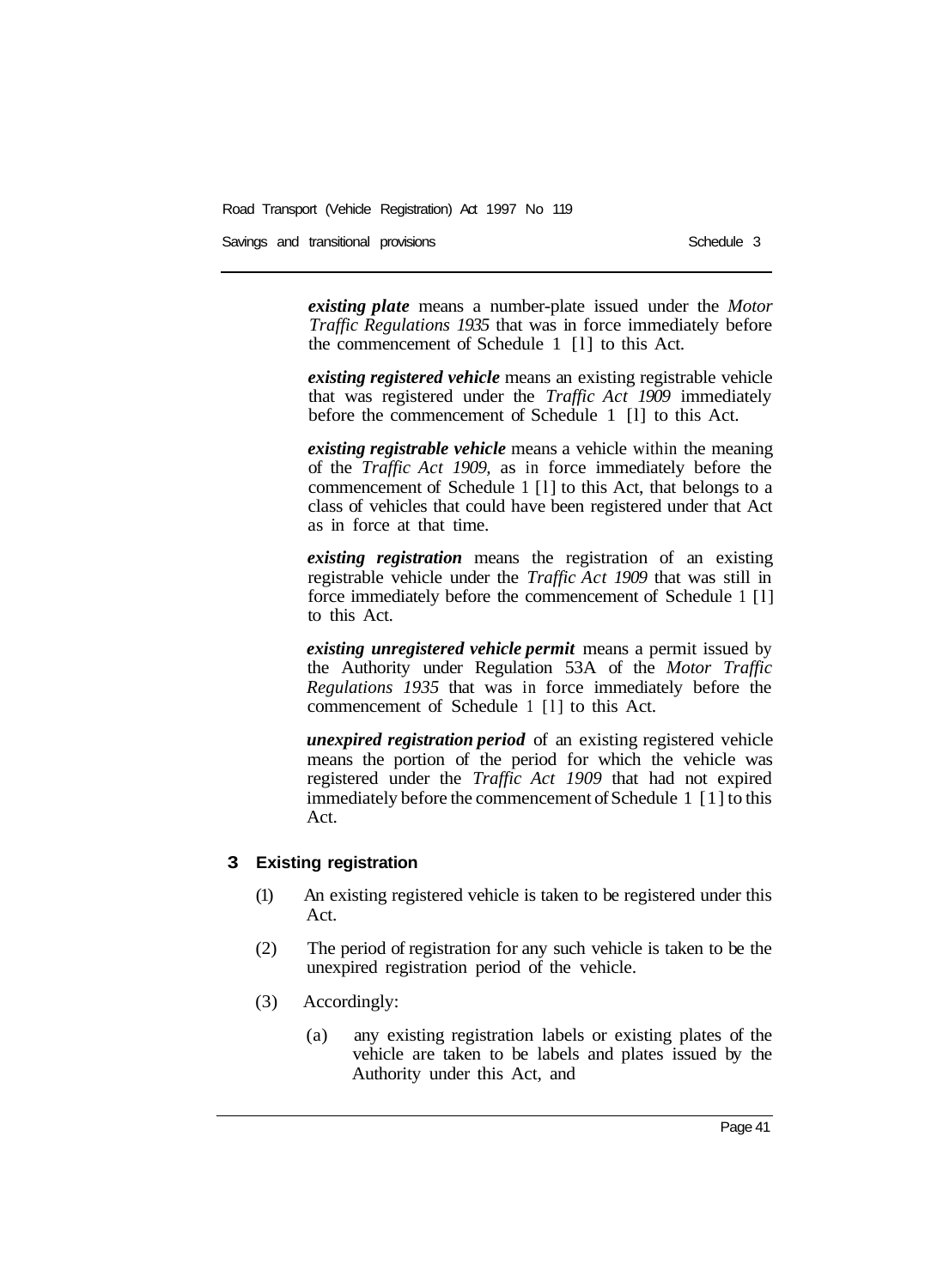Schedule 3 Savings and transitional provisions

- (b) any fees or charges owing to the Authority under the *Traffic Act 1909* in respect of an existing registration immediately before the commencement of Schedule 1 [1] to this Act are taken to be owing to the Authority under this Act, and
- (c) any fees or charges paid under the *Traffic Act 1909* in relation to an existing registered vehicle before the commencement of Schedule 1 [l] to this Act may be refunded under this Act in accordance with the regulations referred to in section 15 (2) (e).
- (4) Despite subclause (3), the regulations may make provision for or with respect to the continuation under this Act of existing plates issued under Regulation 5B of the *Motor Traffic Regulations 1935.*

### **4 Existing unregistered vehicle permits**

- $(1)$ An existing unregistered vehicle permit is taken:
	- (a) to be an unregistered vehicle permit that has been issued by the Authority under this Act for the period of the existing unregistered vehicle permit that remains unexpired immediately before the commencement of Schedule 1 [1] to this Act, and
	- (b) to be subject to same conditions to which it was subject immediately before that commencement.
- $(2)$ Any fees or charges owing to the Authority under the *Traffic Act 1909* in respect of an existing unregistered vehicle permit immediately before the commencement of Schedule **1** [l] to this Act are taken to be owing to the Authority under this Act.
- $(3)$ Any fee or charge paid under the *Traffic Act 1909* in respect of an existing unregistered vehicle permit before the commencement of Schedule 1 [1] to this Act may be refunded under this Act in accordance with the regulations referred to in section  $15(2)$  (e).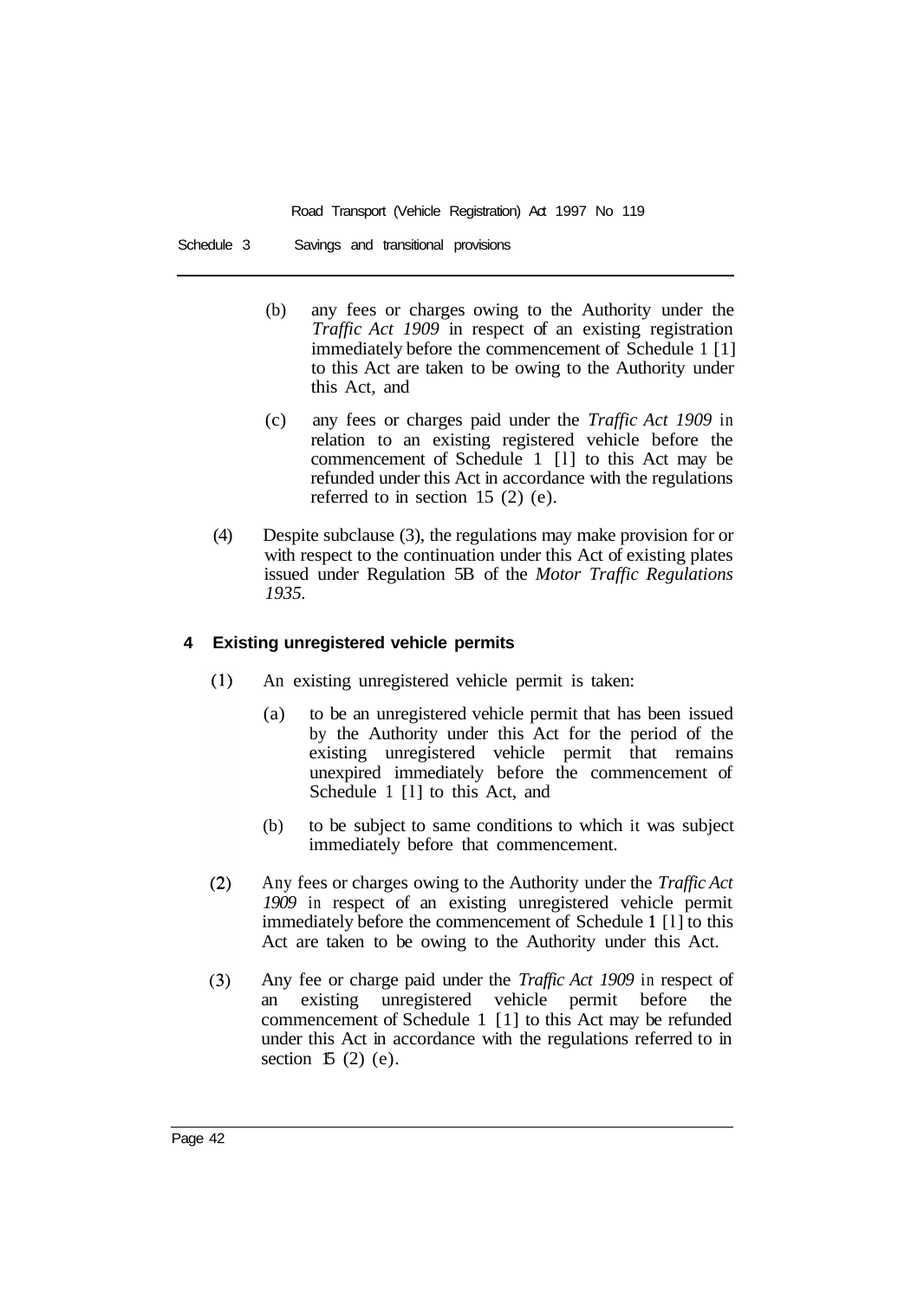Savings and transitional provisions Schedule 3 Schedule 3

### **5 Reference to trader's plates**

Any reference (however expressed) in any other Act or instrument made under any Act or any other instrument of any kind to a trader's plate issued under the *Traffic Act 1909* (or the regulations made under that Act) is taken to be a reference to a trader's plate within the meaning of this Act.

### **6 References to registration under Traffic Act 1909**

- (1) Any reference (however expressed) in any other Act or instrument made under any Act or any other instrument of any kind to the registration of a vehicle under the *Traffic Act 1909*  (or the regulations made under that Act) is taken to be a reference to the registration of a vehicle under this Act.
- (2) This clause does not apply to the *Motor Vehicles (Third Party Insurance) Act 1942* or other prescribed provisions.

### **7 Seizures under section 24 of Traffic Act 1909**

Section 24 of the *Traffic Act 1909,* as in force immediately before its repeal by this Act, continues to apply to any existing registrable vehicle seized under that section before that repeal as if this Act had not been enacted.

### **8 Offences under Traffic Act 1909**

- (1) The *Traffic Act 1909* as in force immediately before the commencement of a relevant item applies to a relevant offence committed, or alleged to have been committed, before the commencement of that item.
- (2) In this clause:

*relevant item* means an item of Schedule 1 to this Act that amends a provision of the *Traffic Act 1909* that contains an offence.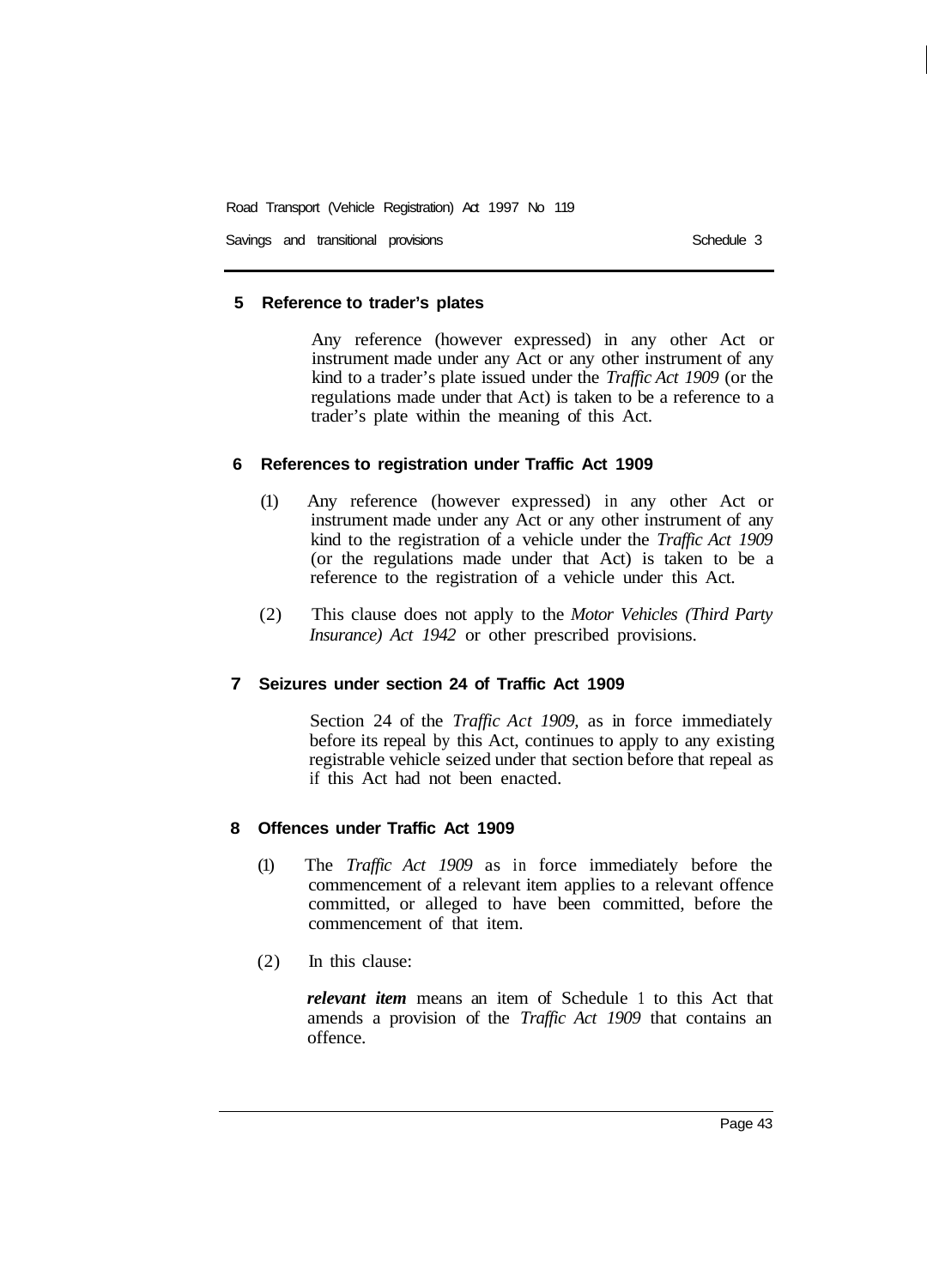Schedule 3 Savings and transitional provisions

*relevant offence* means an offence under the *Traffic Act 1909*  that is amended by a relevant item.

**Note.** Section 30 of the *Interpretation Act 1987* is a general provision preserving rights accruing and liabilities incurred before an amendment or repeal of a provision of an Act or statutory rule.

[Minister's second reading speech made in—

Legislative Assembly on 19 November 1997 Legislative Council on 27 November 1997]